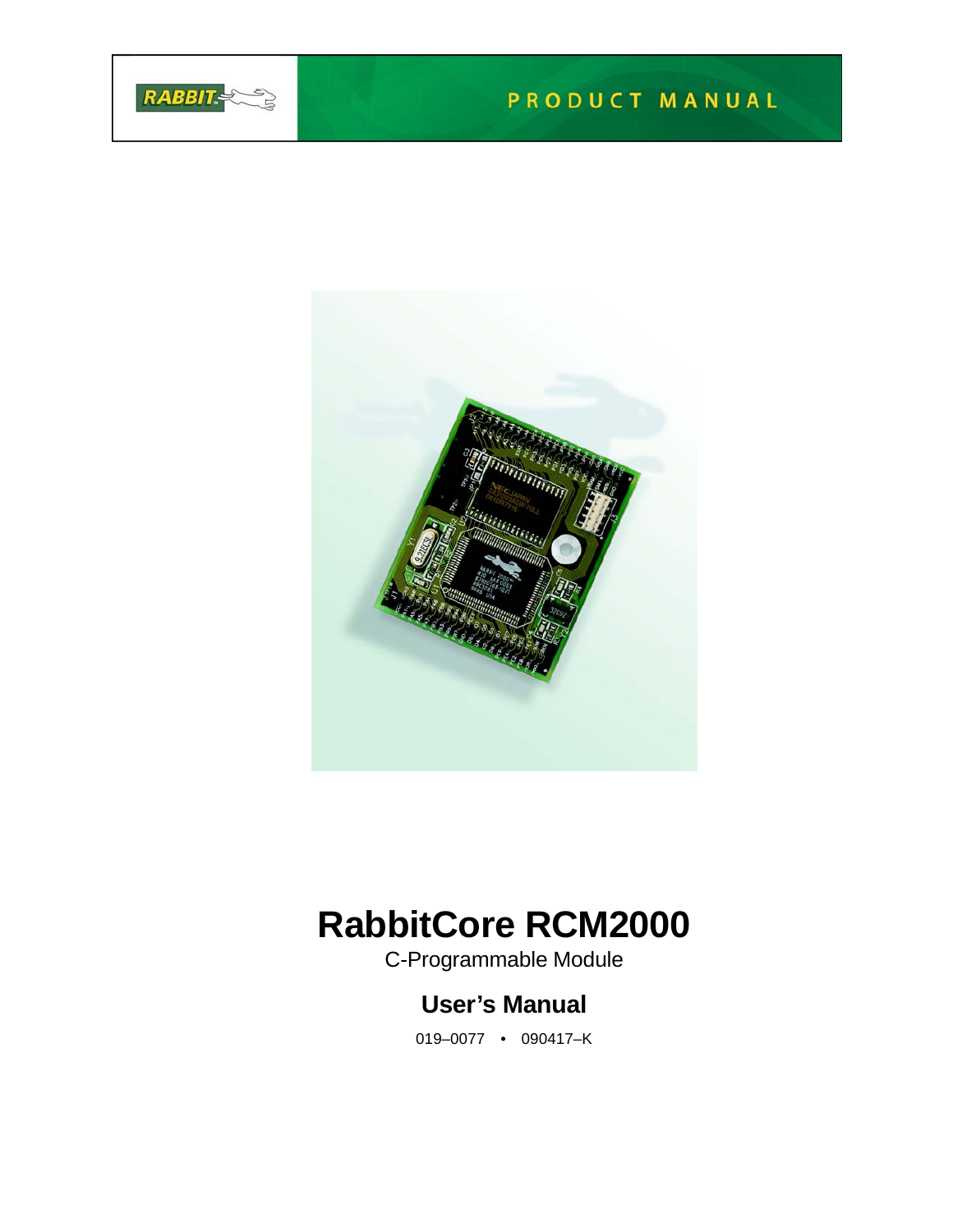#### **RabbitCore RCM2000 User's Manual**

Part Number 019-0077 • 090417–K • Printed in U.S.A.

©2001–2009 Digi International Inc. • All rights reserved.

No part of the contents of this manual may be reproduced or transmitted in any form or by any means without the express written permission of Digi International.

Permission is granted to make one or more copies as long as the copyright page contained therein is included. These copies of the manuals may not be let or sold for any reason without the express written permission of Digi International.

> Digi International reserves the right to make changes and improvements to its products without providing notice.

#### **Trademarks**

Rabbit and Dynamic C are registered trademarks of Digi International Inc. Rabbit 2000 and RabbitCore are trademarks of Digi International Inc.

The latest revision of this manual is available on the Rabbit Web site, [www.rabbit.com,](http://www.rabbit.com/) for free, unregistered download.

#### **Digi International Inc.**

[w](http://www.rabbit.com/)ww.rabbit.com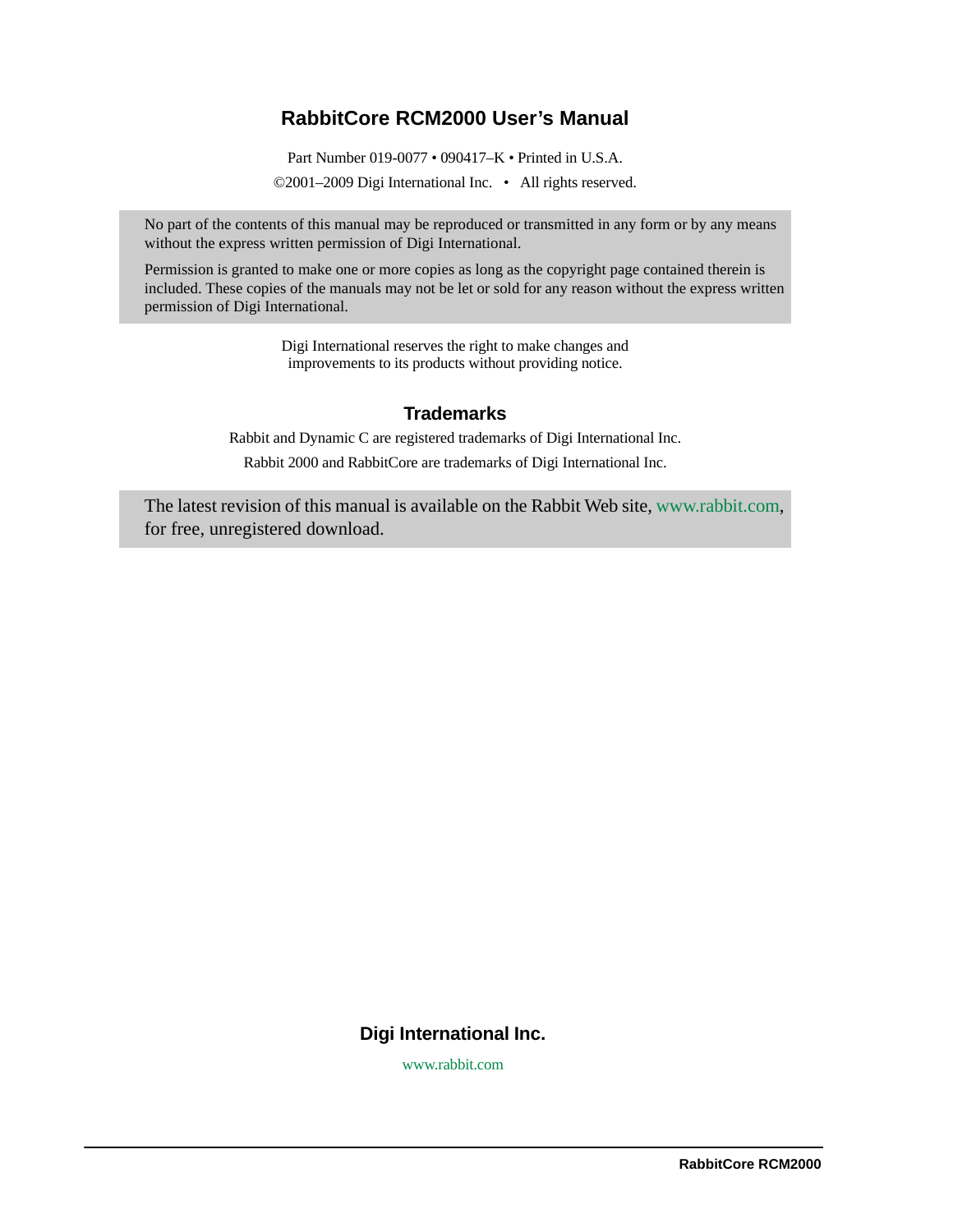# **TABLE OF CONTENTS**

| <b>Chapter 1. Introduction</b>            | 1  |
|-------------------------------------------|----|
|                                           |    |
|                                           |    |
|                                           |    |
|                                           |    |
|                                           |    |
|                                           |    |
|                                           |    |
|                                           |    |
|                                           |    |
| <b>Chapter 2. Hardware Setup</b>          | 5  |
|                                           |    |
|                                           |    |
|                                           |    |
|                                           |    |
|                                           |    |
|                                           |    |
|                                           |    |
| <b>Chapter 3. Running Sample Programs</b> | 11 |
|                                           |    |
|                                           |    |
|                                           |    |
|                                           |    |
|                                           |    |
|                                           |    |
|                                           |    |
|                                           |    |
|                                           |    |
|                                           |    |
|                                           |    |
|                                           |    |
|                                           |    |
| <b>Chapter 4. Hardware Reference</b>      | 23 |
|                                           |    |
|                                           |    |
|                                           |    |
|                                           |    |
|                                           |    |
|                                           |    |
|                                           |    |
|                                           |    |
|                                           |    |
|                                           |    |
|                                           |    |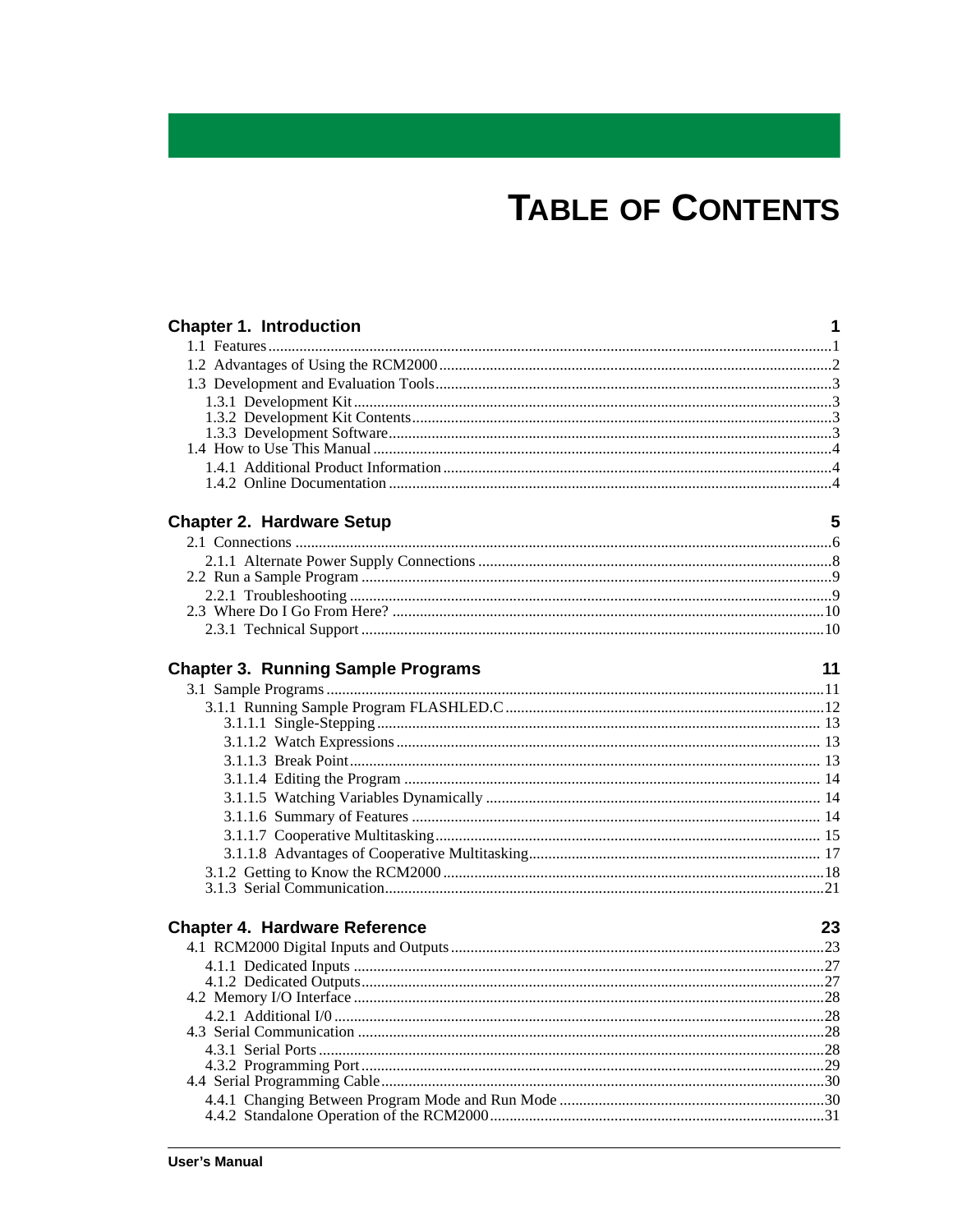| <b>Chapter 5. Software Reference</b> | 35 |
|--------------------------------------|----|
|                                      |    |
|                                      |    |
|                                      |    |
|                                      |    |
|                                      |    |
|                                      |    |
|                                      |    |
| <b>Appendix A. Specifications</b>    | 41 |
|                                      |    |
|                                      |    |
|                                      |    |
|                                      |    |
|                                      |    |
|                                      |    |
|                                      |    |
|                                      |    |
| <b>Appendix B. Prototyping Board</b> | 53 |
|                                      |    |
|                                      |    |
|                                      |    |
|                                      |    |
|                                      |    |
|                                      |    |
| <b>Appendix C. Power Management</b>  | 63 |
|                                      |    |
|                                      |    |
|                                      |    |
|                                      |    |
|                                      |    |
|                                      |    |
| <b>Appendix D. Sample Circuits</b>   | 67 |
|                                      |    |
|                                      |    |
|                                      |    |
|                                      |    |
|                                      |    |
| <b>Index</b>                         | 73 |
|                                      |    |
| <b>Schematics</b>                    | 75 |
|                                      |    |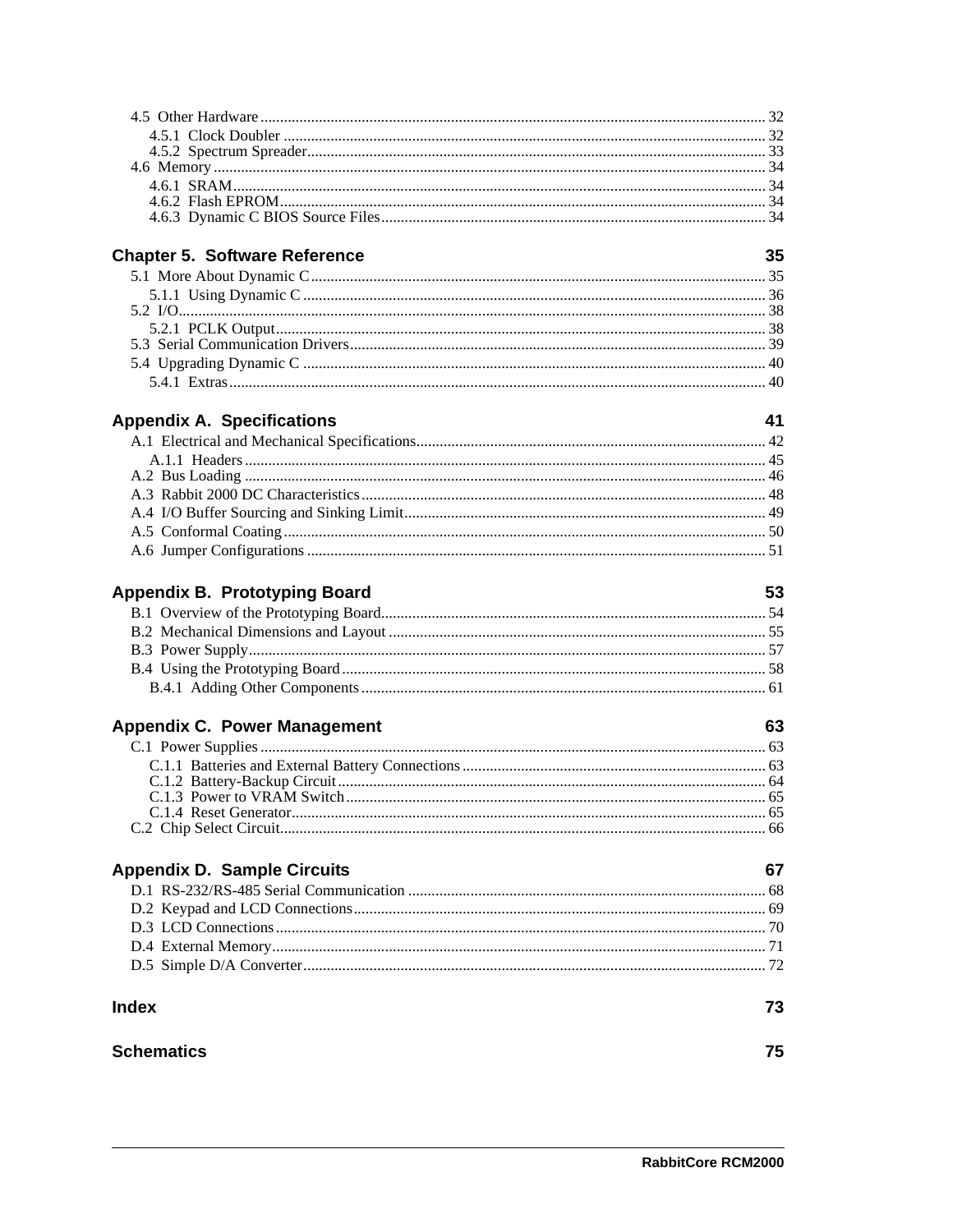# **1. INTRODUCTION**

<span id="page-4-0"></span>The RabbitCore RCM2000 series is a family of microprocessor modules designed to be the heart of embedded control systems, providing an array of I/O and addressing.

Throughout this manual, the term RCM2000 refers to the complete series of RCM2000 RabbitCore modules unless other production models are referred to specifically.

The RCM2000 is a core module designed to be the heart of your own controller built around the plug-in module. Data processing is done by a Rabbit 2000 microprocessor operating at up to 25.8 MHz (RCM2000 and RCM2010).

The RCM2000 has a Rabbit 2000 microprocessor, a static RAM, a flash memory, two quartz crystals (main oscillator and timekeeping), and the circuitry necessary for reset and management of battery backup of the Rabbit 2000's internal real-time clock and the static RAM. Two 40-pin headers bring out the Rabbit 2000 I/O bus, address lines, data lines, parallel ports, and serial ports.

The RCM2000 receives its +5 V power from the user board on which it is mounted. The RCM2000 can interface will all kinds of digital devices through the user board.

The RCM2000 Development Kit comes with a Prototyping Board that can be used to demonstrate the operation of the RCM2000 and to prototype new circuits.

# <span id="page-4-1"></span>**1.1 Features**

- Small size:  $1.90'' \times 2.30''$  (48.3 mm  $\times$  58.4 mm)
- **•** Microprocessor: Rabbit 2000 running at 25.8 MHz (RCM2000 and RCM2010)
- **•** 40 CMOS-compatible parallel I/O lines grouped in five 8-bit ports (shared with serial ports)
- 8 data lines (D0–D7)
- 13 address lines (A0–A12)
- **•** I/0 read, write, buffer enable
- **•** Status, watchdog and clock outputs
- **•** Two startup mode inputs for master/slave configuration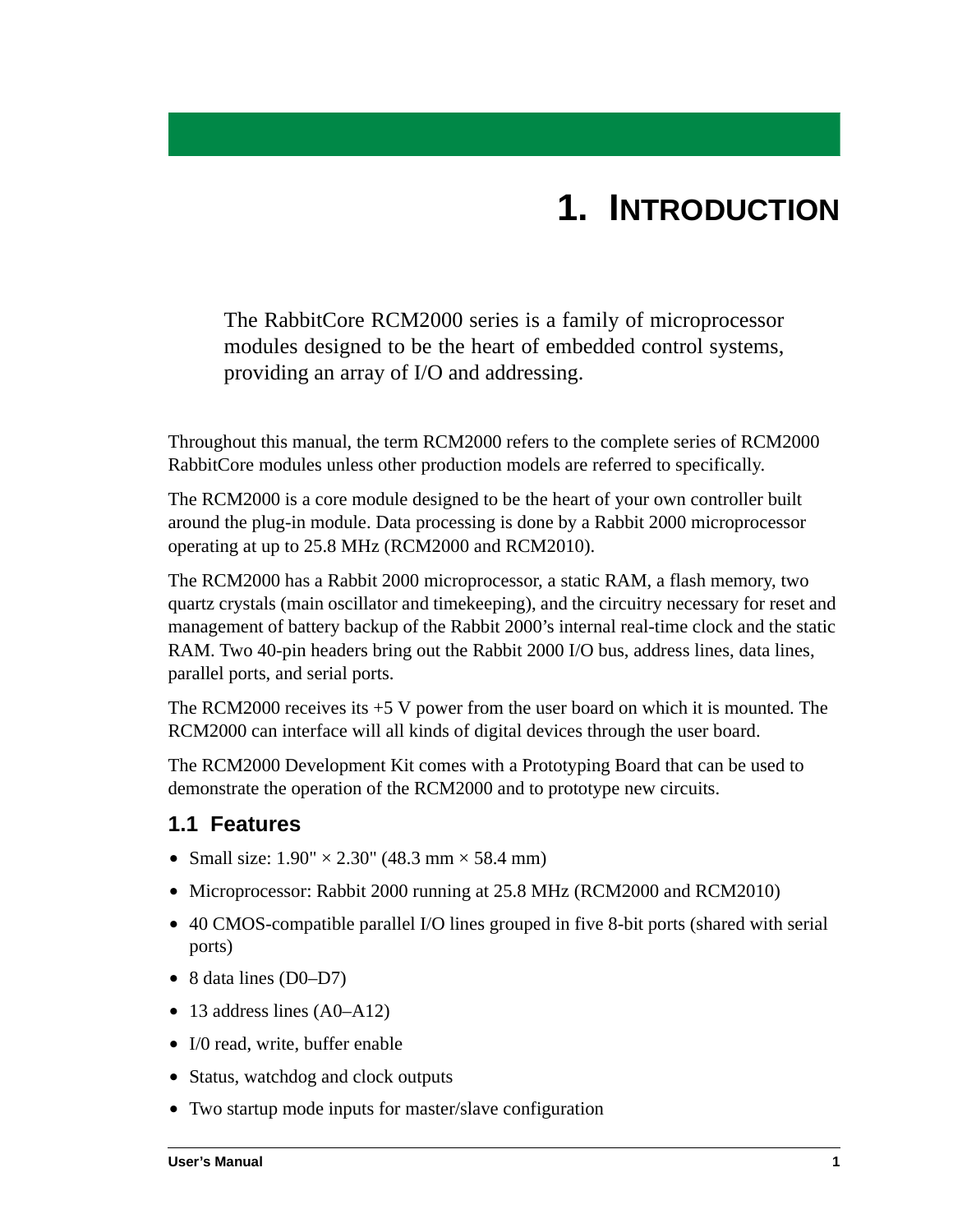- **•** External reset input
- **•** Reset output
- **•** Five 8-bit timers, two 10-bit timers; five timers are cascadable in pairs
- **•** 256K flash EPROM, 512K SRAM
- **•** Real-time clock
- **•** Watchdog supervisor
- Provision for customer-supplied backup battery via connections on header J2
- **•** Four CMOS-compatible serial ports: maximum asynchronous baud rate of 806,400 bps, maximum synchronous baud rate of 6.45 Mbps. Two ports are configurable as clocked ports.

[Appendix A, "Specifications,"](#page-44-1) provides detailed specifications for the RCM2000.

<span id="page-5-1"></span>Three versions of the RCM2000 are available. Their standard features are summarized in [Table 1](#page-5-1).

*Table 1. RCM2000 Models and Features*

| <b>Model</b>   | <b>Features</b>                                                                       |  |  |
|----------------|---------------------------------------------------------------------------------------|--|--|
| <b>RCM2000</b> | Full-featured RCM2000 module with 25.8 MHz clock,<br>256K flash memory, and 512K SRAM |  |  |
| <b>RCM2010</b> | RCM2000 with 25.8 MHz clock and 128K SRAM                                             |  |  |
| RCM2020        | RCM2000 with 18.432 MHz clock and 128K SRAM                                           |  |  |

# <span id="page-5-0"></span>**1.2 Advantages of Using the RCM2000**

- Fast design time for your project since the basic core has already been designed and built.
- **•** Competitive pricing compared with purchasing and assembling the individual components.
- **•** Easy programming, including production installation of a program.
- **•** Generous memory size allows large C programs with tens of thousands of lines of code, and substantial data storage.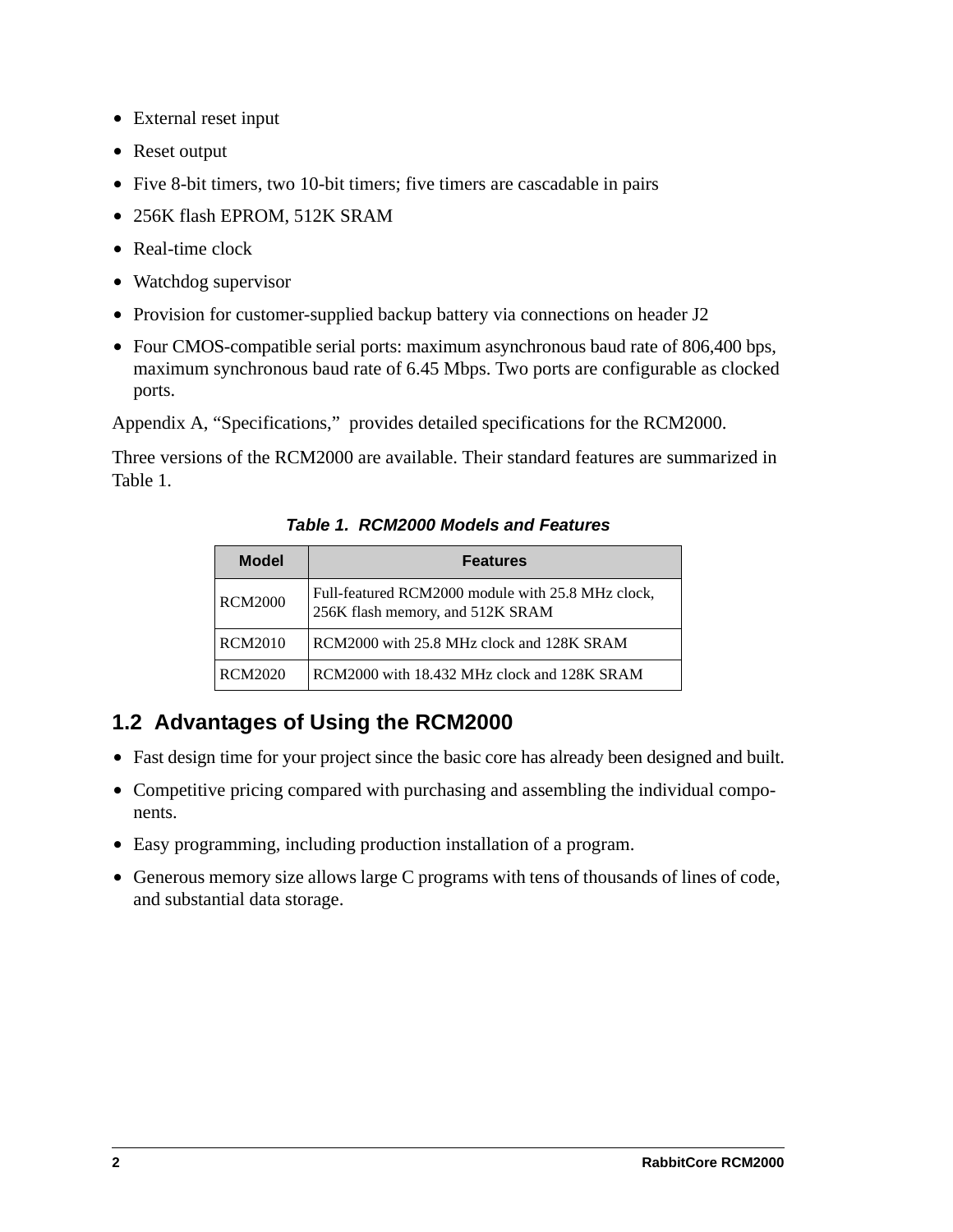# <span id="page-6-0"></span>**1.3 Development and Evaluation Tools**

### <span id="page-6-1"></span>**1.3.1 Development Kit**

A complete Development Kit, including a Prototyping Board and Dynamic C development software, is available for the RCM2000. The Development Kit puts together the essentials you need to design an embedded microprocessor-based system rapidly and efficiently.

## <span id="page-6-2"></span>**1.3.2 Development Kit Contents**

The RCM2000 Development Kit contains the following items:

- **•** RCM2020 module with 256K flash memory and 128K SRAM.
- **•** RCM2000 Prototyping Board with accessory hardware and components.
- **•** Universal AC adapter, 12 V DC, 1 A (includes Canada/Japan/U.S., Australia/N.Z., U.K., and European style plugs).
- **•** 10-pin header to DB9 programming cable with integrated level-matching circuitry.
- **•** *Dynamic C* CD-ROM, with complete product documentation on disk.
- **•** *Getting Started* instructions.
- **•** Registration card.

#### <span id="page-6-3"></span>**1.3.3 Development Software**

The RCM2000 modules use the Dynamic C development environment for rapid creation and debugging of runtime applications. Dynamic C provides a complete development environment with integrated editor, compiler and source-level debugger. It interfaces directly with the target system, eliminating the need for complex and unreliable in-circuit emulators.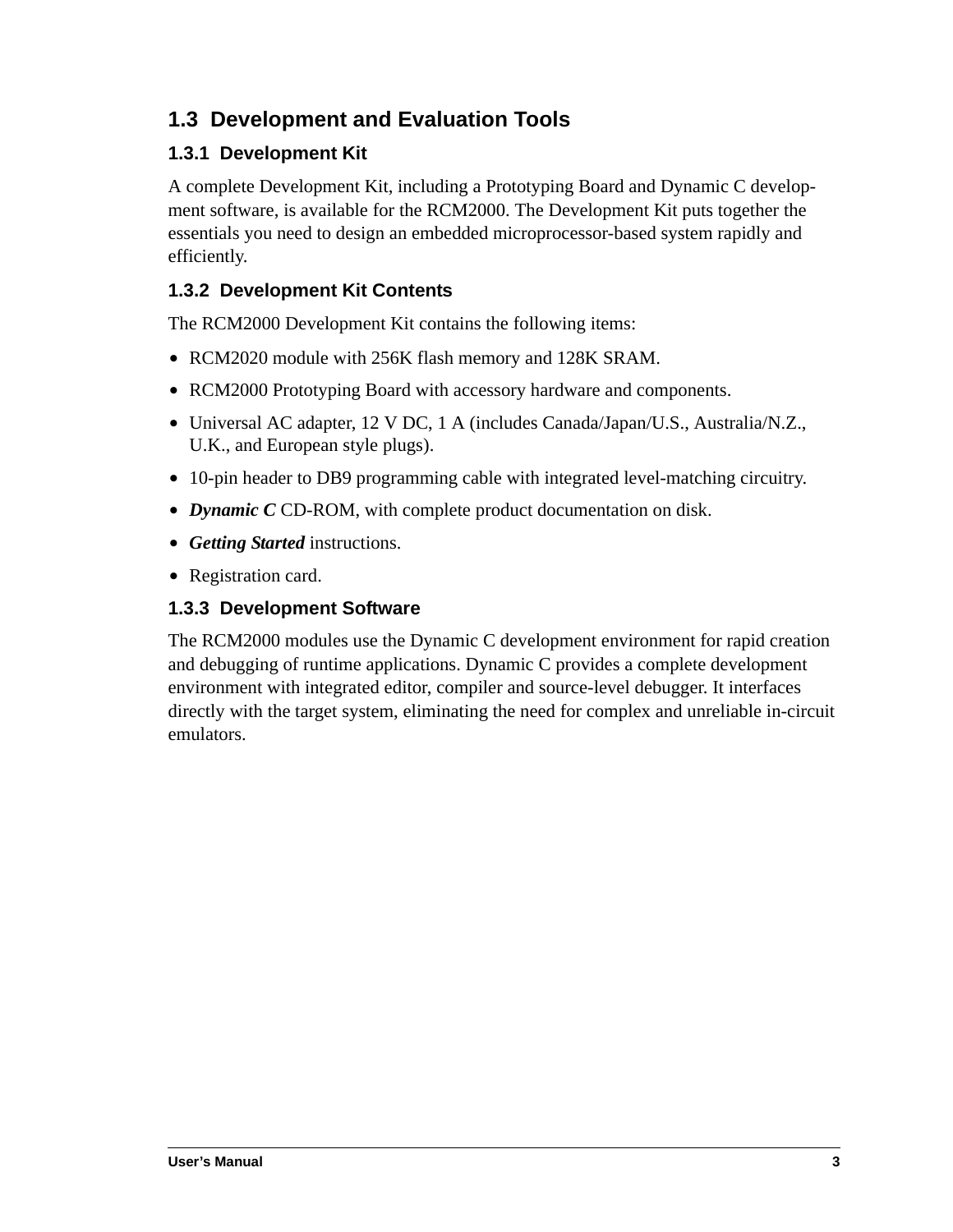# <span id="page-7-0"></span>**1.4 How to Use This Manual**

This user's manual is intended to give users detailed information on the RCM2000 module. It does not contain detailed information on the Dynamic C development environment.

### <span id="page-7-1"></span>**1.4.1 Additional Product Information**

In addition to the product-specific information contained in the *RabbitCore RCM2000 User's Manual* (this manual), several higher level reference manuals are provided in HTML and PDF form on the accompanying CD-ROM. Advanced users will find these references valuable in developing systems based on the RCM3100 modules:

- **•** *Dynamic C User's Manual*
- **•** *Dynamic C Function Reference Manual*
- **•** *Rabbit 2000 Microprocessor User's Manual*

### <span id="page-7-2"></span>**1.4.2 Online Documentation**

The online documentation is installed along with Dynamic C, and an icon for the documentation menu is placed on the workstation's desktop. Double-click this icon to reach the menu. If the icon is missing, use your browser to find and load **default.htm** in the **docs** folder, found in the Dynamic C installation folder.

The latest versions of all documents are always available for free, unregistered download from our Web sites as well.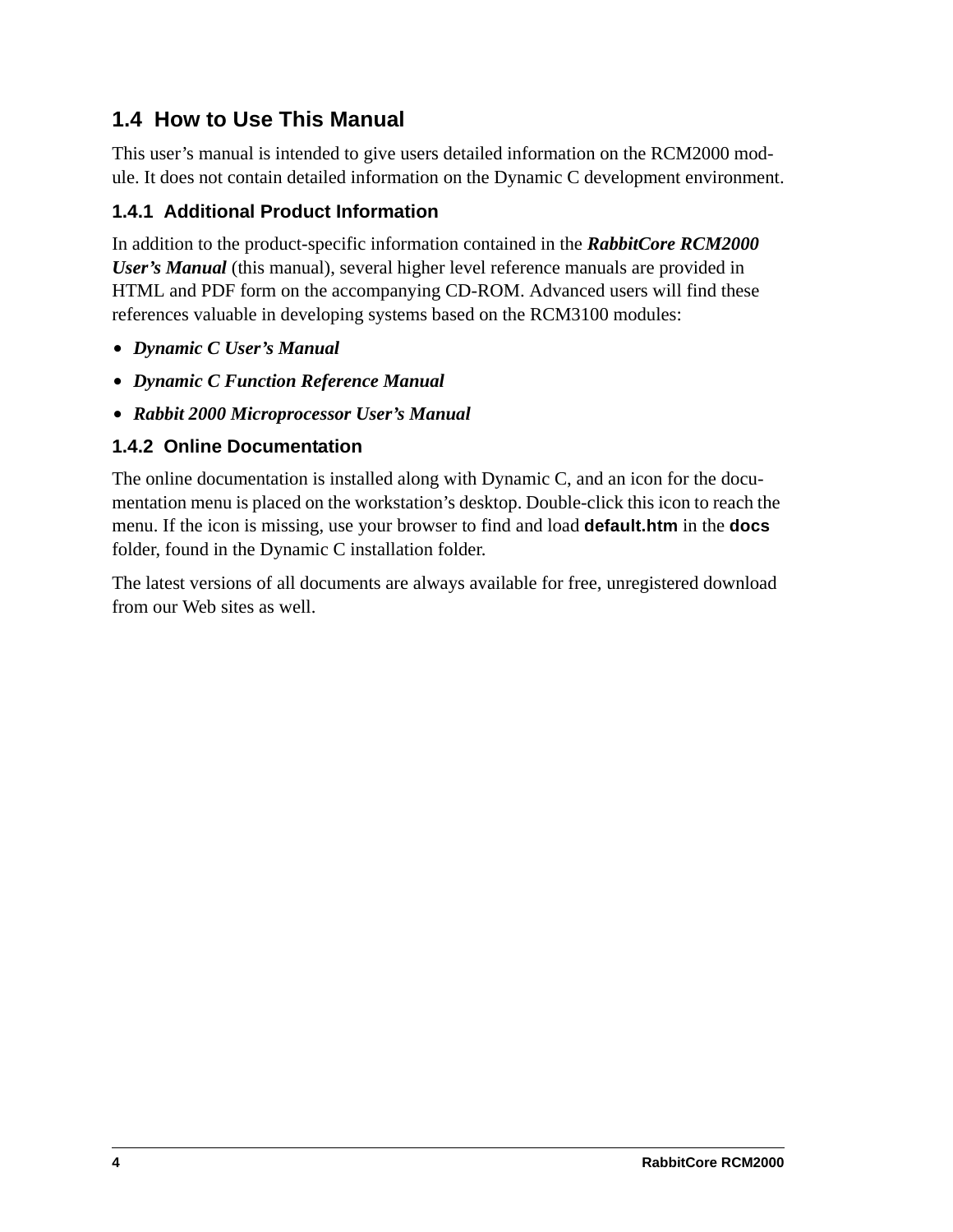# **2. HARDWARE SETUP**

<span id="page-8-0"></span>This chapter describes the RCM2000 hardware in more detail, and explains how to set up the accompanying Prototyping Board.

**NOTE:** This chapter (and this manual) assume that you have the RabbitCore RCM2000 Development Kit. If you purchased an RCM2000 module by itself, you will have to adapt the information in this chapter and elsewhere to your test and development setup.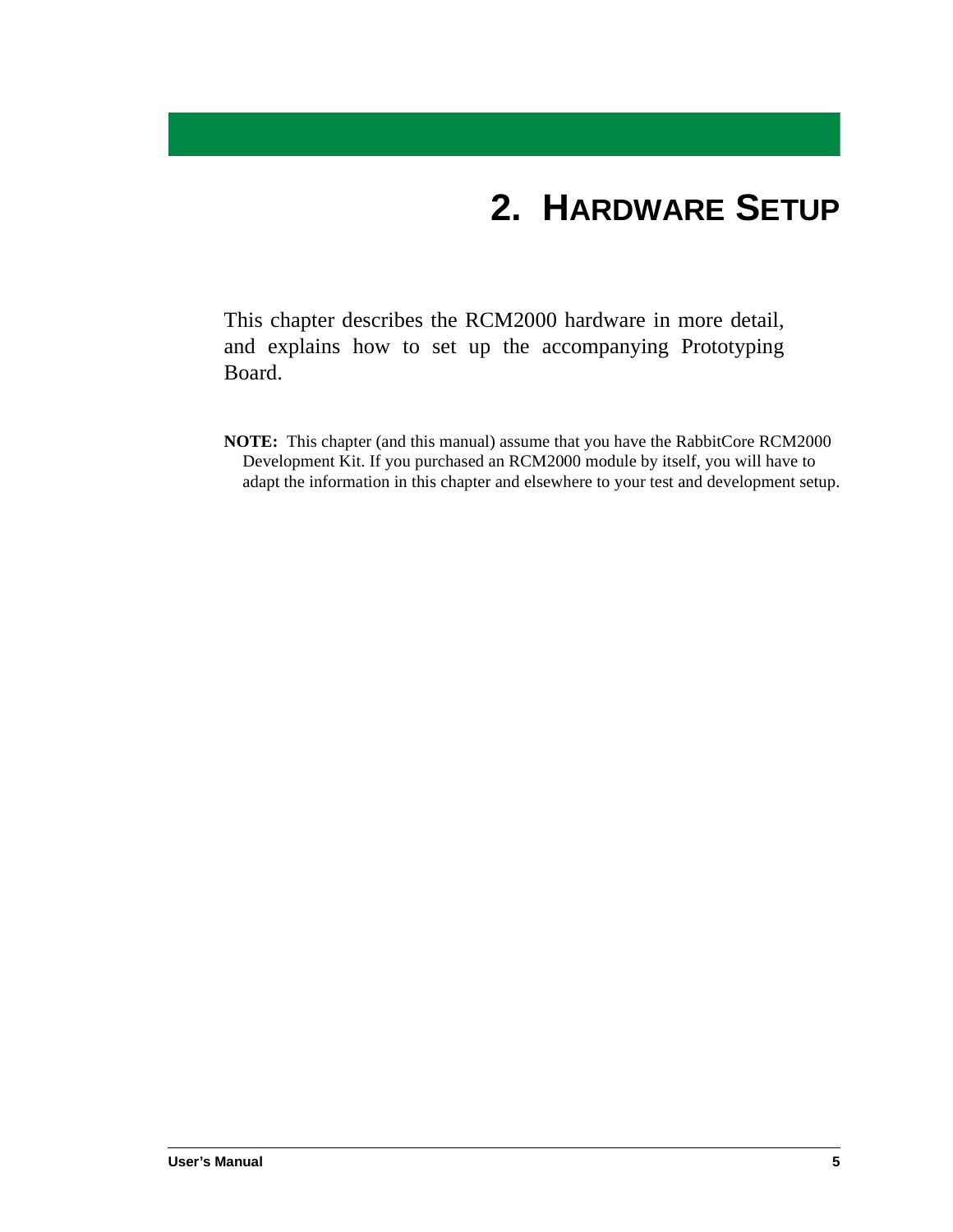# <span id="page-9-1"></span><span id="page-9-0"></span>**2.1 Connections**

### **1. Attach RCM2000 to Prototyping Board**

Turn the RCM2000 so that the Rabbit 2000 microprocessor is facing as shown below. Plug RCM2000 headers J1 and J2 on the bottom side of the RCM2000 into the sockets of headers J1 and J3 on the Prototyping Board.



#### *Figure 1. Attaching RCM2000 to Prototyping Board*

**NOTE:** It is important that you line up the pins on the RCM2000 headers J1 and J2 exactly with the corresponding pins of header sockets J1 and J3 on the Prototyping Board. The header pins may become bent or damaged if the pin alignment is offset, and the RCM2000 will not work.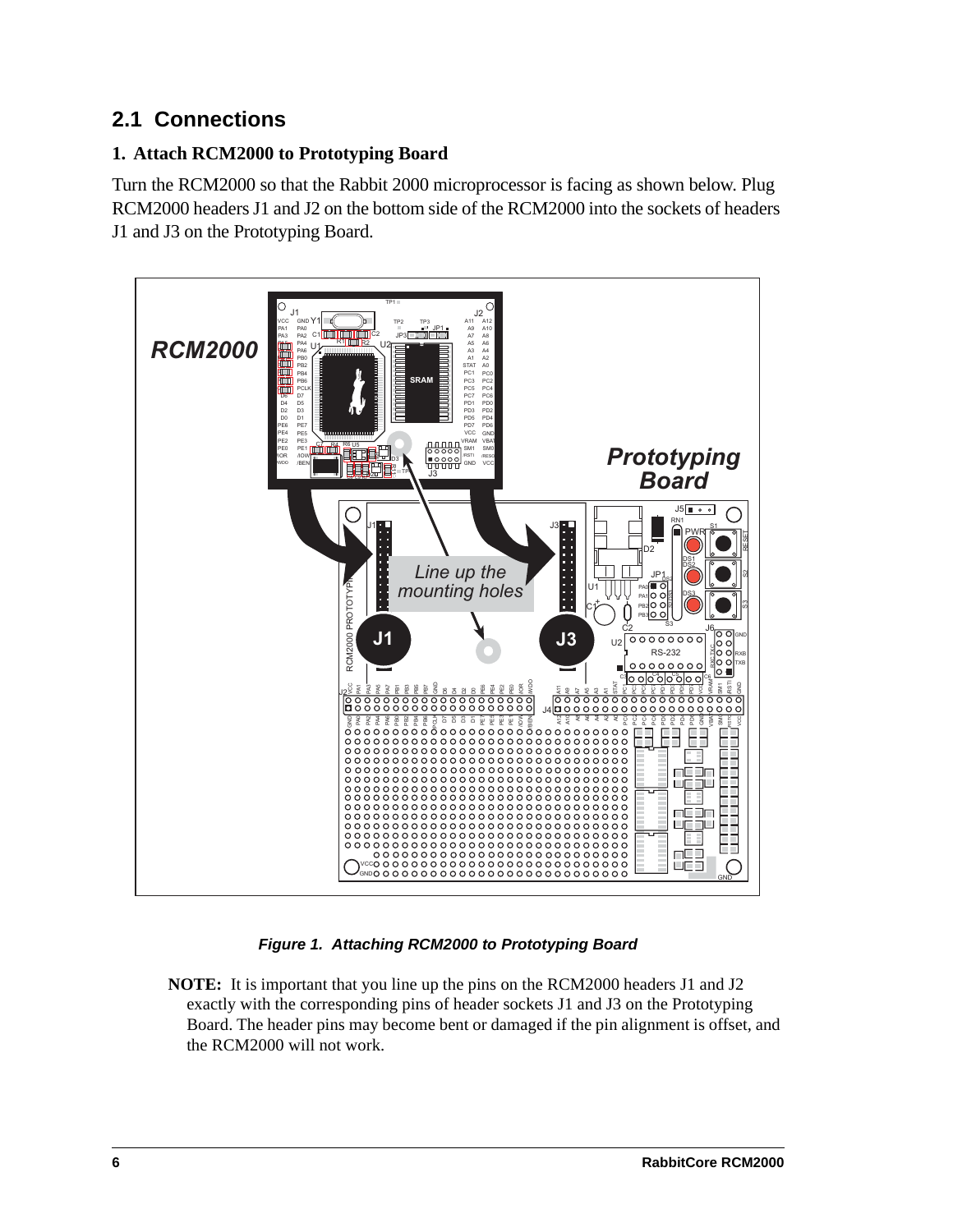#### **2. Connect RCM2000 to PC**

Connect the 10-pin connector of the programming cable labeled **PROG** to header J3 on the RCM2000 module as shown in [Figure 2](#page-10-0) below. Be sure to orient the red edge of the cable towards pin 1 of the connector. (Do not use the **DIAG** connector, which is used for a normal serial connection.)



<span id="page-10-1"></span>*Figure 2. RCM2000 Power and Programming Connections*

<span id="page-10-0"></span>**NOTE:** Some PCs now come equipped only with a USB port. It may be possible to use an RS-232/USB converter (Part No. 20-151-0178) with the programming cable supplied with the RCM2000 Development Kit. Note that not all RS-232/USB converters work with Dynamic C.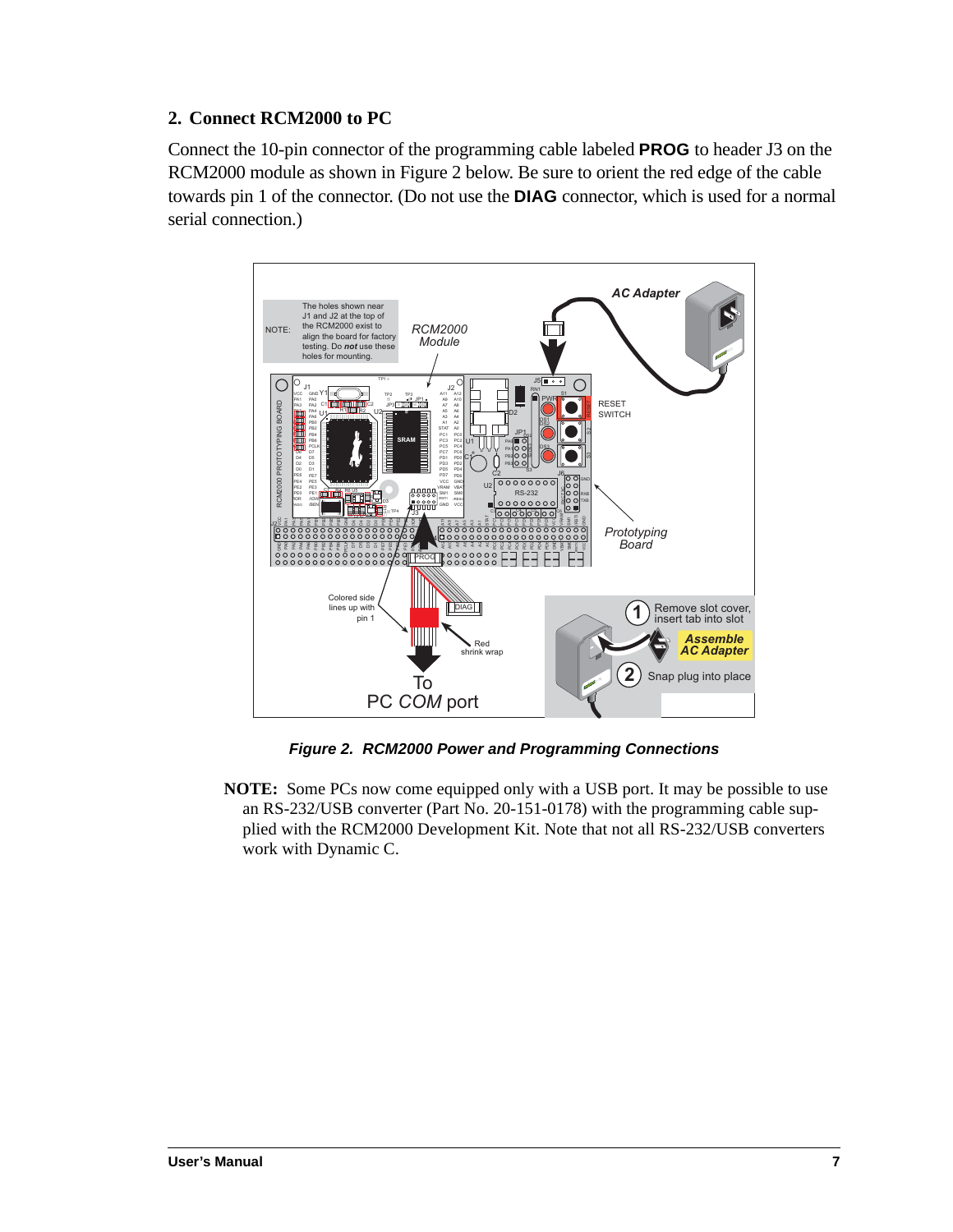#### **3. Power Supply Connections**

When all other connections have been made, you can connect power to the Prototyping Board.

First, prepare the AC adapter for the country where it will be used by selecting the plug. The RCM2000 Development Kit presently includes Canada/Japan/U.S., Australia/N.Z., U.K., and European style plugs. Snap in the top of the plug assembly into the slot at the top of the AC adapter as shown in [Figure 2,](#page-10-0) then press down on the spring-loaded clip below the plug assembly to allow the plug assembly to click into place.

Connect the AC adapter to 3-pin header J5 on the Prototyping Board. The connector may be attached either way as long as it is not offset to one side.

Plug in the AC adapter. The power LED on the Prototyping Board should light up. The RCM2000 and the Prototyping Board are now ready to be used.

**NOTE:** A RESET button is provided on the Prototyping Board to allow a hardware reset.

To power down the Prototyping Board, unplug the power connector from J5. You should disconnect power before making any circuit adjustments in the prototyping area, changing any connections to the board, or removing the RCM2020 from the Prototyping Board.

#### <span id="page-11-0"></span>**2.1.1 Alternate Power Supply Connections**

Development kits sold outside North America before 2009 included a header connector that could be connected to 3-pin header J5 on the Prototyping Board. The red and black wires from the connector could then be connected to the positive and negative connections on your power supply. The power supply should deliver 8 V–24 V DC at 8 W.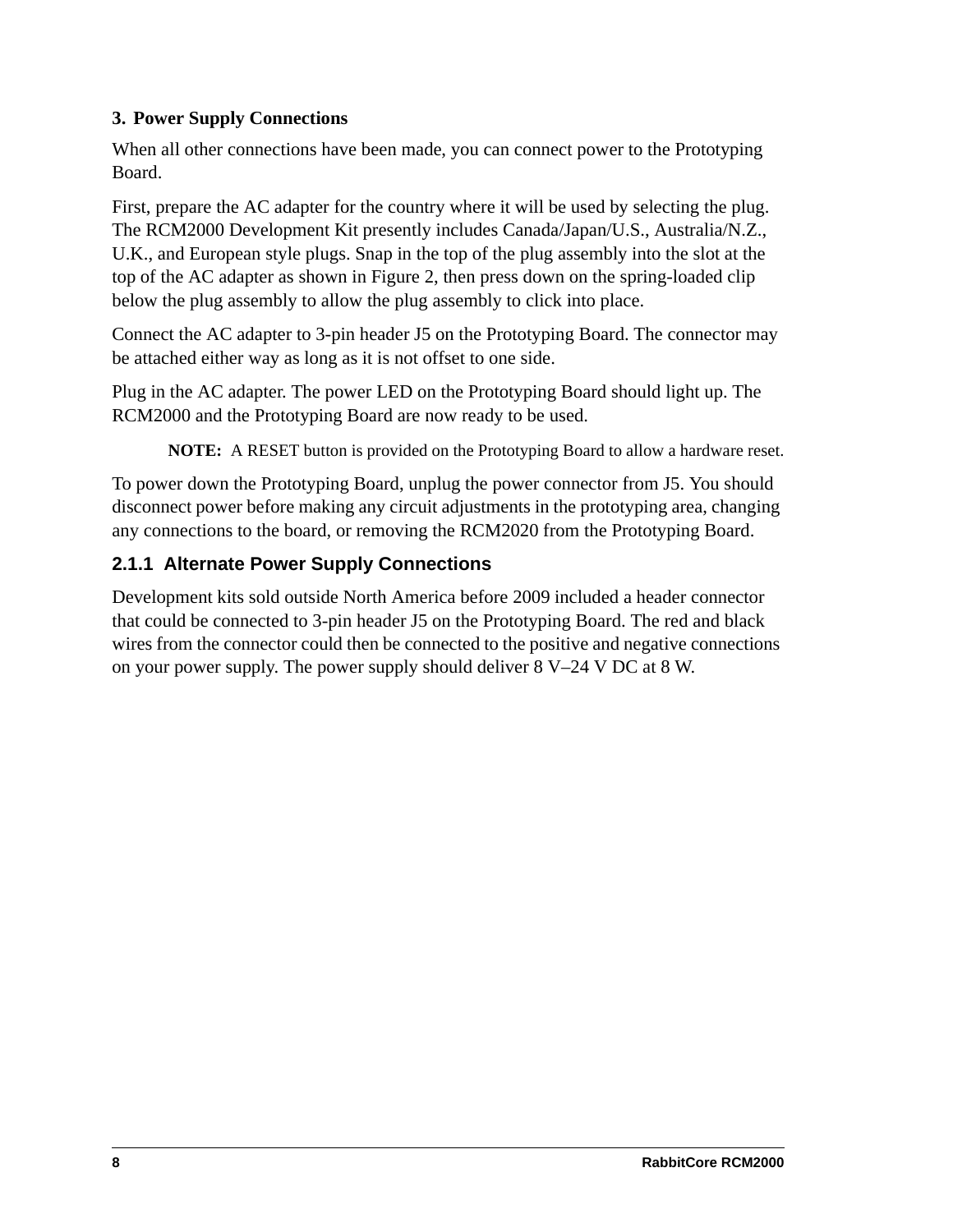# <span id="page-12-0"></span>**2.2 Run a Sample Program**

Once the RCM2000 is connected as described in the preceding pages, start Dynamic C by double-clicking on the Dynamic C icon on your desktop or in your **Start** menu. Dynamic C uses the serial port specified during installation.

If you are using a USB port to connect your computer to the RCM2000 module, choose **Options > Project Options** and select "Use USB to Serial Converter" under the **Communications** tab, then click **OK**.

Find the file **PONG.C**, which is in the Dynamic C **SAMPLES** folder. To run the program, open it with the **File** menu (if it is not still open), then compile and run it by pressing **F9** or by selecting **Run** in the **Run** menu. The **STDIO** window will open and will display a small square bouncing around in a box.

### <span id="page-12-1"></span>**2.2.1 Troubleshooting**

If Dynamic C cannot find the target system (error message **"No Rabbit Processor Detected."**):

- Check that the RCM2000 is powered correctly the red power LED on the Prototyping Board should be lit when the RCM2000 is mounted on the Prototyping Board and the AC adapter is plugged in.
- Check both ends of the programming cable to ensure that they are firmly plugged into the PC and the **PROG** connector, not the **DIAG** connector, is plugged in to the programming port on the RCM2000 with the marked (colored) edge of the programming cable towards pin 1 of the programming header.
- Ensure that the RCM2000 module is firmly and correctly installed in its connectors on the Prototyping Board.
- **•** Dynamic C uses the COM port specified during installation. Select a different COM port within Dynamic C. From the **Options** menu, select **Project Options**, then select **Communications**. Select another COM port from the list, then click OK. Press **<Ctrl-Y>** to force Dynamic C to recompile the BIOS. If Dynamic C still reports it is unable to locate the target system, repeat the above steps until you locate the COM port used by the programming cable.

If Dynamic C appears to compile the BIOS successfully, but you then receive a communication error message when you compile and load the sample program, it is possible that your PC cannot handle the higher program-loading baud rate. Try changing the maximum download rate to a slower baud rate as follows.

**•** Locate the **Serial Options** dialog in the Dynamic C **Options > Project Options > Communications** menu. Select a slower Max download baud rate.

If a program compiles and loads, but then loses target communication before you can begin debugging, it is possible that your PC cannot handle the default debugging baud rate. Try lowering the debugging baud rate as follows.

**•** Locate the **Serial Options** dialog in the Dynamic C **Options > Project Options > Communications** menu. Choose a lower debug baud rate.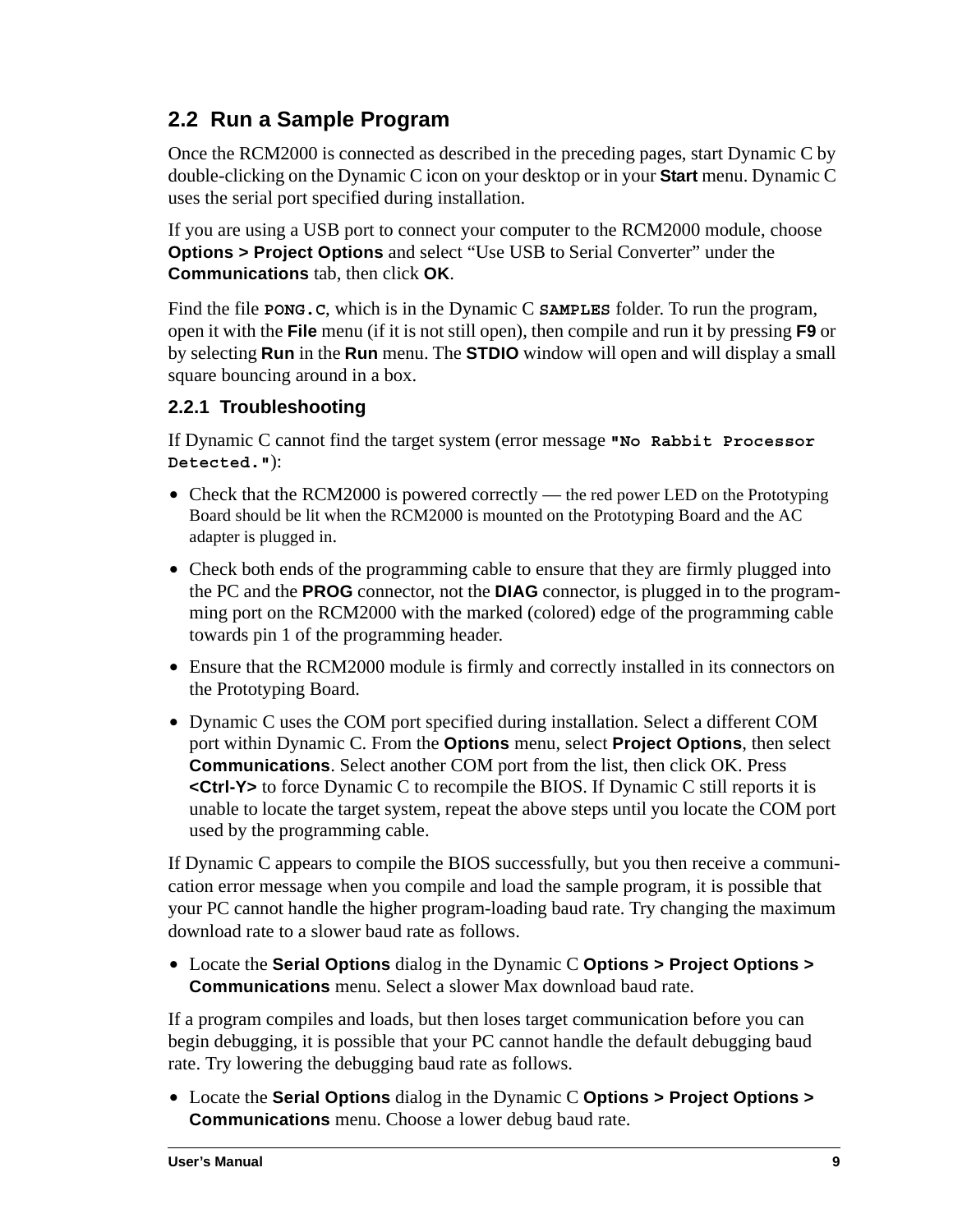# <span id="page-13-0"></span>**2.3 Where Do I Go From Here?**

If everything appears to be working, we recommend the following sequence of action:

- 1. Run all of the sample programs described in Chapter 3 to get a basic familiarity with Dynamic C and the RCM2000's capabilities.
- 2. For further development, refer to the *RabbitCore RCM2000 User's Manual* for details of the module's hardware and software components.

A documentation icon should have been installed on your workstation's desktop; click on it to reach the documentation menu. You can create a new desktop icon that points to **default.htm** in the **docs** folder in the Dynamic C installation folder.

3. For advanced development topics, refer to the *Dynamic C User's Manual*, also in the online documentation set.

#### <span id="page-13-1"></span>**2.3.1 Technical Support**

**NOTE:** If you purchased your RCM2000 through a distributor or through a Rabbit partner, contact the distributor or partner first for technical support.

- **•** Use the Dynamic C **Help** menu to get further assistance with Dynamic C.
- Check the Rabbit Technical Bulletin Board and forums at [www.rabbit.com/support/bb/](http://www.rabbit.com/support/bb/index.html) and at [www.rabbit.com/forums/](http://www.rabbitsemiconductor.com/forums/).
- **•** Use the Technical Support e-mail form at [www.rabbit.com/support/.](http://www.rabbit.com/support/questionSubmit.shtml)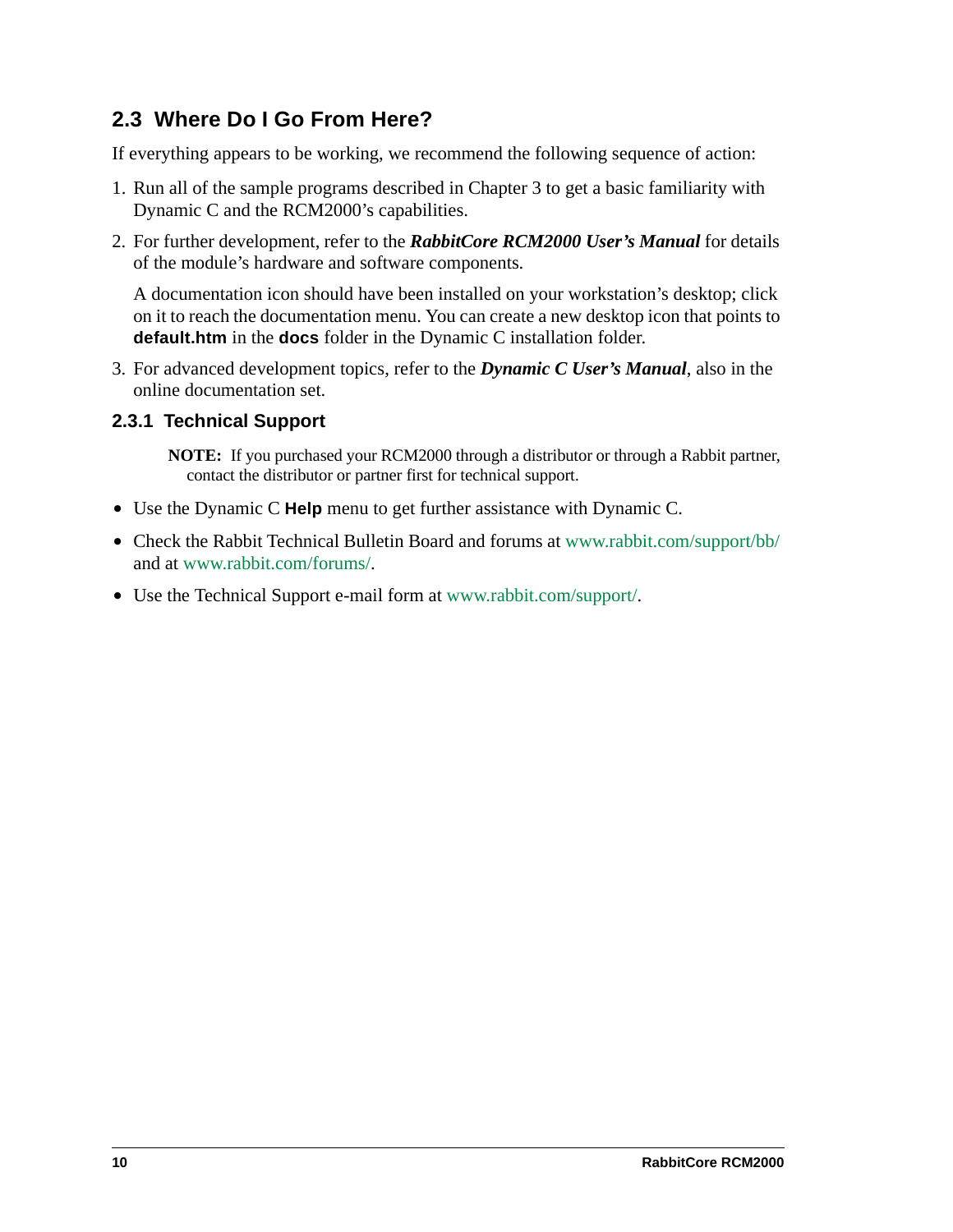# **3. RUNNING SAMPLE PROGRAMS**

<span id="page-14-0"></span>To develop and debug programs for the RCM2000 (and for all other Rabbit hardware), you must install and use Dynamic C. Dynamic C is an integrated development system for writing embedded software. It runs on an IBM-compatible PC and is designed for use with Rabbit single-board computers and other single-board computers based on the Rabbit microprocessor. Chapter 3 provides the sample programs related to the RCM2000.

### <span id="page-14-1"></span>**3.1 Sample Programs**

To help familiarize you with the RCM2000 modules, Dynamic C includes several sample programs in the Dynamic C **SAMPLES\RCM2000** directory. Loading, executing and studying these programs will give you a solid hands-on overview of the RCM2000's capabilities, as well as a quick start with Dynamic C as an application development tool. These programs are intended to serve as tutorials, but then can also be used as starting points or building blocks for your own applications.

**NOTE:** It is assumed in this section that you have at least an elementary grasp of ANSI C. If you do not, see the introductory pages of the *Dynamic C User's Manual* for a suggested reading list.

Each sample program has comments that describe the purpose and function of the program.

Before running any of these sample program, make sure that your RCM2000 is connected to the Prototyping Board and to your PC as described in [Section 2.1, "Connections."](#page-9-1)

To run a sample program, open it with the **File** menu (if it is not already open), then compile and run it by pressing **F9** or by selecting **Run** in the **Run** menu.

Complete information on Dynamic C is provided in the *Dynamic C User's Manual*.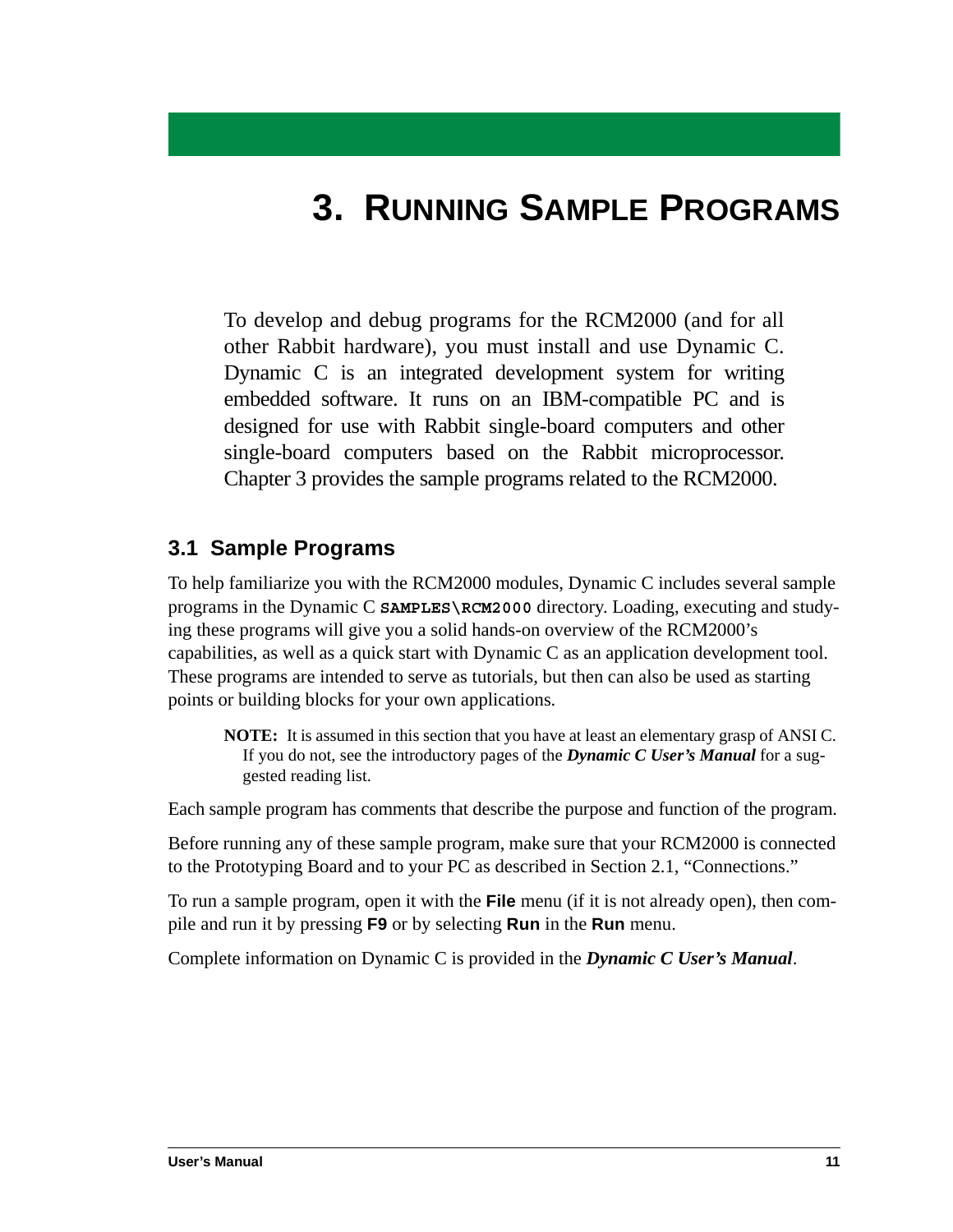### <span id="page-15-0"></span>**3.1.1 Running Sample Program FLASHLED.C**

This sample program will be used to illustrate some of the functions of Dynamic C.

First, open the file **FLASHLED.C**, which is in the **SAMPLES/RCM2000** folder. The program will appear in a window, as shown in [Figure 3](#page-15-1) below (minus some comments). Use the mouse to place the cursor on the function name  $W \text{port}$ **I** in the program and type **<Ctrl-H>**. This will bring up a documentation box for the function **WrPortI**. In general, you can do this with all functions in Dynamic C libraries, including libraries you write yourself. Close the documentation box and continue.



*Figure 3. Sample Program FLASHLED.C*

<span id="page-15-1"></span>To run the program **FLASHLED.C**, open it with the **File** menu (if it is not already open), then compile and run it by pressing **F9** or by selecting **Run** in the **Run** menu. The LED on the Prototyping Board should start flashing if everything went well. If this doesn't work review the following points.

**•** The target should be ready, which is indicated by the message "BIOS successfully compiled..." If you did not receive this message or you get a communication error, recompile the BIOS by typing **<Ctrl-Y>** or select **Recompile BIOS** from the **Compile** menu.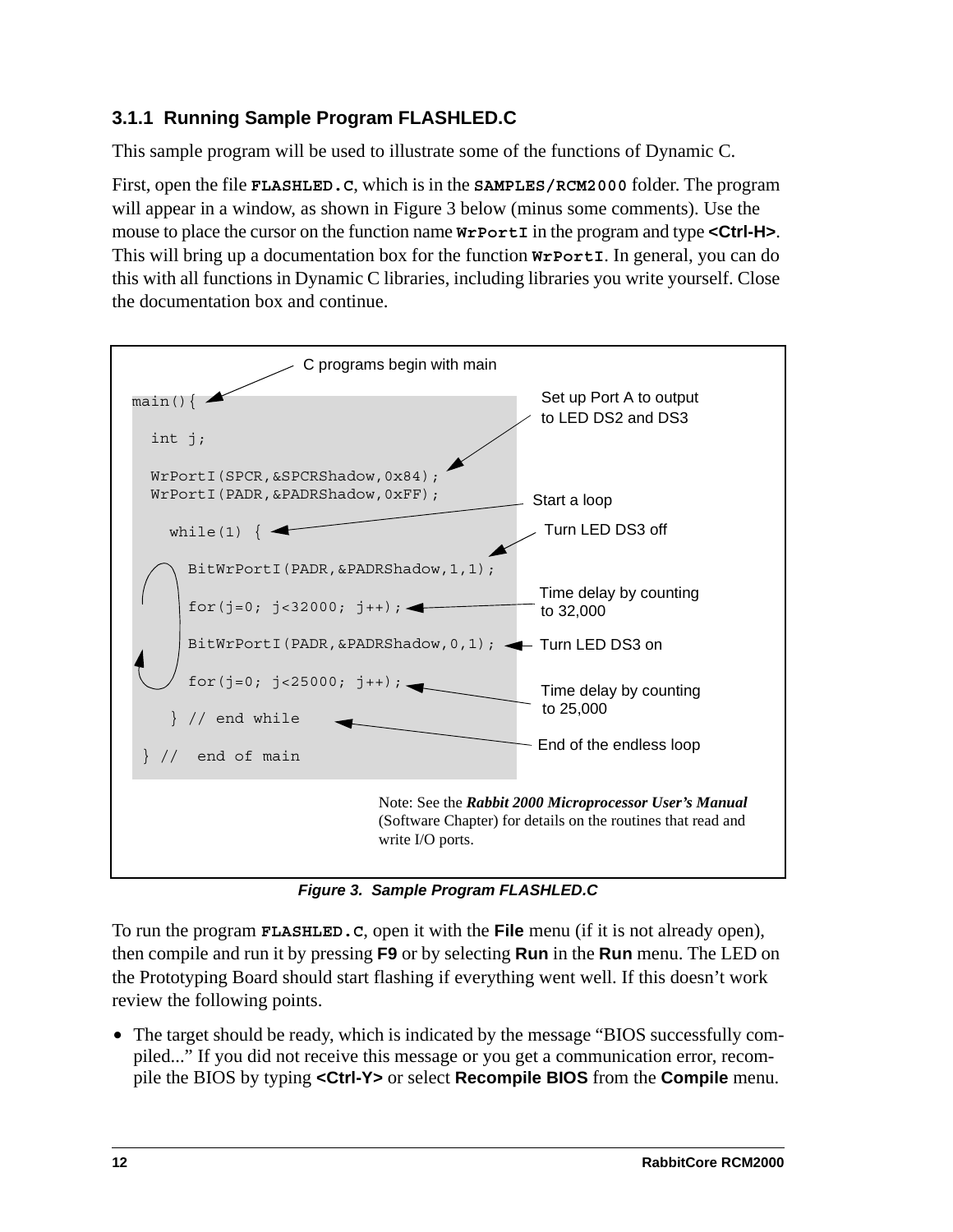- **•** A message reports "No Rabbit Processor Detected" in cases where the RCM2000 and the Prototyping Board are not connected together, the wall transformer is not connected, or is not plugged in. (The red power LED lights whenever power is connected.)
- **•** The programming cable must be connected to the RCM2000. (The colored wire on the programming cable is closest to pin 1 on header J3 on the RCM2000, as shown in [Figure 2.](#page-10-1)) The other end of the programming cable must be connected to the PC serial port. The COM port specified in the Dynamic C **Options** menu must be the same as the one the programming cable is connected to.
- **•** To check if you have the correct serial port, select **Compile**, then **Compile BIOS**, or type **<Ctrl-Y>**. If the "BIOS successfully compiled …" message does not display, try a different serial port using the Dynamic C **Options** menu until you find the serial port you are plugged into. Don't change anything in this menu except the COM number. The baud rate should be 115,200 bps and the stop bits should be 1.

#### <span id="page-16-0"></span>**3.1.1.1 Single-Stepping**

Compile or re-compile **FLASHLED.C** by clicking the **Compile** button on the task bar. The program will compile and the screen will come up with a highlighted character (green) at the first executable statement of the program. Use the **F8** key to single-step. Each time the **F8** key is pressed, the cursor will advance one statement. When you get to the **for** (**j**=0, **j< ...** statement, it becomes impractical to single-step further because you would have to press **F8** thousands of times. We will use this statement to illustrate watch expressions.

#### <span id="page-16-1"></span>**3.1.1.2 Watch Expressions**

Type **<Ctrl-W>** or chose **Add/Del Watch Expression** in the **Inspect** menu. A box will come up. Type the lower case letter j and click on *add to top* and *close*. Now continue single-stepping with **F8**. Each time you step, the watch expression (**j**) will be evaluated and printed in the watch window. Note how the value of **j** advances when the statement **j++** is executed.

#### <span id="page-16-2"></span>**3.1.1.3 Break Point**

Move the cursor to the start of the statement:

```
 for(j=0; j<25000; j++);
```
To set a break point on this statement, type **F2** or select **Toggle Breakpoint** from the **Run** menu. A red highlight will appear on the first character of the statement. To get the program running at full speed, type **F9** or select **Run** on the **Run** menu. The program will advance until it hits the break point. Then the break point will start flashing and show both red and green colors. Note that LED DS3 is now solidly turned on. This is because we have passed the statement turning on LED DS3. Note that **j** in the watch window has the value 32000. This is because the loop above terminated when **j** reached 32000.

To remove the break point, type **F2** or select **Toggle Breakpoint** on the **Run** menu. To continue program execution, type **F9** or select **Run** from the **Run** menu. Now the LED should be flashing again since the program is running at full speed.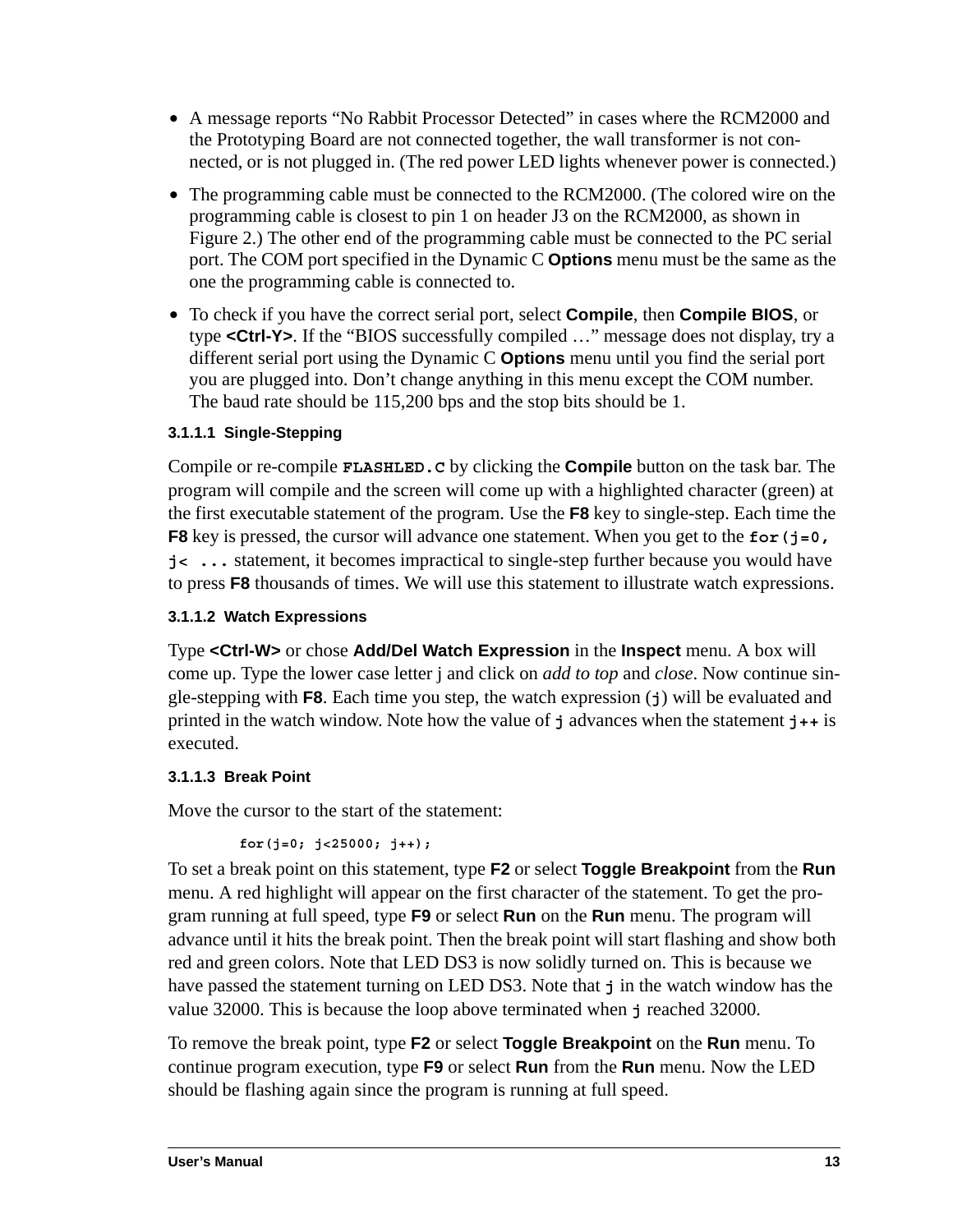You can set break points while the program is running by positioning the cursor to a statement and using the **F2** key. If the execution thread hits the break point, a break point will take place.You can toggle the break point off with the **F2** key and continue execution with the **F9** key. Try this a few times to get the feel of things.

#### <span id="page-17-0"></span>**3.1.1.4 Editing the Program**

Click on the **Edit** box on the task bar. This will set Dynamic C into the edit mode so that you can change the program. Use the **Save as** choice on the **File** menu to save the file with a new name so as not to change the demo program. Save the file as **MYTEST.C**. Now change the number 25000 in the **for (..** statement to 10000. Then use the **F9** key to recompile and run the program. The LED will start flashing, but it will flash much faster than before because you have changed the loop counter terminal value from 25000 to 10000.

#### <span id="page-17-1"></span>**3.1.1.5 Watching Variables Dynamically**

Go back to edit mode (select edit) and load the program **FLASHLED2.C** using the **File** menu **Open** command. This program is the same as the first program, except that a variable **k** has been added along with a statement to increment **k** each time around the endless loop. The statement:

**runwatch();**

has been added. This is a debugging statement that makes it possible to view variables while the program is running.

Use the **F9** key to compile and run **FLASHLED2.C**. Now type **<Ctrl-W>** to open the watch window and add the watch expression **k** to the top of the list of watch expressions. Now type **<Ctrl-U>**. Each time you type **<Ctrl-U>**, you will see the current value of **k**, which is incrementing about 5 times a second.

As an experiment, add another expression to the watch window:

**k\*5**

Then type **<ctrl-U>** several times to observe the watch expressions **k** and **k\*5**.

### <span id="page-17-2"></span>**3.1.1.6 Summary of Features**

So far you have practiced using the following features of Dynamic C.

- Loading, compiling and running a program. When you load a program it appears in an edit window. You can compile by selecting **Compile** on the task bar or from the **Compile** menu. When you compile the program, it is compiled into machine language and downloaded to the target over the serial port. The execution proceeds to the first statement of main where it pauses, waiting for you to command the program to run, which you can do with the **F9** key or by selecting **Run** on the **Run** menu. If want to compile and start the program running with one keystroke, use **F9**, the run command. If the program is not already compiled, the run command will compile it first.
- **•** Single-stepping. This is done with the **F8** key. The **F7** key can also be used for singlestepping. If the **F7** key is used, then descent into subroutines will take place. With the **F8** key the subroutine is executed at full speed when the statement that calls it is stepped over.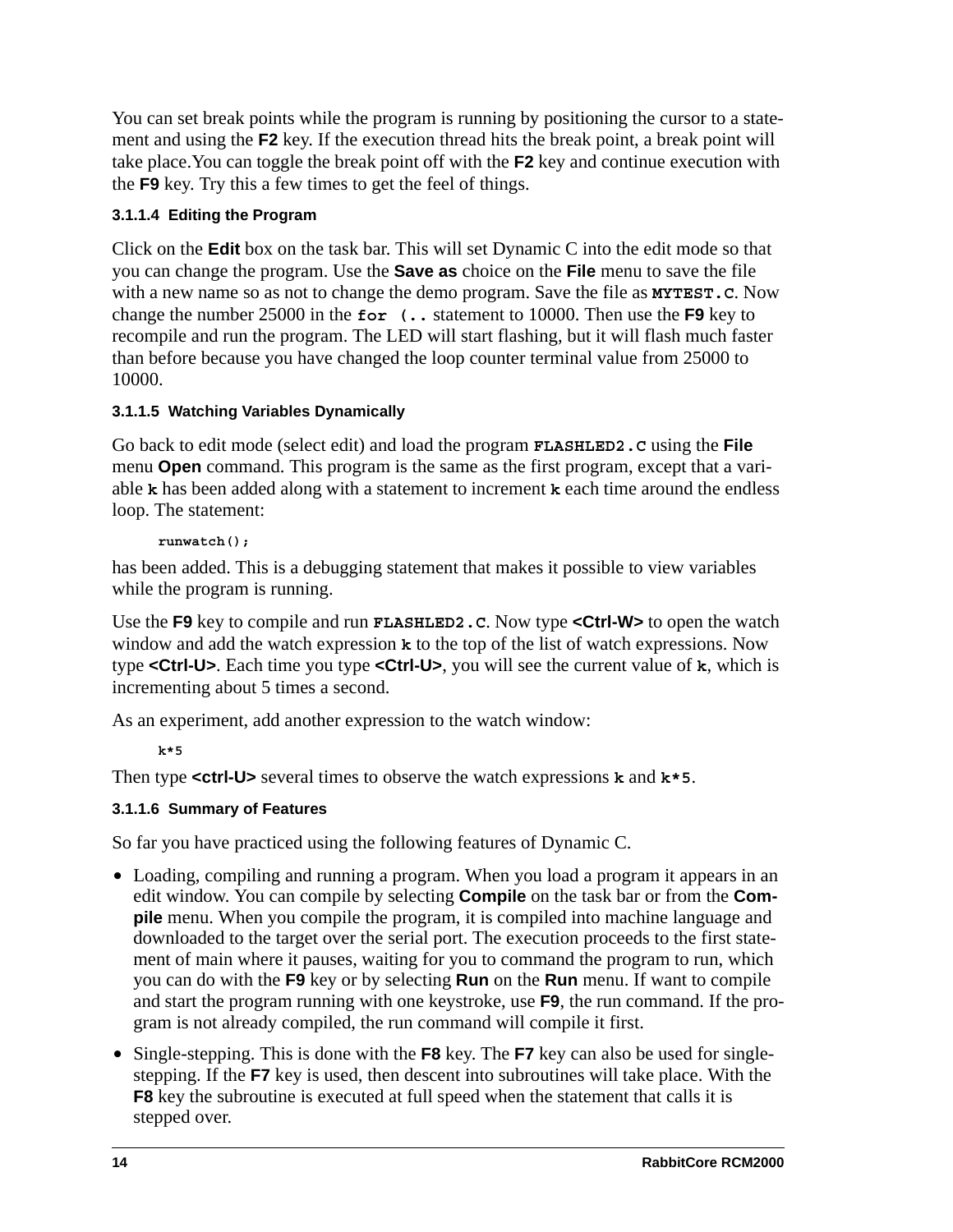- Setting break points. The **F2** key is used to turn on or turn off (toggle) a break point at the cursor position if the program has already been compiled. You can set a break point if the program is paused at a break point. You can also set a break point in a program that is running at full speed. This will cause the program to break if the execution thread hits your break point.
- Watch expressions. A watch expression is a C expression that is evaluated on command in the watch window. An expression is basically any type of C formula that can include operators, variables and function calls, but not statements that require multiple lines such as *for* or *switch*. You can have a list of watch expressions in the watch window. If you are single-stepping, then they are all evaluated on each step. You can also command the watch expression to be evaluated by using the **<Ctrl-U>** command. When a watch expression is evaluated at a break point, it is evaluated as if the statement was at the beginning of the function where you are single-stepping. If your program is running you can also evaluate watch expressions with a **<Ctrl-U>** if your program has a **runwatch()** command that is frequently executed. In this case, only expressions involving global variables can be evaluated, and the expression is evaluated as if it were in a separate function with no local variables.

#### <span id="page-18-0"></span>**3.1.1.7 Cooperative Multitasking**

Cooperative multitasking is a convenient way to perform several different tasks at the same time. An example would be to step a machine through a sequence of steps and at the same time independently carry on a dialog with the operator via a human interface. Cooperative multitasking differs from another approach called preemptive multitasking. Dynamic C supports both types of multitasking. In cooperative multitasking each separate task voluntarily surrenders its compute time when it does not need to perform any more activity immediately. In preemptive multitasking control is forcibly removed from the task via an interrupt.

Dynamic C has language extensions to support multitasking. The major C constructs are called *costatements, cofunctions,* and *slicing*. These are described more completely in the *Dynamic C User's Manual*. The example below, sample program **FLASHLEDS2.C**, uses costatements. A costatement is a way to perform a sequence of operations that involve pauses or waits for some external event to take place. A complete description of costatements is in the *Dynamic C User's Manual*. The **FLASHLEDS2.C** sample program has two independent tasks. The first task flashes LED DS2 2.5 times a second. The second task flashes DS3 every 1.5 seconds.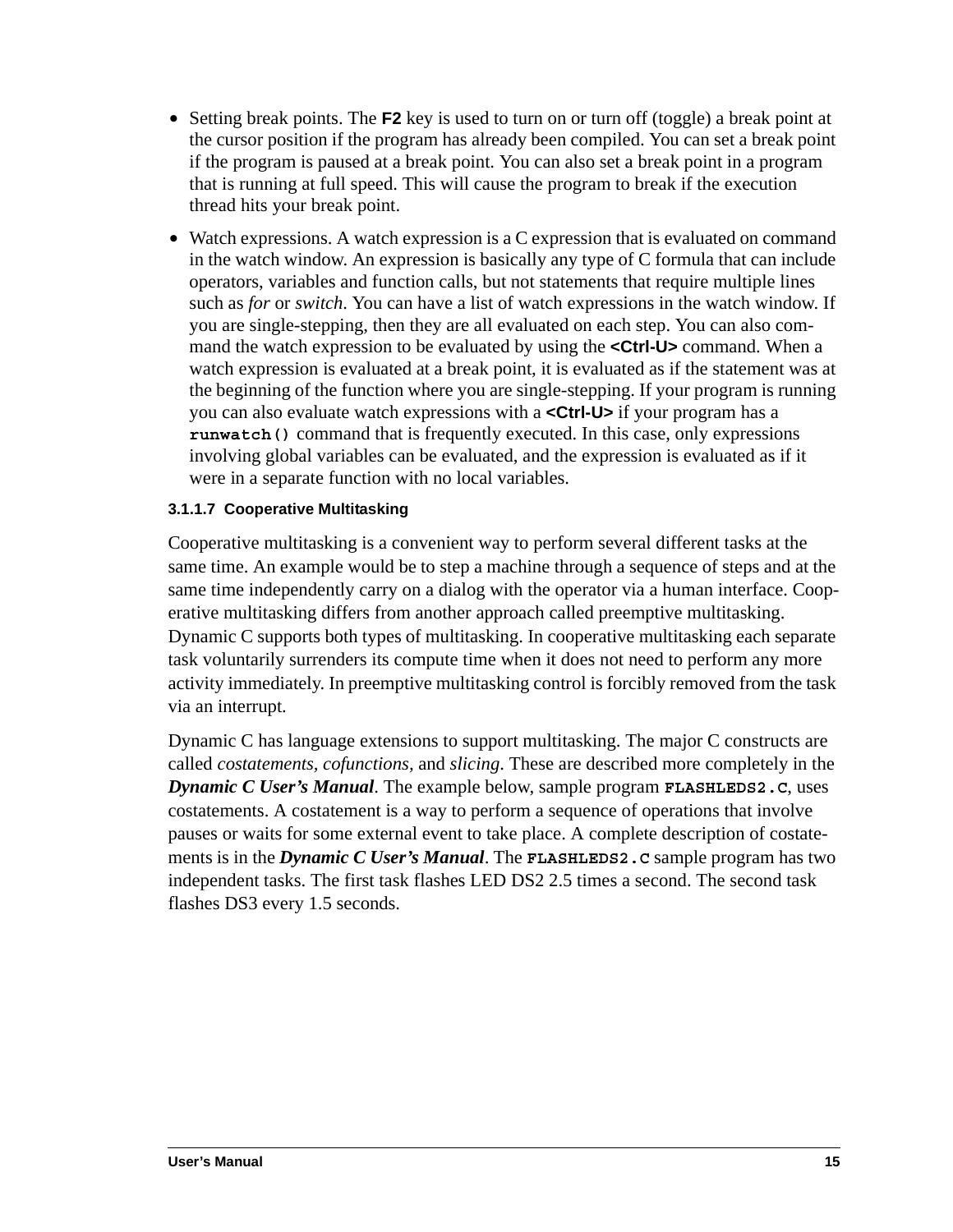```
#define DS2 0 // predefine for LED DS2
#define DS3 1 // predefine for LED DS3
// This cofunction flashes LED on for ontime, then off for offtime
cofunc flashled[4](int led, int ontime, int offtime) {
   for(;;) {
      waitfor(DelayMs(ontime)); // on delay
      WrPortI(PADR,&PADRShadow,(1<<led)|PADR); // turn LED off
      waitfor(DelayMs(offtime); // off delay
      WrPortI(PADR, &PADRShadow, (1<<led) ^0xff&PADR); // turn LED on
   }
}
main {
   // Initialize ports
   WrPortI(SPCR,&SPCRShadow,0x84); // Set Port A all outputs, LEDs on
    WrPortI(PEFR,&PEFRShadow,0x00); // Set Port E normal I/O
   WrPortI(PEDDR,&PEDDRShadow,0x01); // Set Port E bits 7…1 input, 0 output
   WrPortI(PECR,&PECRShadow,0x00); // Set transfer clock as pclk/2
   for(;;) { // run forever
      costate { // start costatement
         wfd { // use wfd (waitfordone) with cofunctions
           flashled[0](DS2,200,200); // flash DS2 on 200 ms, off 200 ms
           flashled[1](DS3,1000,500);// flash DS3 on 1000 ms, off 500 ms
         }
      } // end costatement
   } // end for loop
} // end of main, never come here
```
The flashing of the LEDs is performed by the costatement. Costatements need to be executed regularly, often at least every 25 ms. To accomplish this, the costatements are enclosed in a **while** loop or a **for** loop. The term **while** loop is used as a handy way to describe a style of real-time programming in which most operations are done in one loop.

The costatement is executed on each pass through the big loop. When a **waitfor** or a **wfd** condition is encountered the first time, the current value of **MS\_TIMER** is saved and then on each subsequent pass the saved value is compared to the current value. If a **waitfor** condition is not encountered, then a jump is made to the end of the costatement, and on the next pass of the loop, when the execution thread reaches the beginning of the costatement, execution passes directly to the **waitfor** statement. The costatement has the property that it can wait for long periods of time, but not use a lot of execution time. Each costatement is a little program with its own statement pointer that advances in response to conditions. On each pass through the big loop, as little as one statement in the costatement is executed, starting at the current position of the costatement's statement pointer. Consult the *Dynamic C User's Manual* for more details.

This program also illustrates a use for a shadow register. A shadow register is used to keep track of the contents of an I/O port that is write only—it can't be read back. If every time a write is made to the port the same bits are set in the shadow register, then the shadow register has the same data as the port register.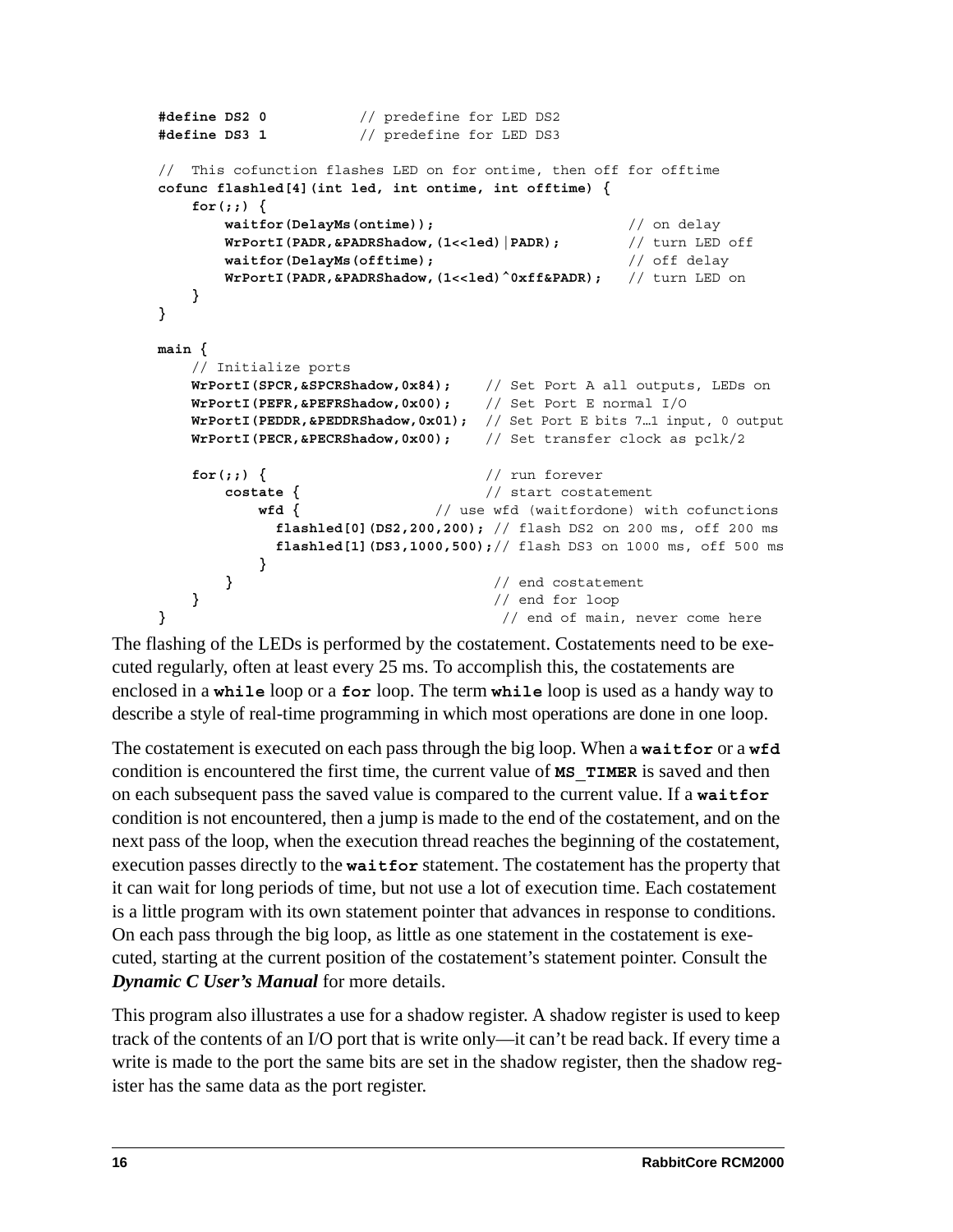#### <span id="page-20-0"></span>**3.1.1.8 Advantages of Cooperative Multitasking**

Cooperative multitasking, as implemented with language extensions, has the advantage of being intuitive. Unlike preemptive multitasking, variables can be shared between different tasks without having to take elaborate precautions. Sharing variables between tasks is the greatest cause of bugs in programs that use preemptive multitasking. It might seem that the biggest problem would be response time because of the big loop time becoming long as the program grows. Our solution for that is called slicing, which is further described in the *Dynamic C User's Manual*.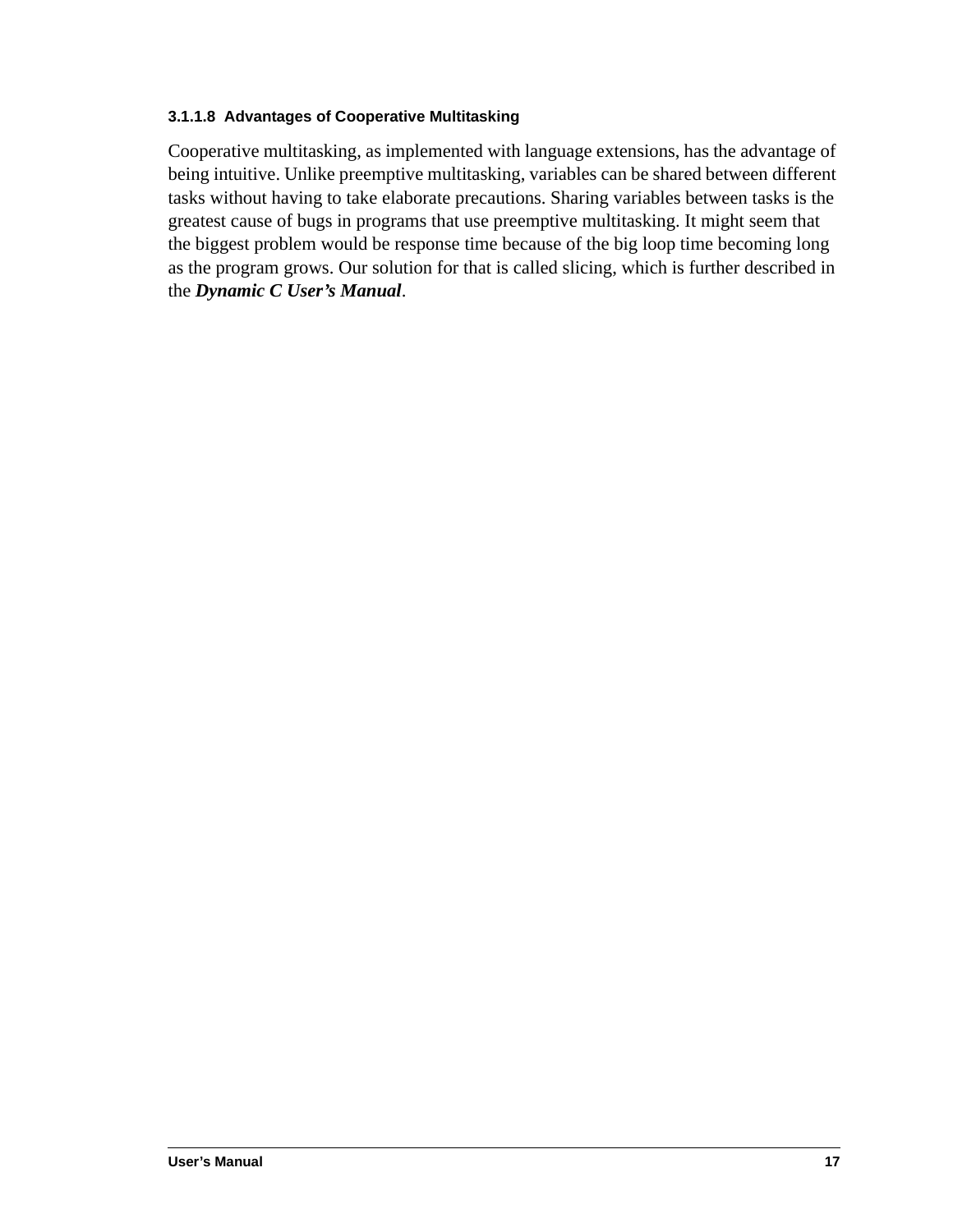#### <span id="page-21-0"></span>**3.1.2 Getting to Know the RCM2000**

The following sample programs can be found in the **SAMPLES\RCM2000** folder.

**• EXTSRAM.C**—demonstrates the setup and simple addressing to an external SRAM. This program first maps the external SRAM to the I/O Bank 0 register with a maximum of 15 wait states, chip select strobe (which is ignored because of the circuitry), and allows writes. The first 256 bytes of SRAM are cleared and read back. Values are then written to the same area and are read back. The Dynamic C **STDIO** window will indicate if writes and reads did not occur

Connect an external SRAM as shown below before you run this sample program.



- **• FLASHLED.C**—repeatedly flashes LED DS3 on the Prototyping Board on and off. LED DS3 is controlled by Parallel Port A bit 1 (PA1).
- **• FLASHLED2.C**—repeatedly flashes LED DS3 on the Prototyping Board on and off. LED DS3 is controlled by Parallel Port A bit 1 (PA1).

This sample program also shows the use of the **runwatch()** function to allow Dynamic C to update watch expressions while running. The following steps explain how to do this.

- 1. Add a watch expression for "k" in the **Inspect > Add Watch** dialog box.
- 2. Click "Add" or "Add to top" so that it will be in the watch list permanently.
- 3. Click **OK** to close the dialog box.
- 4. Press **<Ctrl+U>** while the program is running. This will update the watch window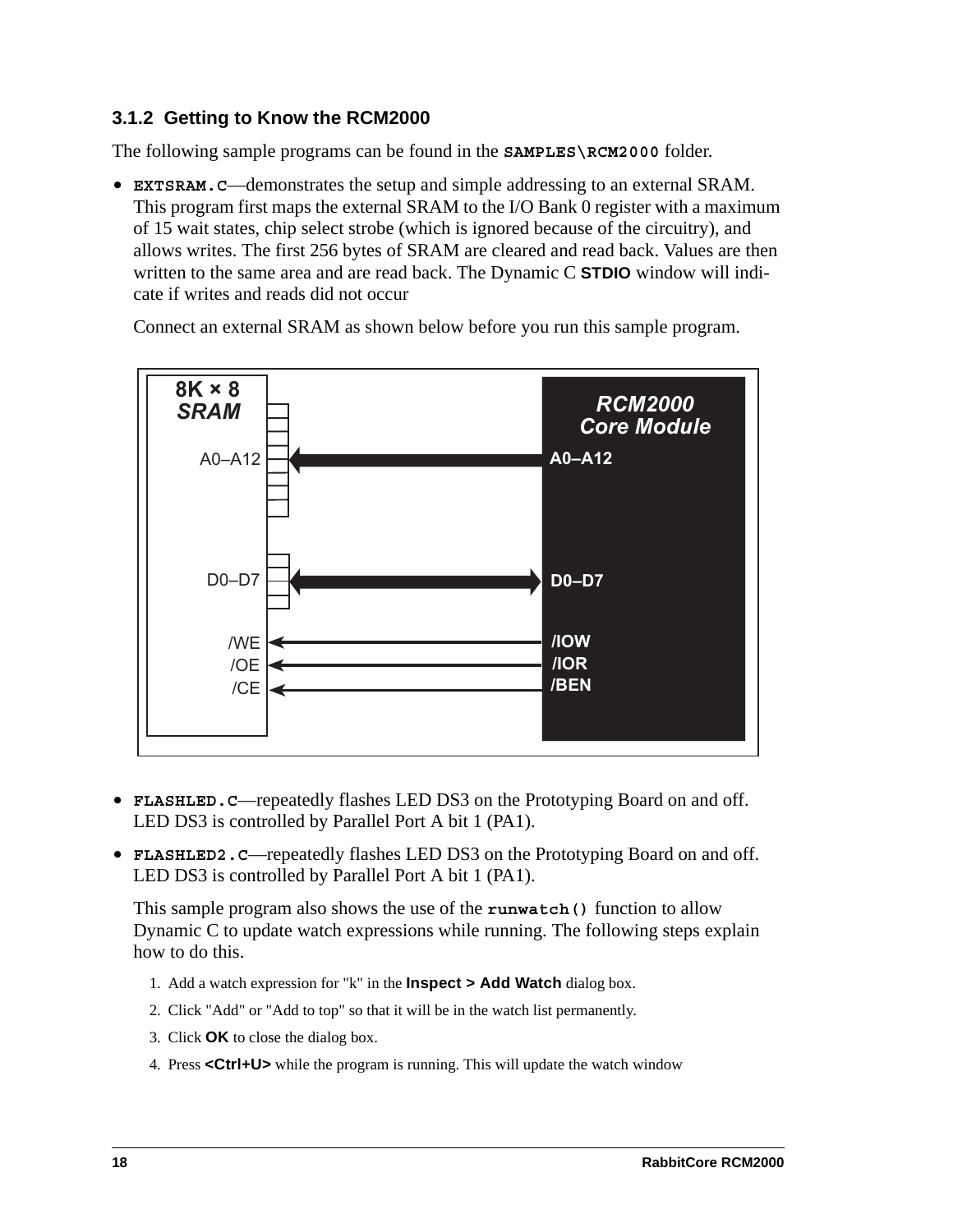- **• FLASHLEDS.C**—demonstrates the use of coding with assembly instructions, cofunctions, and costatements to flash LEDs DS2 and DS3 on the Prototyping Board on and off. LEDs DS2 and DS3 are controlled by Parallel Port A bit 0 (PA0) and Parallel Port A bit 1 (PA1).Once you have compile this program and it is running, LEDs DS2 and DS3 will flash on/off at different rates.
- **• FLASHLEDS2.C**—demonstrates the use of cofunctions and costatements to flash LEDs DS2 and DS3 on the Prototyping Board on and off. LEDs DS2 and DS3 are controlled by Parallel Port A bit 0 (PA0) and Parallel Port A bit 1 (PA1).Once you have compile this program and it is running, LEDs DS2 and DS3 will flash on/off at different rates.
- **KEYLCD. C—demonstrates a simple setup for a**  $2 \times 6$  **keypad and a**  $2 \times 20$  **LCD.**



Connect the keypad to Parallel Ports B, C, and D.

Connect the LCD to Parallel Port A.





Once the connections have been made and the sample program is running, the LCD will display two rows of 6 dots, each dot representing the corresponding key. When a key is pressed, the corresponding dot will become an asterisk.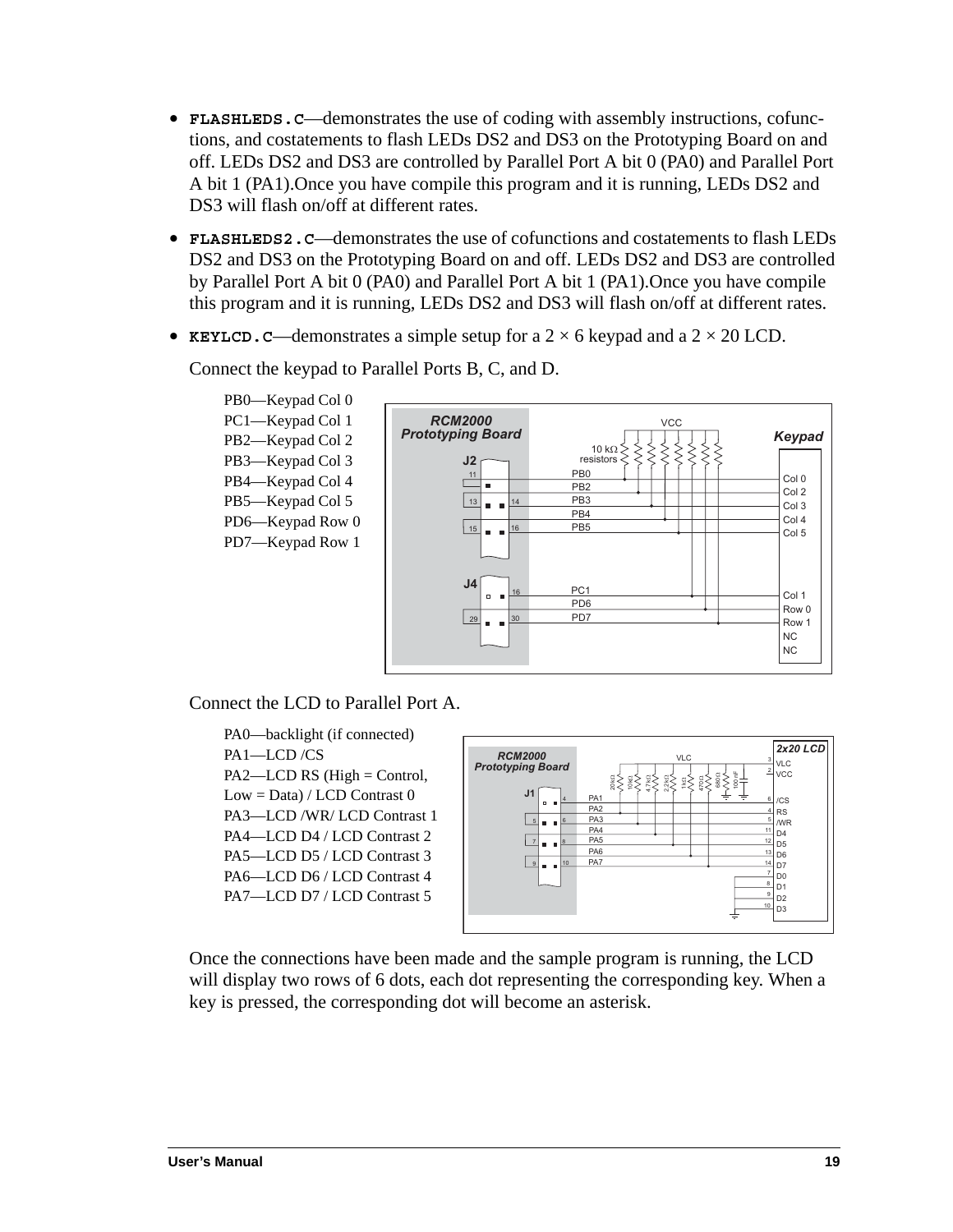• **LCD** DEMO.C—demonstrates a simple setup for an LCD that uses the HD44780 controller or an equivalent.

D0—DB0 D1—DB1 D2—DB2 D3—DB3 D4—DB4 D5—DB5 D6—DB6 D7—DB7  *- -*   $2x20$  LCD E  $DB0-DB7$   $\overline{D}$   $\overline{D}$   $\overline{D}$   $\overline{D}$   $\overline{D}$   $\overline{D}$   $\overline{D}$   $\overline{D}$   $\overline{D}$   $\overline{D}$   $\overline{D}$   $\overline{D}$   $\overline{D}$   $\overline{D}$   $\overline{D}$   $\overline{D}$   $\overline{D}$   $\overline{D}$   $\overline{D}$   $\overline{D}$   $\overline{D}$   $\overline{D}$   $\overline{D}$   $\overline{D$ 36  /IOR 37 /IOW  $2x20$  LCD E  $\overline{D0-D7}$   $\overline{D80-DB7}$ 35  D7–D0 are pins 21–2<br>on header J2 **HEADER J2:** A0-A1 A1-A0 are pins 12-13 on header J4

Connect the LCD to the RCM2000 address and data lines on the Prototyping Board.

A0—RS (Register Select:  $0 =$  command,  $1 =$  data)

A1—R/W (0=write, 1=read)

\*—E (normally low: latches on high-to-low transition)

• **SWTEST. C—demonstrates the use of pushbutton switches S2 and S3 to toggle LEDs** DS2 and DS3 on the Prototyping Board on and off.

Parallel Port A bit  $0 = LED$  DS2 Parallel Port A bit  $1 = LEDDS3$ 

Parallel Port B bit  $2 =$  switch S2 Parallel Port B bit  $3 =$  switch S3

**• TOGGLELED.C**—demonstrates the use of costatements to detect switch presses using the press-and-release method of debouncing. As soon as the sample program starts running, LED DS3 on the Prototyping Board (which is controlled by PA1) starts flashing once per second. Press switch S2 on the Prototyping Board (which is connected to PB2) to toggle LED DS2 on the Prototyping Board (which is controlled by PA0). The pushbutton switch is debounced by the software.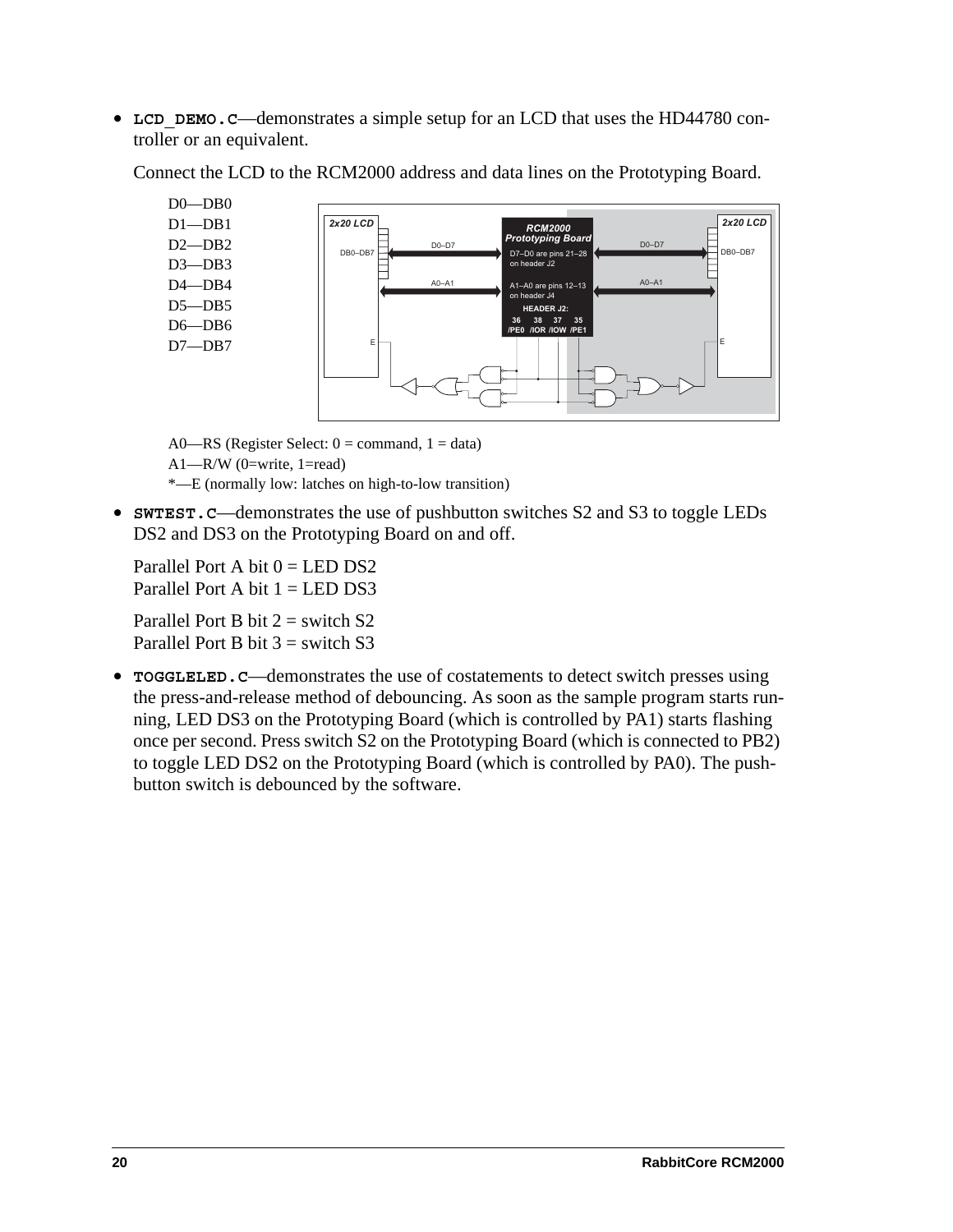**User's Manual 21**

# <span id="page-24-0"></span>**3.1.3 Serial Communication**

The following sample programs can be found in the **SAMPLES\RCM2000** folder.

C1<sup>+</sup> U1

> $C<sub>2</sub>$  $U<sub>2</sub>$

> > C3

 $.15 \sqrt{m}$ 

D<sub>2</sub>

PB3 PB<sub>2</sub> PA1 PA0

JP1

 -

S<sub>3</sub>

RS-232  $000000000$ 

DS3

DŞ2

o o|o o|o o|o o

 $\overline{\bigcirc}_{\hspace{0.3cm}\dots\hspace{0.3cm}\dots\hspace{0.3cm}}^{\R N1}$ 

**PWR** 

D<u>S3</u>

**J**6

#  $_{\rm x}^{\rm o}$ 

lo ∎

C6

D<sub>S2</sub> DS1

 -

RESET

က္ကိ

GND RXB TXB

Two sample programs, **CORE\_FLOW-CONTROL.C** and **CORE\_PARITY.C**, are available to illustrate RS-232 communication. To run these sample programs, you will have to add an RS-232 transceiver such as the MAX232 at location U2 and four 100 nF charge-storage capacitors at C3–C6 on the Prototyping Board. Also install the  $2 \times 5$  IDC header included with the Prototyping Board accessory parts at J6 to interface the RS-232 signals.

The diagram shows the connections.

#### **• CORE\_FLOWCONTROL.C**—This

program demonstrates hardware flow control by configuring Serial Port C (PC3/PC2) for CTS/RTS with serial data coming from TxB at 115,200 bps. One character at a time is received and is displayed in the **STDIO** window.

To set up the Prototyping Board, you will need to tie PC4 and PC5 (TxB and RxB) together at header J4, and you will also tie PC2 and PC3 (TxC and RxC) together as shown in the diagram.

A repeating triangular pattern should print out in the **STDIO** window. The program will periodically switch flow control on or off to demonstrate the effect of no flow control.

Refer to the **serBflowcontrolOn()** function call in the *Dynamic C Function Reference Manual* for a general description on how to set up flow control lines.

• **CORE** PARITY.C—This program demonstrates the use of parity modes by repeatedly sending byte values 0–127 from Serial Port B to Serial Port C. The program will switch between generating parity or not on Serial Port B. Serial Port C will always be checking parity, so parity errors should occur during every other sequence.

To set up the Prototyping Board, you will need to tie PC4 and PC3 (TxB and RxC) together at header J4 as shown in the diagram.

The Dynamic C **STDIO** window will display the error sequence.



14

1232

100 nF storage capacitors





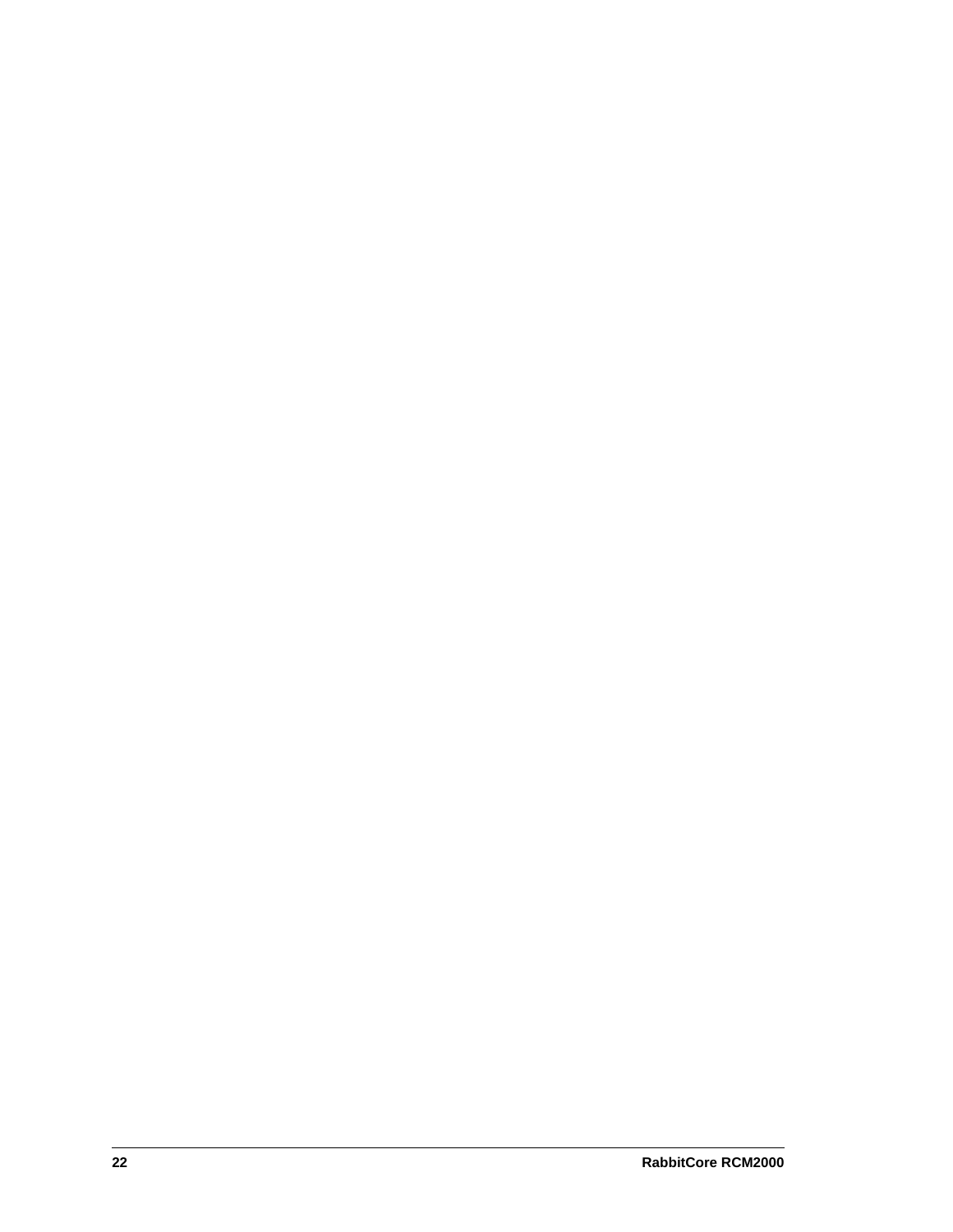# **4. HARDWARE REFERENCE**

<span id="page-26-0"></span>Chapter 4 describes the principal subsystems for the RCM2000.

# <span id="page-26-1"></span>**4.1 RCM2000 Digital Inputs and Outputs**



[Figure 4](#page-26-2) shows the subsystems designed into the RCM2000.

<span id="page-26-2"></span>*Figure 4. Rabbit Subsystems*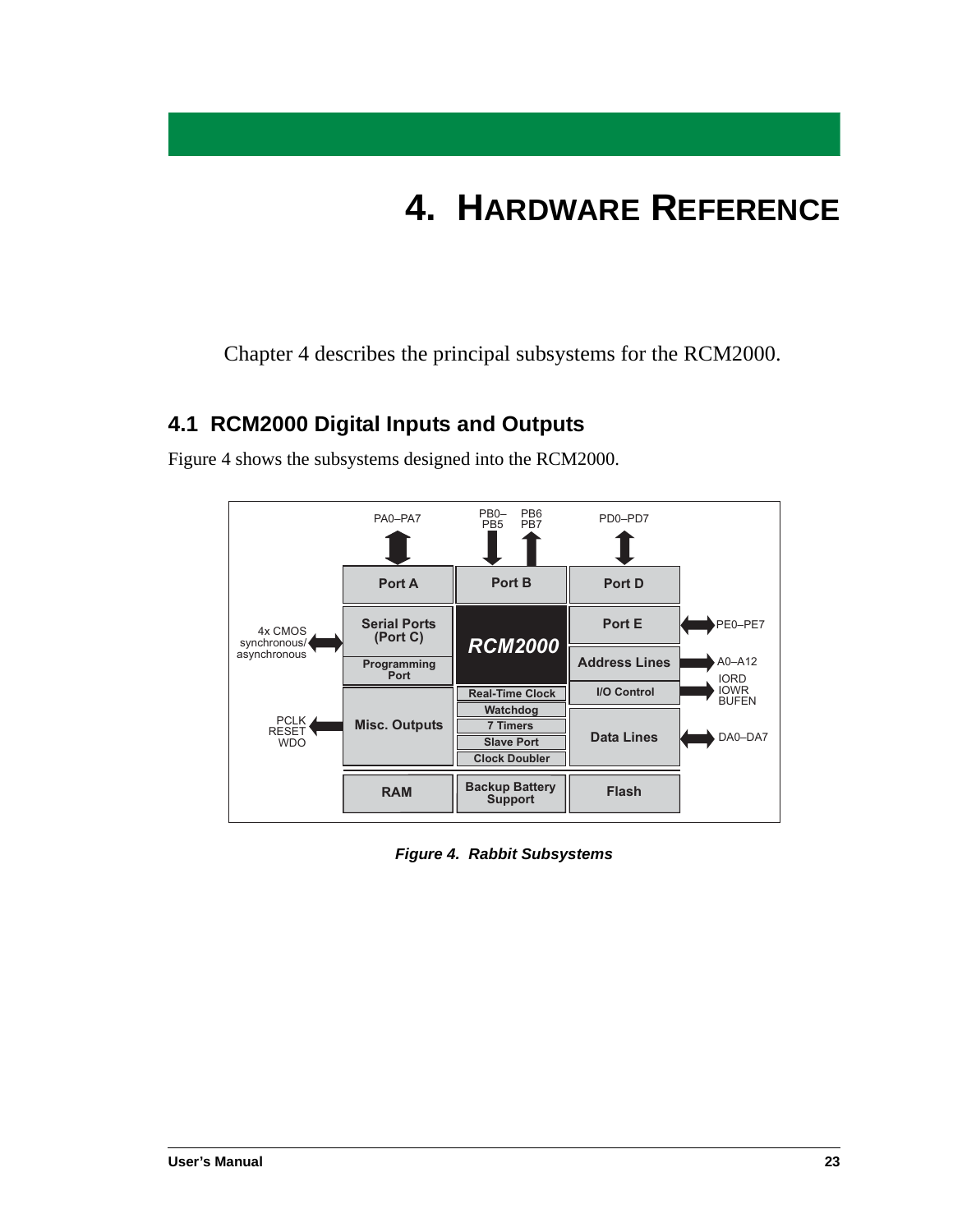The RCM2000 has 40 parallel I/O lines grouped in five 8-bit ports available on headers J1 and J2. The 24 bidirectional I/O lines are located on pins PA0–PA7, PD0-PD7, and PE0- PE7. The pinouts for headers J1 and J2 are shown in [Figure 5.](#page-27-0)



<span id="page-27-0"></span>*Figure 5. RCM2000 Pinout*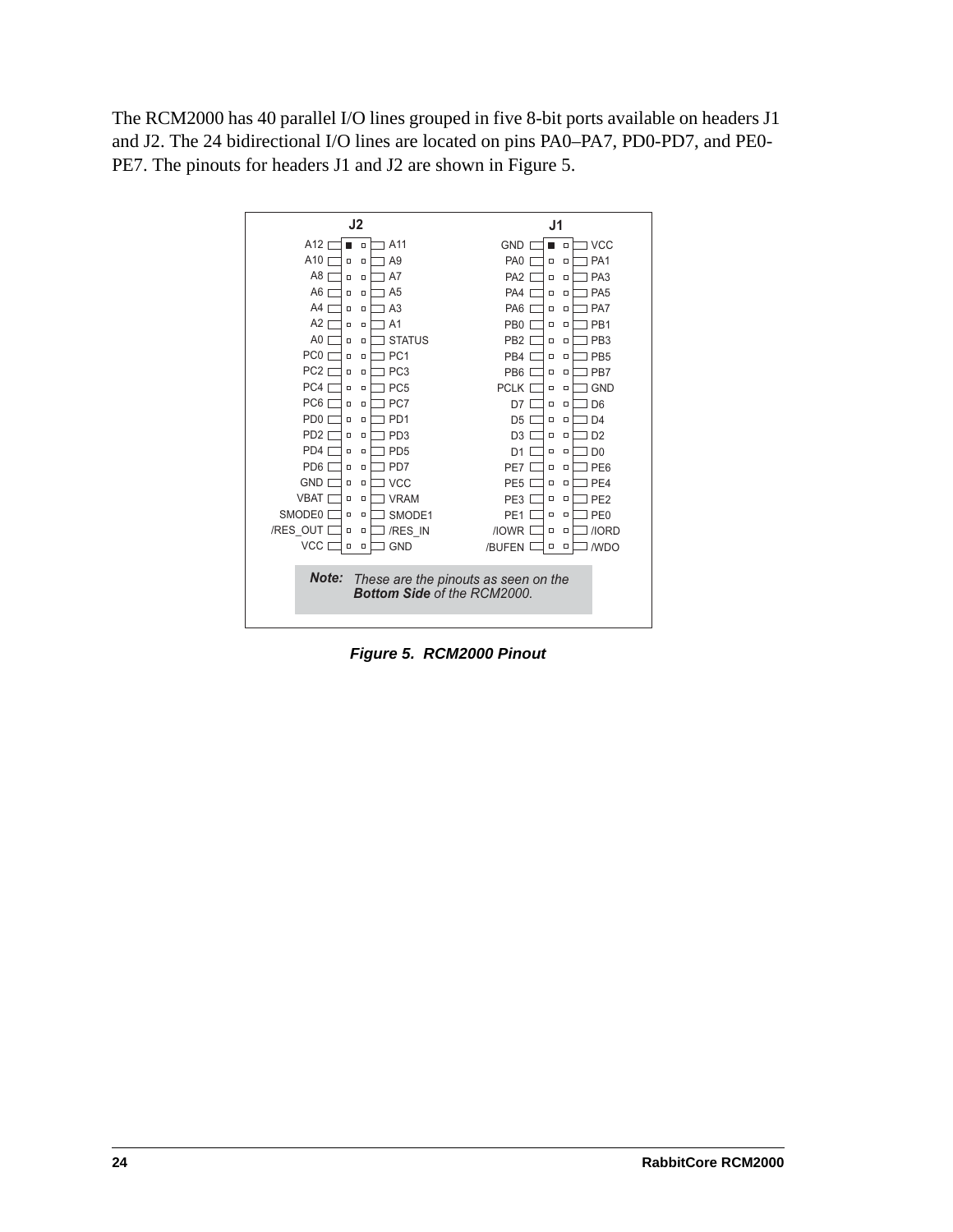The ports on the Rabbit 2000 microprocessor used in the RCM2000 are configurable, and so the factory defaults can be reconfigured. [Table 2](#page-28-0) lists the Rabbit 2000 factory defaults and the alternate configurations.

<span id="page-28-0"></span>

|                  | Pin            | <b>Pin Name</b>  | <b>Default Use</b>         | <b>Alternate Use</b>                        | <b>Notes</b>                                                   |
|------------------|----------------|------------------|----------------------------|---------------------------------------------|----------------------------------------------------------------|
|                  | 1, 20          | <b>GND</b>       |                            |                                             |                                                                |
|                  | $\overline{c}$ | <b>VCC</b>       |                            |                                             |                                                                |
|                  | $3 - 10$       | PA[0:7]          | Parallel I/O               | Slave port data bus<br>$SD0 - SD7$          |                                                                |
|                  | 11             | P <sub>B</sub> 0 | Input                      | Serial port clock CLKB                      |                                                                |
|                  | 12             | PB1              | Input                      | Serial port clock CLKA                      | CLKA is connected to<br>programming port (header<br>J3, pin 3) |
|                  | 13             | P <sub>B</sub> 2 | Input                      | Slave port write /SWR                       |                                                                |
|                  | 14             | PB3              | Input                      | Slave port read /SRD                        |                                                                |
|                  | 15             | PB4              | Input                      | SA <sub>0</sub>                             | Slave port address lines                                       |
|                  | 16             | PB <sub>5</sub>  | Input                      | SA1                                         |                                                                |
| <b>トeader JT</b> | 17             | PB <sub>6</sub>  | Output                     |                                             |                                                                |
|                  | 18             | PB7              | Output                     | Slave port attention line<br>/SLAVEATTN     |                                                                |
|                  | 19             | <b>PCLK</b>      | Output (Internal Clock)    | Output                                      | Turned off in software                                         |
|                  | $21 - 28$      | D[7:0]           | Input/Output               |                                             | Rabbit 2000 data bus                                           |
|                  | 29             | PE7              |                            | I7 output or slave port chip<br>select /SCS |                                                                |
|                  | 30             | PE <sub>6</sub>  |                            | I6 output                                   |                                                                |
|                  | 31             | PE5              |                            | I5 output or INT1B input                    |                                                                |
|                  | 32             | PE <sub>4</sub>  | Bitwise or parallel        | I4 output or INT0B input                    |                                                                |
|                  | 33             | PE3              | programmable I/O           | I3 output                                   |                                                                |
|                  | 34             | PE <sub>2</sub>  |                            | I2 output                                   |                                                                |
|                  | 35             | PE1              |                            | I1 output or INT1A input                    |                                                                |
|                  | 36             | PE <sub>0</sub>  |                            | I0 output or INT0A input                    |                                                                |
|                  | 37             | /IOWR            | Output (I/O write strobe)  |                                             |                                                                |
|                  | 38             | / <b>IORD</b>    | Output (I/O read strobe)   |                                             |                                                                |
|                  | 39             | /BUFEN           | Output (I/O buffer enable) |                                             |                                                                |
|                  | 40             | /WDO             | Output (Watchdog output)   | May also be used to output<br>a 30 µs pulse | Outputs a pulse when the<br>internal watchdog times<br>out     |

*Table 2. RCM2000 Pinout Configurations*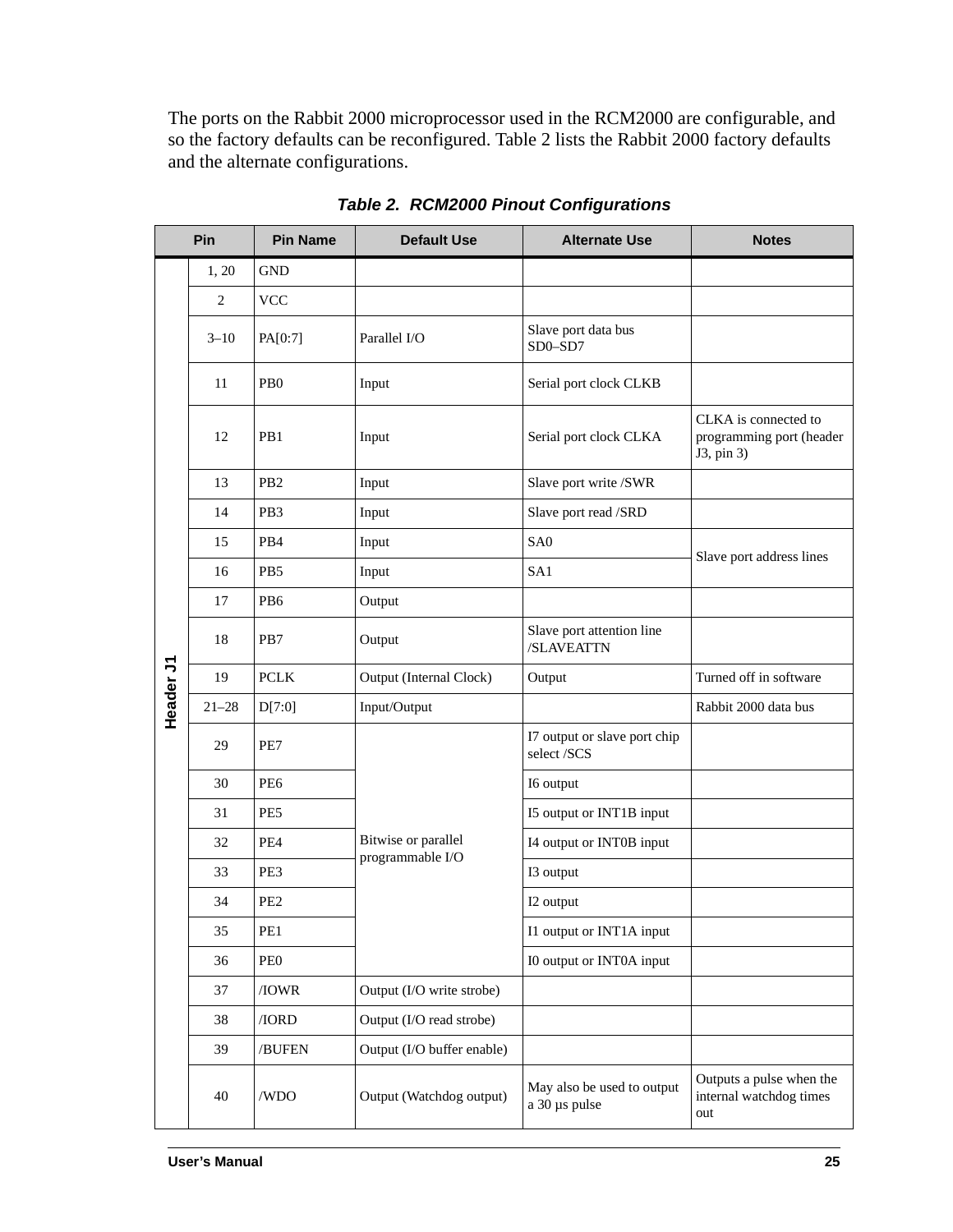|           | Pin       | <b>Pin Name</b>   | <b>Default Use</b>                                                                                                            | <b>Alternate Use</b>                                                                      | <b>Notes</b>                                                        |
|-----------|-----------|-------------------|-------------------------------------------------------------------------------------------------------------------------------|-------------------------------------------------------------------------------------------|---------------------------------------------------------------------|
|           | $1 - 13$  | A[12:0]           | Output                                                                                                                        |                                                                                           | Rabbit 2000 address bus                                             |
|           | 14        | <b>STAT</b>       | Output (Status)                                                                                                               | Output                                                                                    |                                                                     |
|           | 15        | PC <sub>0</sub>   | Output                                                                                                                        | <b>TXD</b>                                                                                |                                                                     |
|           | 16        | PC1               | Input                                                                                                                         | <b>RXD</b>                                                                                |                                                                     |
|           | 17        | PC <sub>2</sub>   | Output                                                                                                                        | <b>TXC</b>                                                                                |                                                                     |
|           | 18        | PC3               | Input                                                                                                                         | <b>RXC</b>                                                                                |                                                                     |
|           | 19        | PC4               | Output                                                                                                                        | <b>TXB</b>                                                                                |                                                                     |
|           | 20        | PC <sub>5</sub>   | Input                                                                                                                         | <b>RXB</b>                                                                                |                                                                     |
|           | 21        | PC <sub>6</sub>   | Output                                                                                                                        | <b>TXA</b>                                                                                |                                                                     |
|           | 22        | PC7<br>Input      |                                                                                                                               | <b>RXA</b>                                                                                |                                                                     |
|           | 21        | PC <sub>6</sub>   | Output                                                                                                                        | <b>TXA</b>                                                                                | Connected to program-                                               |
|           | 22        | PC7               | Input                                                                                                                         | <b>RXA</b>                                                                                | ming port                                                           |
|           | $23 - 26$ | PD[0:3]           |                                                                                                                               |                                                                                           | 16 mA sourcing and<br>sinking current at full AC<br>switching speed |
|           | 27        | PD4               | Bitwise or parallel<br>programmable I/O, can be                                                                               | <b>ATXB</b> output                                                                        |                                                                     |
| Header J2 | 28        | PD <sub>5</sub>   | driven or open-drain output                                                                                                   | <b>ARXB</b> input                                                                         |                                                                     |
|           | 29        | PD <sub>6</sub>   |                                                                                                                               | <b>ATXA</b> output                                                                        |                                                                     |
|           | 30        | PD7               |                                                                                                                               | <b>ARXA</b> input                                                                         |                                                                     |
|           | 31, 40    | <b>GND</b>        |                                                                                                                               |                                                                                           |                                                                     |
|           | 32, 39    | <b>VCC</b>        |                                                                                                                               |                                                                                           |                                                                     |
|           | 33        | <b>VBATR</b>      | 3 V battery input                                                                                                             |                                                                                           |                                                                     |
|           | 34        | <b>VRAM</b>       | 2.1 V output                                                                                                                  |                                                                                           | 100 k $\Omega$ minimum load                                         |
|           |           |                   | $(0,0)$ —start executing at<br>address zero                                                                                   |                                                                                           | No programming cable<br>attached                                    |
|           | $35 - 36$ | SMODE0,<br>SMODE1 | $SMODE0 = 1$ , $SMODE1 = 1$<br>Cold boot from asynchro-<br>nous serial port A at 2400<br>bps (programming cable<br>connected) | $(0,1)$ —cold boot from slave<br>port<br>$(1,0)$ —cold boot from<br>clocked serial port A | With programming cable<br>attached                                  |
|           | 37        | /RES_OUT          | <b>Reset Output</b>                                                                                                           |                                                                                           |                                                                     |
|           | 38        | /RES_IN           | Reset Input                                                                                                                   |                                                                                           |                                                                     |
| 26        |           |                   |                                                                                                                               |                                                                                           | RabbitCore RCM2000                                                  |

# *Table 2. RCM2000 Pinout Configurations (continued)*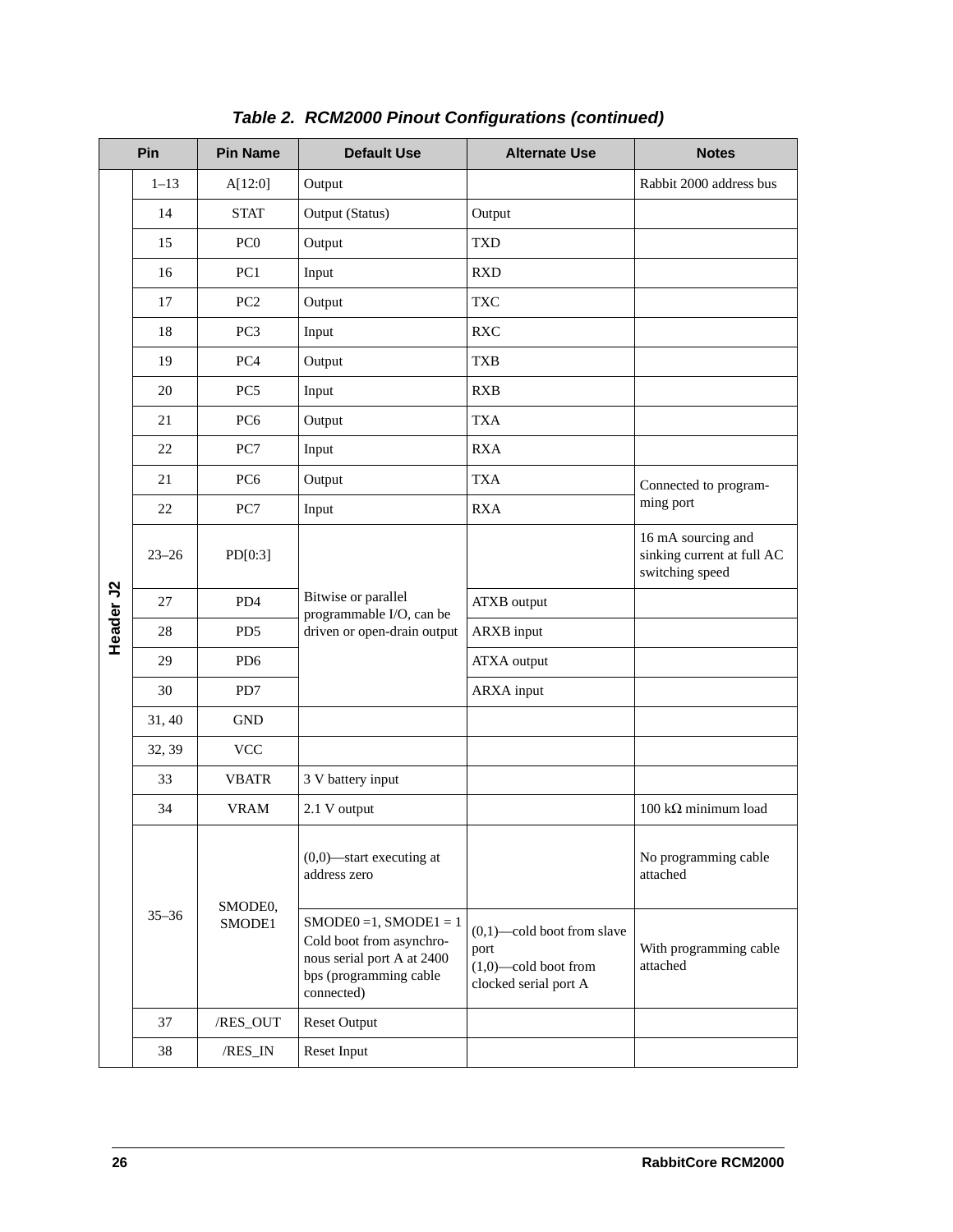As shown in [Table 2](#page-28-0), pins PA0–PA7 can be used to allow the Rabbit 2000 to be a slave to another processor. PE0, PE1, PE4, and PE5 can be used as external interrupts INT0A, INT1A, INT0B, and INT1B. Pins PB0 and PB1 can be used to access the clock on Serial Port B and Serial Port A of the Rabbit microprocessor. Pins PD4 and PD6 can be programmed to be optional serial outputs for Serial Ports B and A. PD5 and PD7 can be used as alternate serial inputs by Serial Ports B and A.

## <span id="page-30-0"></span>**4.1.1 Dedicated Inputs**

PB0 and PB1 are designated as inputs because the Rabbit 2000 is operating in an asynchronous mode. Four of the input-only pins are located on PB2–PB5. When Port C is used as a parallel port, PC1, PC3, PC5, and PC7 are also inputs only. All the inputs are pulled up with 47 k $\Omega$  resistors. [Figure 6](#page-30-2) shows the locations of these pullup resistors.



*Figure 6. Locations of Digital Input Pullup Resistors*

<span id="page-30-2"></span>**NOTE:** All the digital input pullup resistors are located on the bottom side of RCM2000 boards marked 175-0168

PB2–PB5 can instead be used for the slave port. PB2 and PB3 are slave write and slave read strobes, while PB4 and PB5 serve as slave address lines SA0 and SA1, and are used to access the slave registers (SD0–SD7), which is the alternate assignment for Parallel Port A. Parallel Port C pins PC1, PC3, PC5, and PC7 are inputs only can alternately be selectively enabled to serve as the serial data inputs for Serial Ports D, C, B, and A.

# <span id="page-30-1"></span>**4.1.2 Dedicated Outputs**

Two of the output-only pins are located on PB6–PB7. PB7 can also be used with the slave port as the /SLAVEATTN output. This configuration signifies that the slave is requesting attention from the master. When Port C is used as a parallel port, PC0, PC2, PC4 and PC6 are outputs only. These pins can alternately serve as the serial data outputs for Serial Ports D, C, B, and A.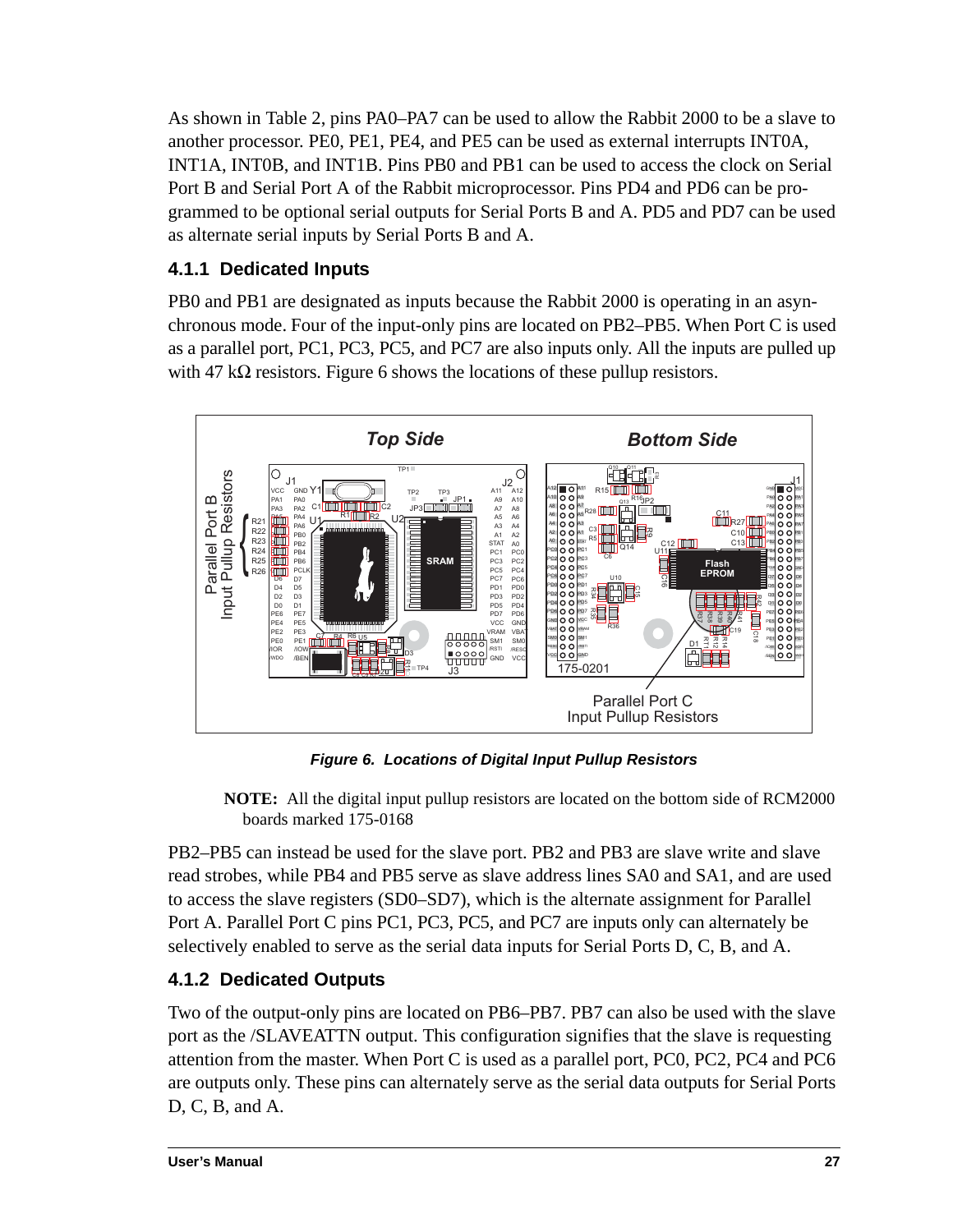# <span id="page-31-0"></span>**4.2 Memory I/O Interface**

Thirteen of the Rabbit 2000 address lines (A0–A12) and all the data lines (D0–D7) are available as outputs on the RCM2000. I/0 write (/IOWR), I/0 read (/IORD), buffer enable (/BUFEN), and Watchdog Output (/WDO) are also available for interfacing to external devices.

The STATUS output has three different programmable functions:

- 1. It can be driven low on the first op code fetch cycle.
- 2. It can be driven low during an interrupt acknowledge cycle.
- 3. It can also serve as a general-purpose output.

#### <span id="page-31-1"></span>**4.2.1 Additional I/0**

Although, the output clock is available on the PCLK pin, the output clock is disabled in software starting with Dynamic C v 7.02 and later. This reduces radiated emissions. The primary function of PCLK is as a peripheral clock or a peripheral clock  $\div$  2, but PCLK can instead be used as a digital output. See [Section 5.2.1, "PCLK Output,"](#page-41-2) for more information.

Two status mode pins, SMODE0 and SMODE1, are available as inputs. The logic state of these two pins determines the startup procedure after a reset. /RES\_IN is an external input used to reset the Rabbit 2000 microprocessor and RCM2000 memory. /RES\_OUT is an output from the reset circuitry that can be used to reset other peripheral devices.

# <span id="page-31-2"></span>**4.3 Serial Communication**

The RCM2000 does not have an RS-232 or an RS-485 transceiver directly on the board. However, the Prototyping Board does support a industry standard RS-232 transceiver chip. See [Appendix B, "Prototyping Board,"](#page-56-1) for more information.

#### <span id="page-31-3"></span>**4.3.1 Serial Ports**

There are four serial ports designated as Serial Ports A, B, C, and D. All four serial ports can operate in an asynchronous mode up to the baud rate of the system clock divided by 32. An asynchronous port can handle 7 or 8 data bits. A 9th bit address scheme, where an additional bit is sent to mark the first byte of a message, is also supported. Serial Ports A and B can be operated alternately in the clocked serial mode. In this mode, a clock line synchronously clocks the data in or out. Either of the two communicating devices can supply the clock. When the Rabbit provides the clock, the baud rate can be up to 1/4 of the system clock frequency, or more than 6.45 Mbps for a 25.8 MHz clock speed.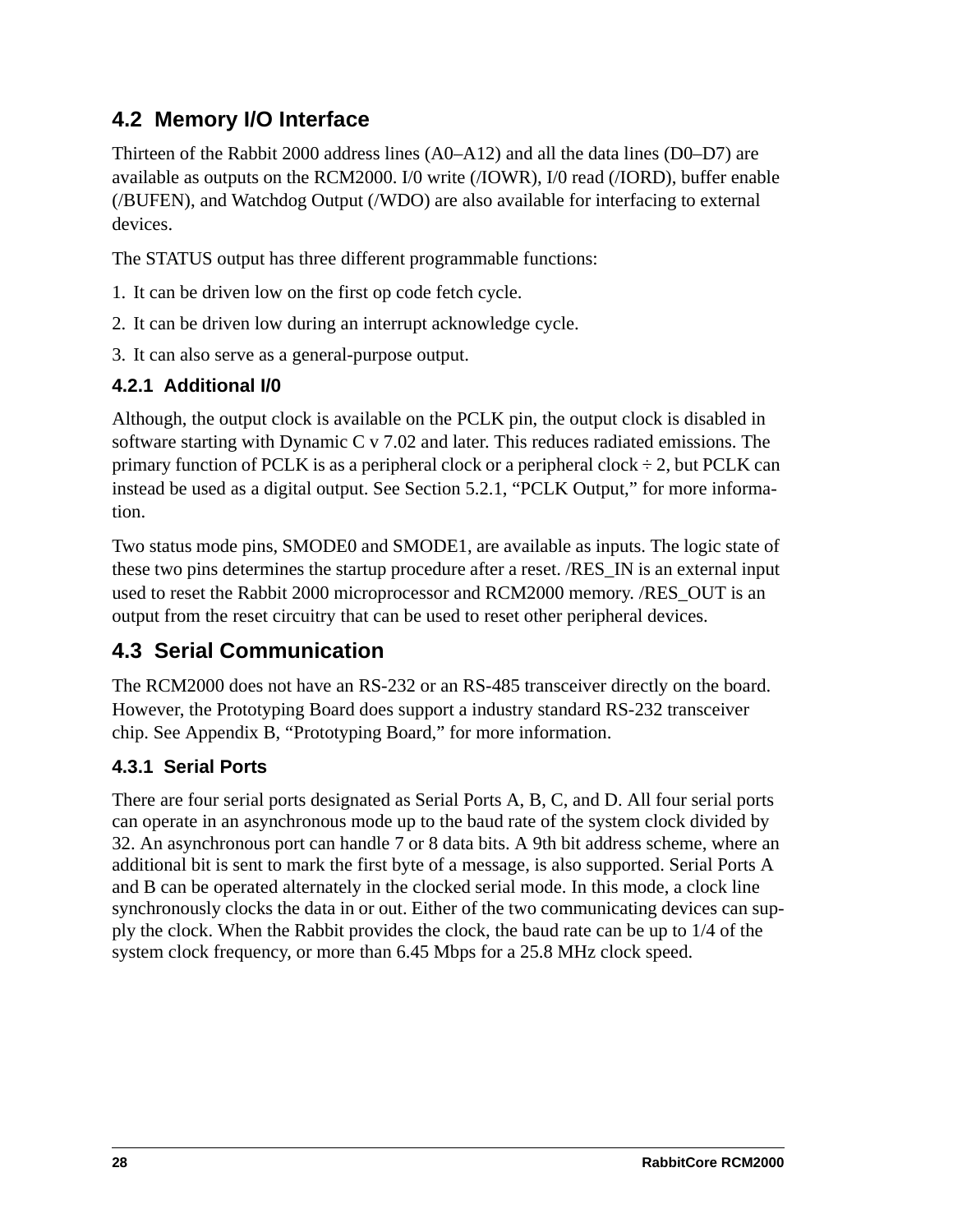#### <span id="page-32-0"></span>**4.3.2 Programming Port**

The RCM2000 has a 10-pin program header labeled J3. The programming port uses the Rabbit 2000's Serial Port A for communication. Dynamic C uses the programming port to download and debug programs.

The programming port is also used for the following operations.

- Cold-boot the Rabbit 2000 after a reset.
- **•** Remotely download and debug a program over an Ethernet connection using the RabbitLink EG2110.
- **•** Fast copy designated portions of flash memory from one Rabbit-based board (the master) to another (the slave) using the Rabbit Cloning Board.

#### **Alternate Uses of the Serial Programming Port**

All three clocked Serial Port A signals are available as

- a synchronous serial port
- an asynchronous serial port, with the clock line usable as a general CMOS input

The serial programming port may also be used as a serial port via the **DIAG** connector on the serial programming cable.

In addition to Serial Port A, the Rabbit 2000 startup-mode (SMODE0, SMODE1), status, and reset pins are available on the serial programming port.

The two startup mode pins determine what happens after a reset—the Rabbit 2000 is either cold-booted or the program begins executing at address 0x0000. These two SMODE pins can be used as general inputs once the cold boot is complete.

The status pin is used by Dynamic C to determine whether a Rabbit microprocessor is present. The status output has three different programmable functions:

- 1. It can be driven low on the first op code fetch cycle.
- 2. It can be driven low during an interrupt acknowledge cycle.
- 3. It can also serve as a general-purpose output.

The /RESET\_IN pin is an external input that is used to reset the Rabbit 2000 and the onboard peripheral circuits on the RabbitCore module. The serial programming port can be used to force a hard reset on the RabbitCore module by asserting the /RESET\_IN signal.

Refer to the *Rabbit 2000 Microprocessor User's Manual* for more information.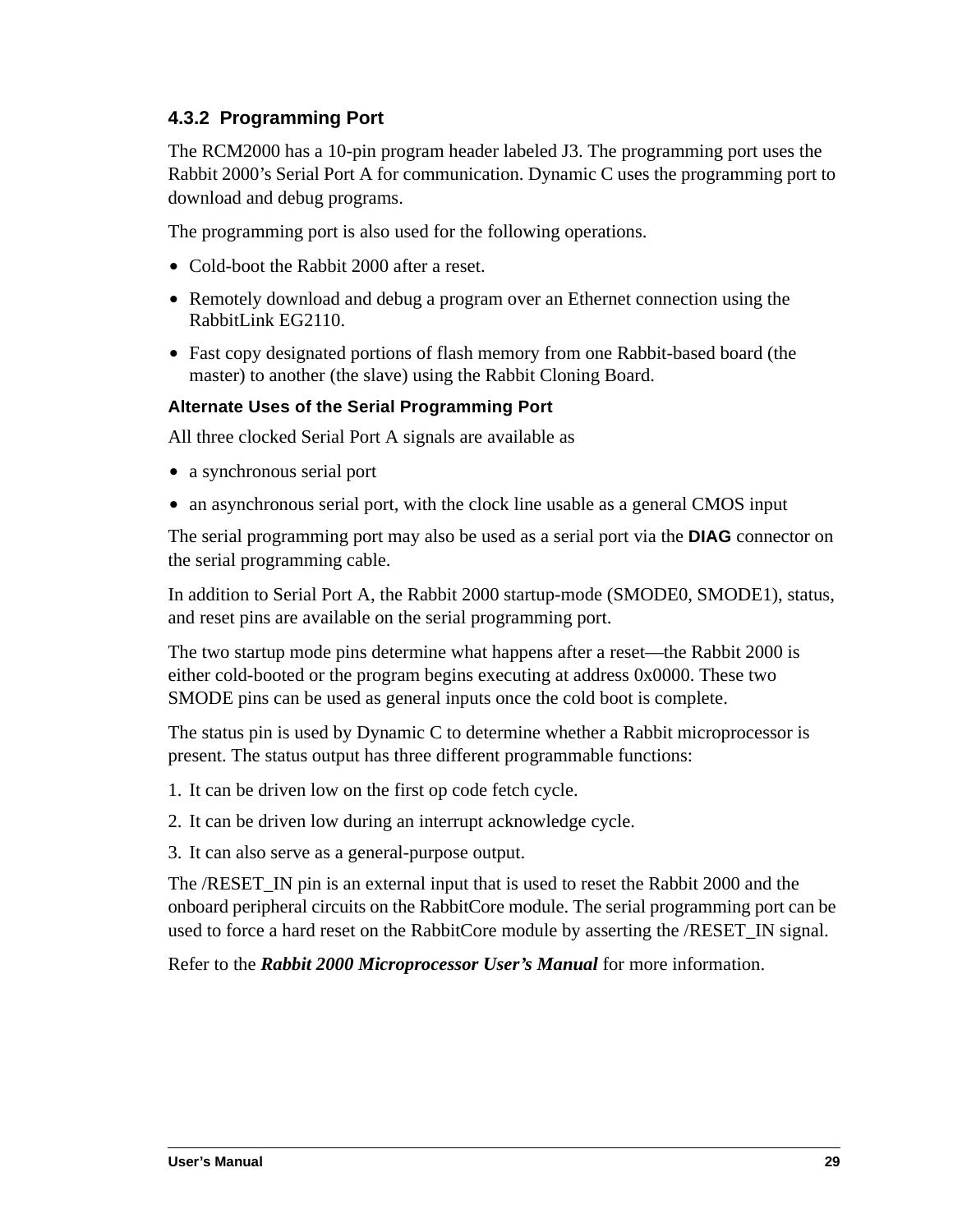# <span id="page-33-0"></span>**4.4 Serial Programming Cable**

The programming cable is used to connect the RCM2000's programming port to a PC serial COM port. The programming cable converts the RS-232 voltage levels used by the PC serial port to the TTL voltage levels used by the Rabbit 2000.

When the **PROG** connector on the programming cable is connected to the RCM2000's programming header, programs can be downloaded and debugged over the serial interface.

The **DIAG** connector of the programming cable may be used on the RCM2000's programming header with the RCM2000 operating in the Run Mode. This allows the programming port to be used as a regular serial port.

### <span id="page-33-1"></span>**4.4.1 Changing Between Program Mode and Run Mode**

The RCM2000 is automatically in Program Mode when the **PROG** connector on the programming cable is attached to the RCM2000, and is automatically in Run Mode when no programming cable is attached. When the Rabbit 2000 is reset, the operating mode is determined by the status of the SMODE pins. When the programming cable's **PROG** connector is attached, the SMODE pins are pulled high, placing the Rabbit 2000 in the Program Mode. When the programming cable's **PROG** connector is not attached, the SMODE pins are pulled low, causing the Rabbit 2000 to operate in the Run Mode.



*Figure 7. RCM2000 Program Mode and Run Mode Setup*

A program "runs" in either mode, but can only be downloaded and debugged when the RCM2000 is in the program mode.

Refer to the *Rabbit 2000 Microprocessor User's Manual* for more information on the programming port and the programming cable.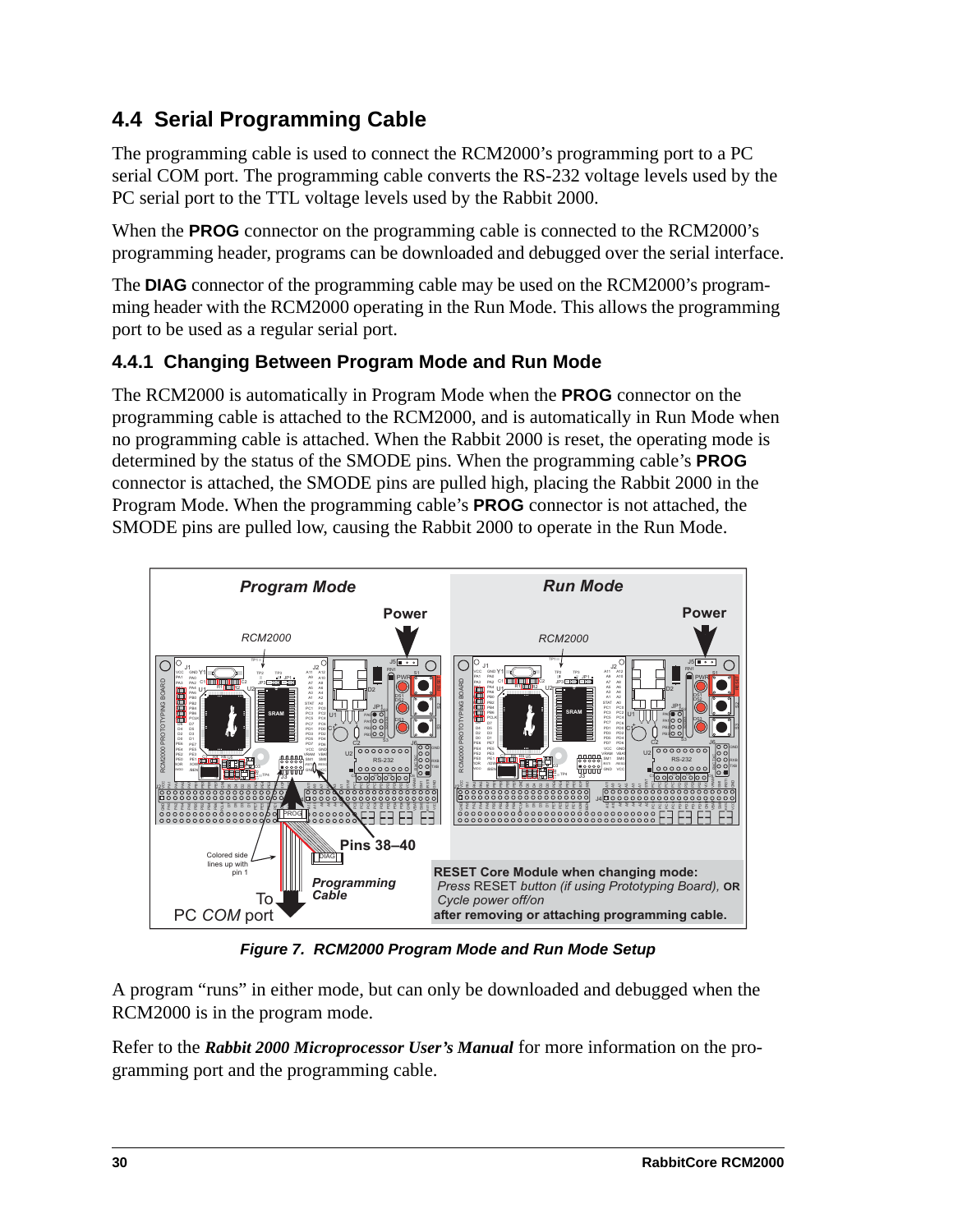#### <span id="page-34-0"></span>**4.4.2 Standalone Operation of the RCM2000**

The RCM2000 must be programmed via the RCM2000 Prototyping Board or via a similar arrangement on a customer-supplied board. Once the RCM2000 has been programmed successfully, remove the programming cable from the programming connector and reset the RCM2000. The RCM2000 may be reset by cycling the power off/on or by pressing the **RESET** button on the Prototyping Board. The RCM2000 module may now be removed from the Prototyping Board for end-use installation.

**CAUTION:** Power to the Prototyping Board or other boards should be disconnected when removing or installing your RCM2000 module to protect against inadvertent shorts across the pins or damage to the RCM2000 if the pins are not plugged in correctly. Do not reapply power until you have verified that the RCM2000 module is plugged in correctly.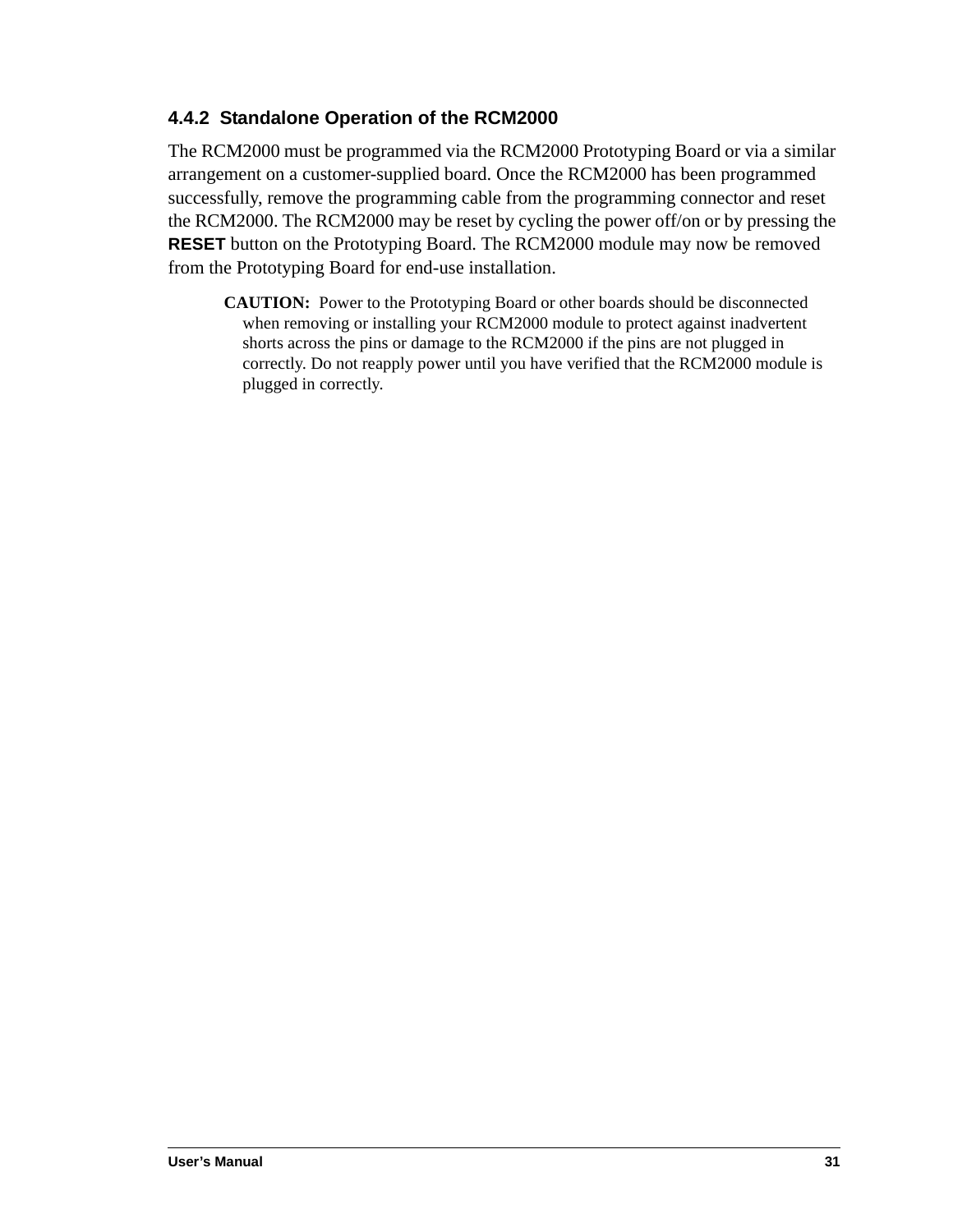# <span id="page-35-0"></span>**4.5 Other Hardware**

# <span id="page-35-1"></span>**4.5.1 Clock Doubler**

The RCM2000 takes advantage of the Rabbit 2000 microprocessor's internal clock doubler. A built-in clock doubler allows half-frequency crystals to be used to reduce radiated emissions. The 25.8 MHz (RCM 2000 and RCM2010) and 18.4 MHz (RCM 2020) frequencies are generated using 12.9 MHz and 9.2 MHz crystals. The clock doubler is disabled automatically in the BIOS for crystals with a frequency above 12.9 MHz.

The clock doubler can be disabled if 25.8 MHz or 18.4 MHz clock speeds are not required. Disabling the Rabbit 2000 microprocessor's internal clock will reduce power consumption and further reduce radiated emissions. The clock doubler is disabled with a simple configuration macro as shown below.

- 1. Select the "Defines" tab from the Dynamic C **Options > Project Options** menu.
- 2. Add the line **CLOCK\_DOUBLED=0** to always disable the clock doubler.

The clock doubler is enabled by default, and usually no entry is needed. If you need to specify that the clock doubler is always enabled, add the line **CLOCK\_DOUBLED=1** to always enable the clock doubler. The clock speed will be doubled as long as the crystal frequency is less than or equal to 26.7264 MHz.

3. Click **OK** to save the macro. The clock doubler will now remain off whenever you are in the project file where you defined the macro.

Change the serial baud rate to 57,600 bps when the RCM2000 is operated at 12.9 MHz or 9.2 MHz.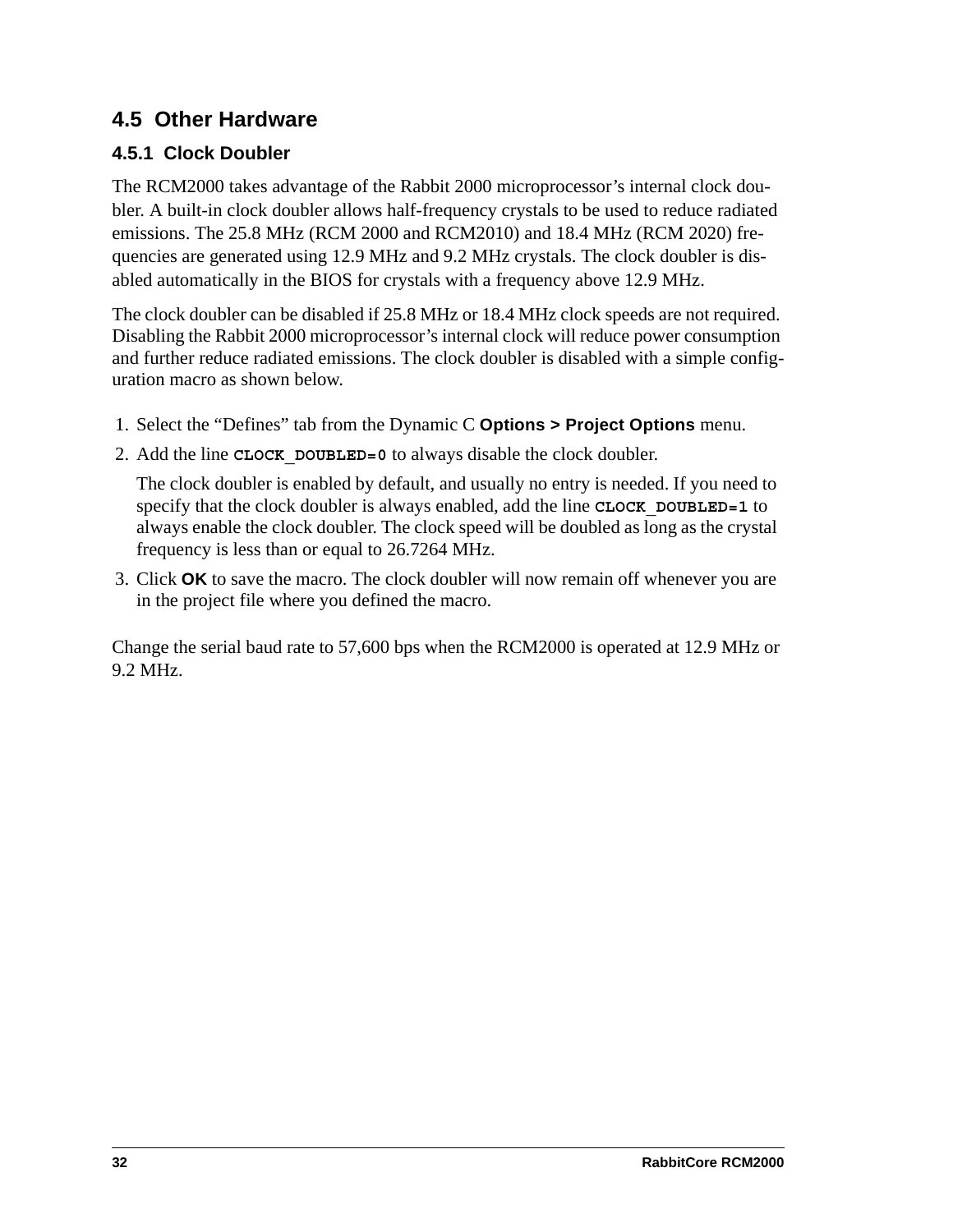### **4.5.2 Spectrum Spreader**

RCM2000 RabbitCore modules that have a Rabbit 2000 microprocessor labeled *IQ4T* (or higher) are equipped with a Rabbit 2000 microprocessor that has a spectrum spreader, which helps to mitigate EMI problems. By default, the spectrum spreader is on automatically for RCM2000 modules that carry the *IQ4T* (or higher) marking when used with Dynamic C 7.30 or later versions, but the spectrum spreader may also be turned off or set to a stronger setting. The means for doing so is through a simple configuration macro as shown below.

- 1. Select the "Defines" tab from the Dynamic C **Options > Project Options** menu.
- 2. Normal spreading is the default, and usually no entry is needed. If you need to specify normal spreading, add the line

#### **ENABLE\_SPREADER=1**

For strong spreading, add the line

**ENABLE\_SPREADER=2**

To disable the spectrum spreader, add the line

**ENABLE\_SPREADER=0**

**NOTE:** The strong spectrum-spreading setting is usually not necessary for the RCM2000.

3. Click **OK** to save the macro. The spectrum spreader will now remain off whenever you are in the project file where you defined the macro.

There is no spectrum spreader functionality for RCM2000 RabbitCore modules that have a Rabbit 2000 microprocessor labeled *IQ1T*, *IQ2T*, or *IQ3T*, or when using any RCM2000 with a version of Dynamic C prior to 7.30.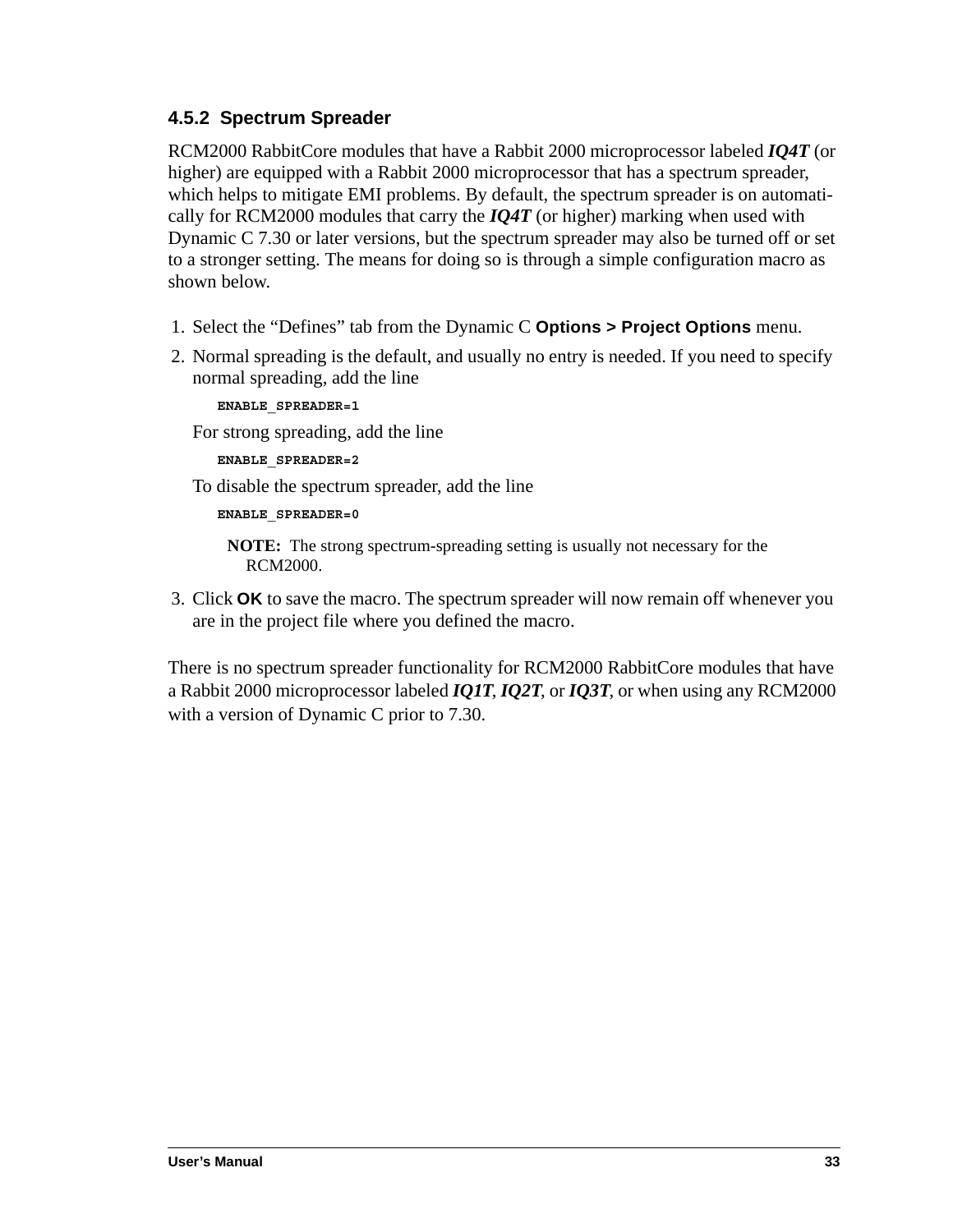## **4.6 Memory**

### **4.6.1 SRAM**

The RCM2000 is designed to accept 32K to 512K of SRAM packaged in an SOIC case.

### **4.6.2 Flash EPROM**

The RCM2000 is also designed to accept 128K to 512K of flash EPROM packaged in a TSOP case.

**NOTE:** Rabbit recommends that any customer applications should not be constrained by the sector size of the flash EPROM since it may be necessary to change the sector size in the future.

Writing to arbitrary flash memory addresses at run time is also discouraged. Instead, define a "user block" area to store persistent data. The functions **writeUserBlock** and **readUserBlock** are provided for this.

A Flash Memory Bank Select jumper configuration option based on  $0\Omega$  surface-mounted resistors exists at header JP3. This option, used in conjunction with some configuration macros, allows Dynamic C to compile two different co-resident programs for the upper and lower halves of the 512K flash in such a way that both programs start at logical address 0000. This is useful for applications that require a resident download manager and a separate downloaded program. See Technical Note 218, *Implementing a Serial Download Manager for a 256K Flash*, for details.

### **4.6.3 Dynamic C BIOS Source Files**

The Dynamic C BIOS source files handle different standard RAM and flash EPROM sizes automatically.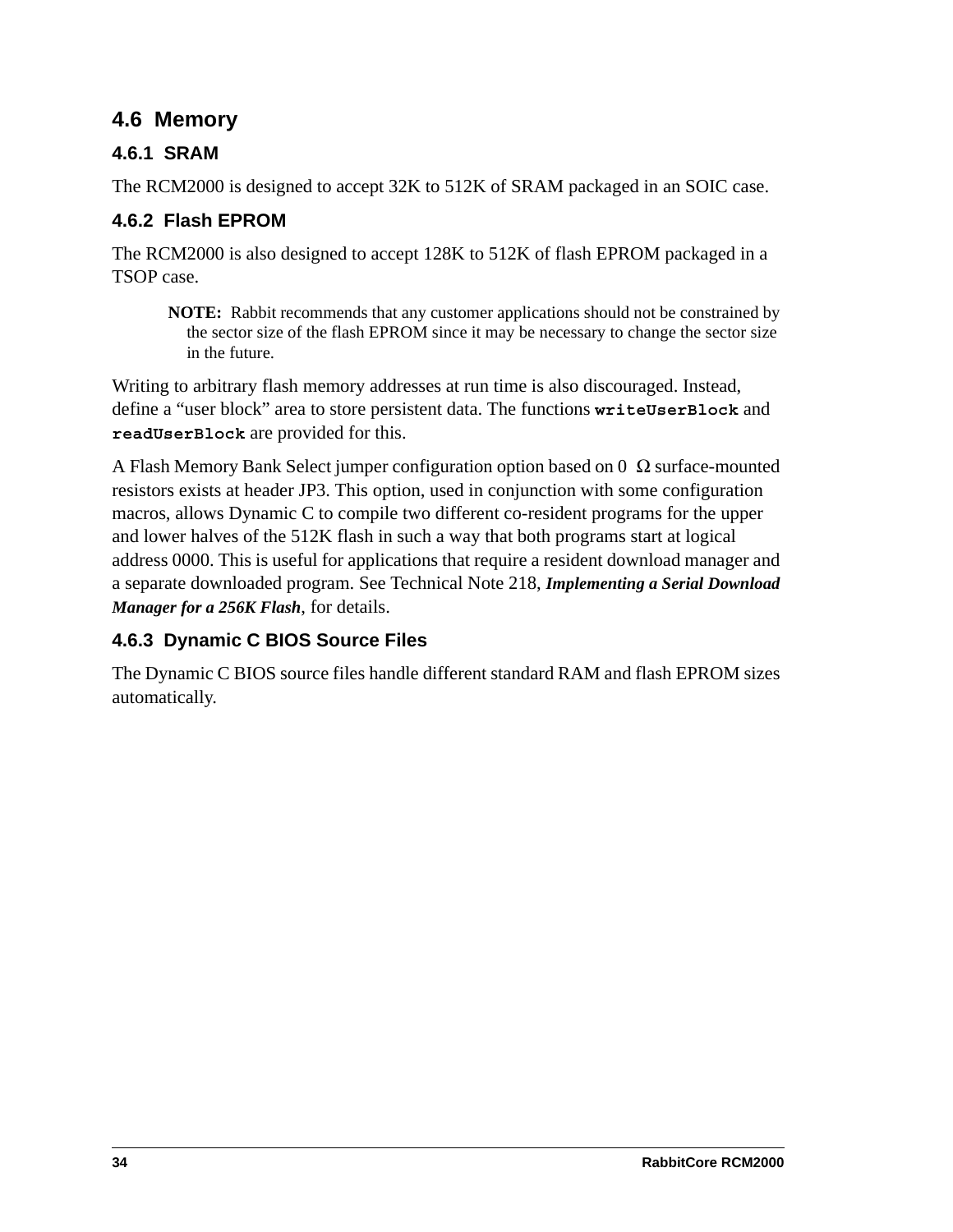# **5. SOFTWARE REFERENCE**

Dynamic C is an integrated development system for writing embedded software. It runs on an IBM-compatible PC and is designed for use with Rabbit single-board computers and other single-board computers based on the Rabbit microprocessor. Chapter 4 provides the libraries and function calls related to the RCM2000.

## **5.1 More About Dynamic C**

Dynamic C has been in use worldwide since 1989. Dynamic C is specially designed for programming embedded systems. Dynamic C features quick compile and interactive debugging in the real environment. A complete reference to Dynamic C is contained in the *Dynamic C User's Manual*.

Dynamic C for Rabbit® processors uses the standard Rabbit programming interface. This is a 10-pin connector that connects to the Rabbit Serial Port A. It is possible to reset and cold-boot a Rabbit processor via the programming port. No software needs to be present in the target system. More details are available in the *Rabbit 2000 Microprocessor User's Manual*.

Dynamic C cold-boots the target system and compiles the BIOS. The BIOS is a basic program of a few thousand bytes in length that provides the debugging and communication facilities that Dynamic C needs. Once the BIOS has been compiled, the user can compile his own program and test it. If the BIOS fails because the program stops running, a new cold boot and BIOS compile can be done at any time.

The BIOS can be customized by using **#define** options.

Dynamic C does not use **include** files, rather it has libraries that are used for the same purpose, that is, to supply function prototypes to programs before they are compiled. See Section 4.24, "Modules," in the *Dynamic C User's Manual* for more information.

Dynamic C supports assembly language, either as separate functions or as fragments embedded in C programs. Interrupt routines may be written in Dynamic C or in assembly language.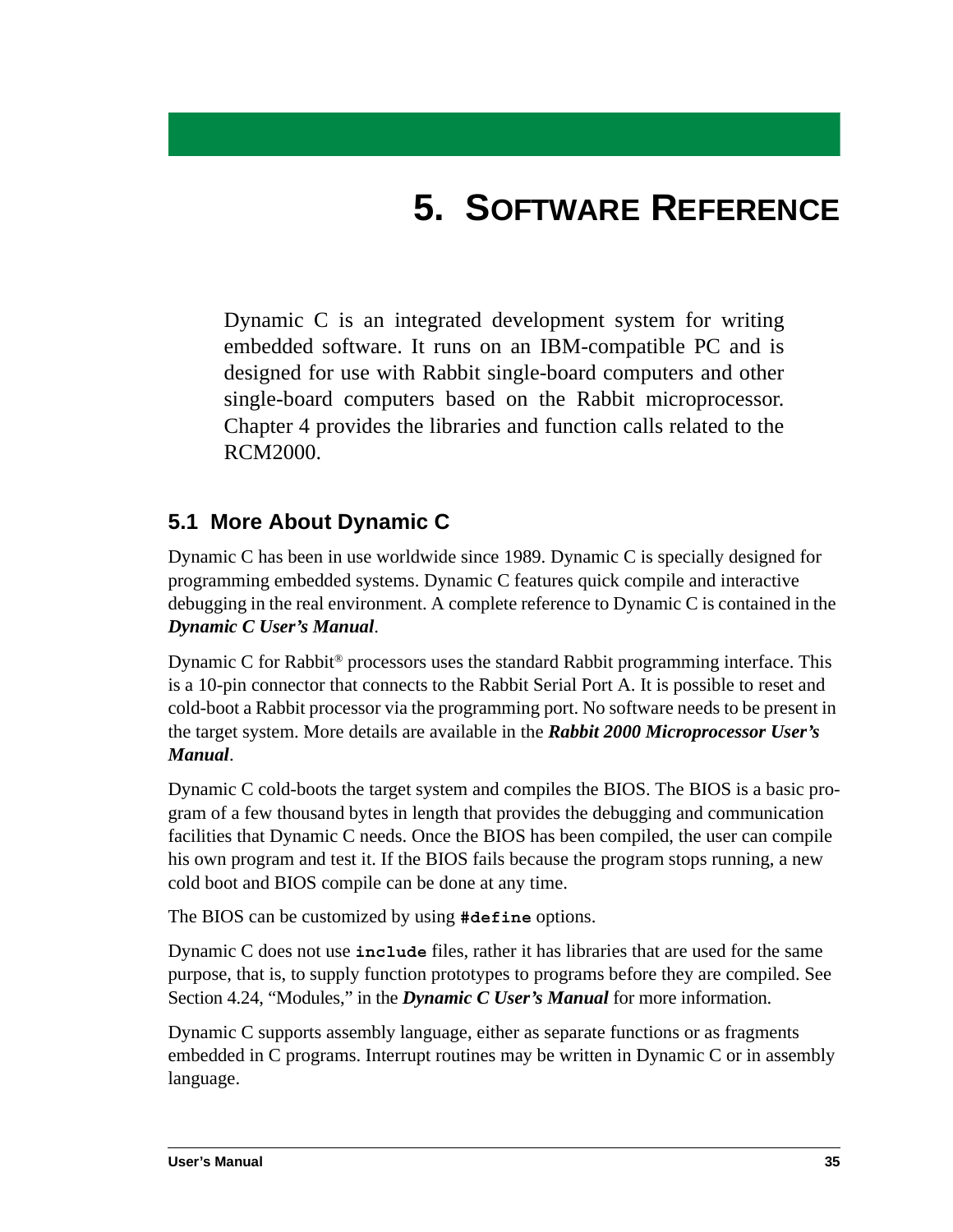#### **5.1.1 Using Dynamic C**

You have a choice of doing your software development in the flash memory or in the SRAM included on the RCM2000. The flash memory and SRAM options are selected with the **Options > Project Options > Compiler** menu.

The advantage of working in RAM is to save wear on the flash memory, which is limited to about 100,000 write cycles. The disadvantage is that the code and data might not both fit in RAM.

- **NOTE:** An application can be developed in RAM, but cannot run standalone from RAM after the programming cable is disconnected. All standalone applications can only run from flash memory.
- **NOTE:** Do not depend on the flash memory sector size or type. Due to the volatility of the flash memory market, the RCM2000 and Dynamic C were designed to accommodate flash devices with various sector sizes.

Developing software with Dynamic C is simple. Users can write, compile, and test C and assembly code without leaving the Dynamic C development environment. Debugging occurs while the application runs on the target. Alternatively, users can compile a program to an image file for later loading. Dynamic C runs on PCs under Windows 95, 98, 2000, NT, Me, and XP. Programs can be downloaded at baud rates of up to 460,800 bps after the program compiles.

Dynamic C has a number of standard features.

- **•** Full-feature source and/or assembly-level debugger, no in-circuit emulator required.
- **•** Royalty-free TCP/IP stack with source code and most common protocols.
- Hundreds of functions in source-code libraries and sample programs:
	- $\blacktriangleright$  Exceptionally fast support for floating-point arithmetic and transcendental functions.
	- $\triangleright$  RS-232 and RS-485 serial communication.
	- $\blacktriangleright$  Analog and digital I/O drivers.
	- $\blacktriangleright$  I<sup>2</sup>C, SPI, GPS, file system.
	- $\blacktriangleright$  LCD display and keypad drivers.
- **•** Powerful language extensions for cooperative or preemptive multitasking.
- **•** Loader utility program to load binary images into Rabbit targets in the absence of Dynamic C.
- Provision for customers to create their own source code libraries and augment on-line help by creating "function description" block comments using a special format for library functions.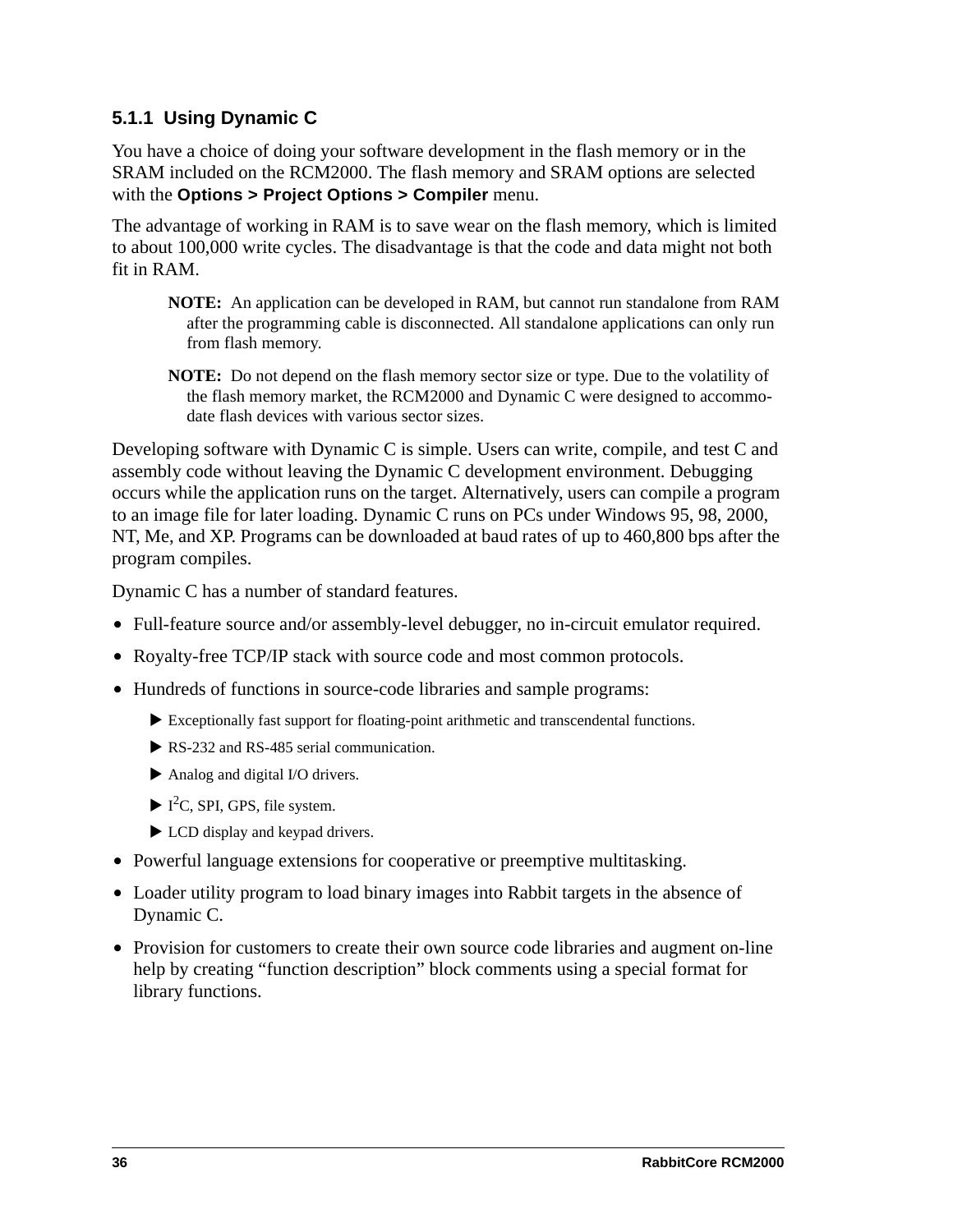- **•** Standard debugging features:
	- X Breakpoints—Set breakpoints that can disable interrupts.
	- ► Single-stepping—Step into or over functions at a source or machine code level, µC/OS-II aware.
	- $\blacktriangleright$  Code disassembly—The disassembly window displays addresses, opcodes, mnemonics, and machine cycle times. Switch between debugging at machine-code level and source-code level by simply opening or closing the disassembly window.
	- $\blacktriangleright$  Watch expressions—Watch expressions are compiled when defined, so complex expressions including function calls may be placed into watch expressions. Watch expressions can be updated with or without stopping program execution.
	- $\blacktriangleright$  Register window—All processor registers and flags are displayed. The contents of general registers may be modified in the window by the user.
	- $\triangleright$  Stack window—shows the contents of the top of the stack.
	- Hex memory dump—displays the contents of memory at any address.
	- ▶ STDIO window—**printf** outputs to this window and keyboard input on the host PC can be detected for debugging purposes. **printf** output may also be sent to a serial port or file.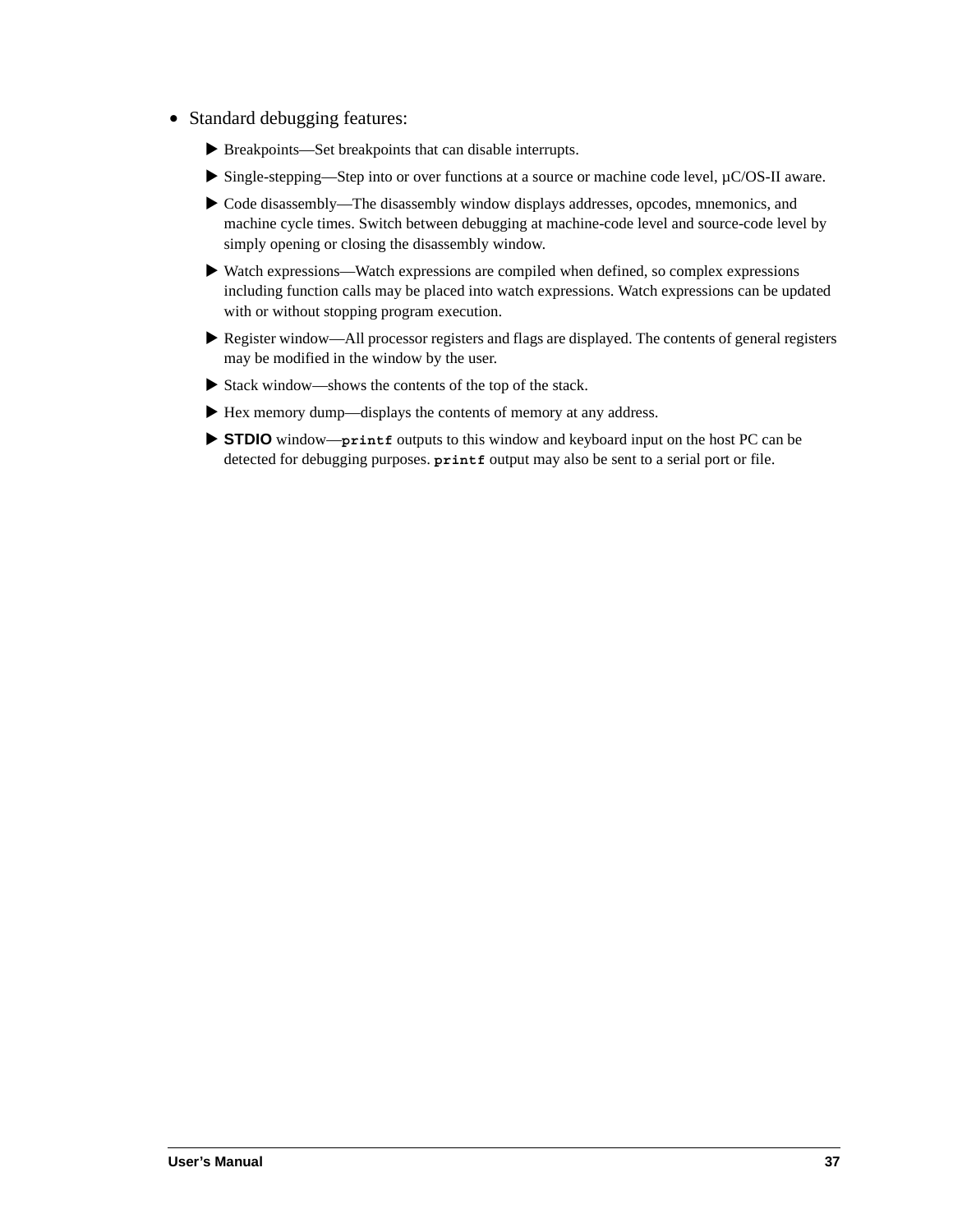## **5.2 I/O**

The RCM2000 was designed to interface with other systems, and so there are no drivers written specifically for this purpose. The general Dynamic C read and write functions allow you to customize the parallel I/O to meet your specific needs. For example, use

```
WrPortI(PEDDR, &PEDDRShadow, 0x00);
```
to set all the port E bits as inputs, or use

**WrPortI(PEDDR, &PEDDRShadow, 0xFF);**

to set all the port E bits as outputs.

The sample programs in the Dynamic C **SAMPLES** directory provide further examples.

### **5.2.1 PCLK Output**

The PCLK output is controlled by bits 7 and 6 of the Global Output Register (GOCR) on the Rabbit 2000 microprocessor, and so can be enabled or disabled in software. Starting with Dynamic C v 7.02, the PCLK output is disabled by default at compile time to minimize radiated emissions; the PCLK output is enabled in earlier versions of Dynamic C.

Use the following code to set the PCLK output as needed.

```
PCLK output driven with peripheral clock:
WrPortI(GOCR, &GOCRShadow, (GOCRShadow&~0xc0));
PCLK output driven with peripheral clock \div 2:
WrPortI(GOCR, &GOCRShadow, ((GOCRShadow&~0xc0)| 0x40));
PCLK output off (low):
WrPortI(GOCR, &GOCRShadow, ((GOCRShadow&~0xc0)| 0x80));
PCLK output on (high):
WrPortI(GOCR, &GOCRShadow, (GOCRShadow | 0xc0));
```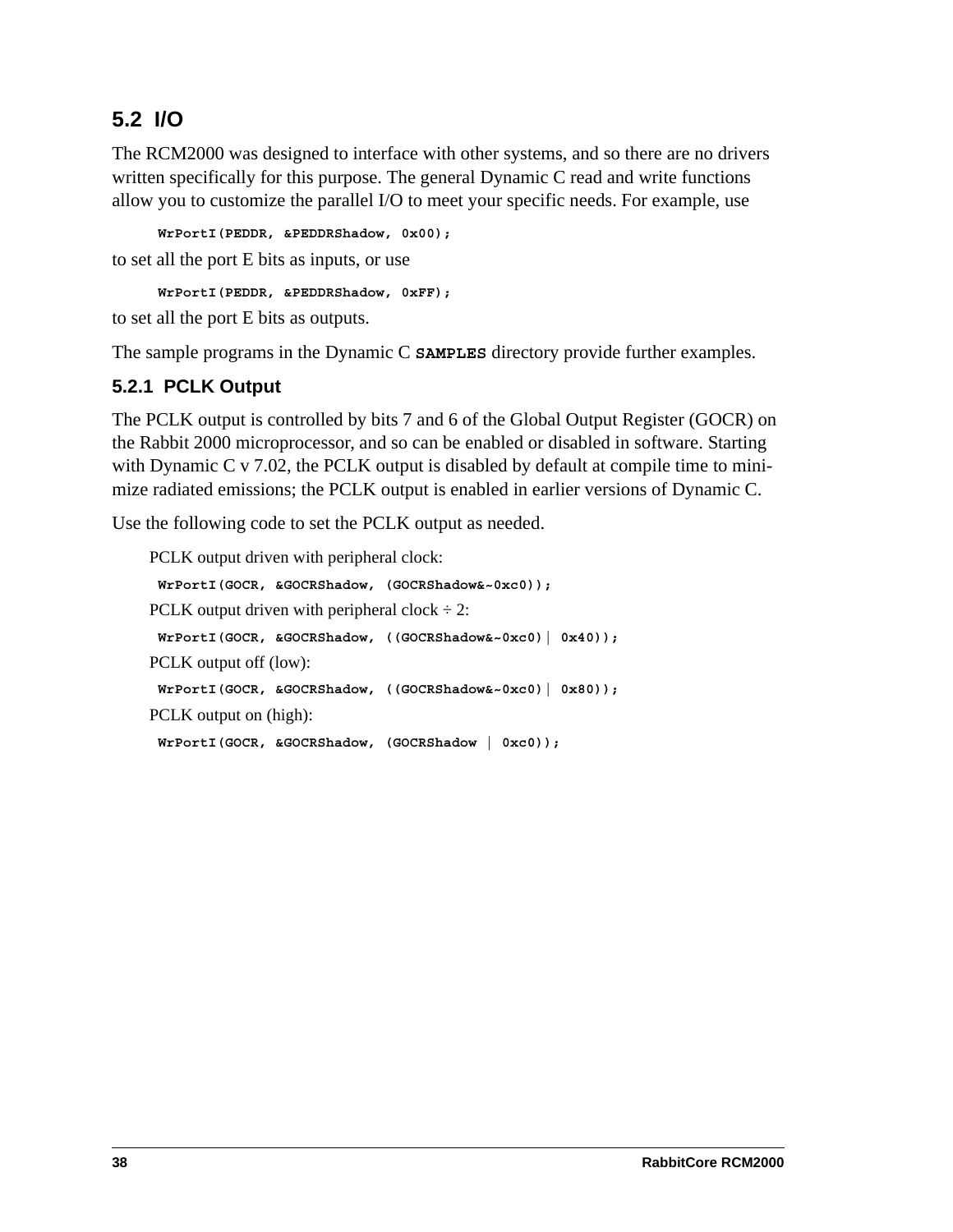## **5.3 Serial Communication Drivers**

Library files included with Dynamic C provide a full range of serial communications support. The **RS232.LIB** library provides a set of circular-buffer-based serial functions. The **PACKET.LIB** library provides packet-based serial functions where packets can be delimited by the 9th bit, by transmission gaps, or with user-defined special characters. Both libraries provide blocking functions, which do not return until they are finished transmitting or receiving, and nonblocking functions, which must be called repeatedly until they are finished. For more information, see the *Dynamic C User's Manual* and Technical Note 213, *Rabbit 2000 Serial Port Software*.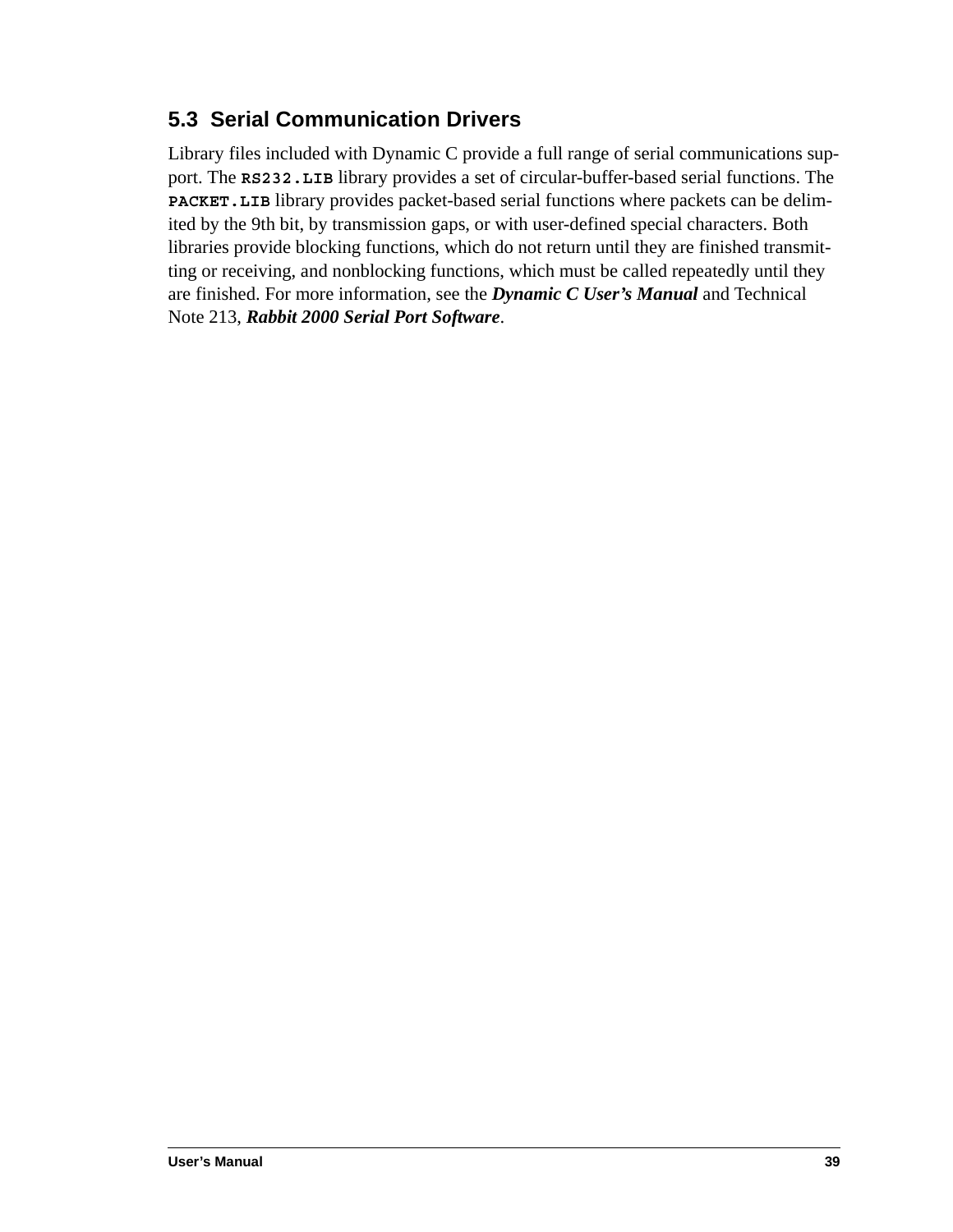# **5.4 Upgrading Dynamic C**

Dynamic C patches that focus on bug fixes are available from time to time. Check the Web site [www.rabbit.com/support/](http://www.rabbit.com/support/supportcenter.html) for the latest patches, workarounds, and bug fixes.

The default installation of a patch or bug fix is to install the file in a directory (folder) different from that of the original Dynamic C installation. Rabbit recommends using a different directory so that you can verify the operation of the patch without overwriting the existing Dynamic C installation. If you have made any changes to the BIOS or to libraries, or if you have programs in the old directory (folder), make these same changes to the BIOS or libraries in the new directory containing the patch. Do *not* simply copy over an entire file since you may overwrite a bug fix; of course, you may copy over any programs you have written. Once you are sure the new patch works entirely to your satisfaction, you may retire the existing installation, but keep it available to handle legacy applications.

### **5.4.1 Extras**

Dynamic C installations are designed for use with the board they are included with, and are included at no charge as part of our low-cost kits.

Starting with Dynamic C version 9.60, Dynamic C includes the popular µC/OS-II realtime operating system, point-to-point protocol (PPP), FAT file system, RabbitWeb, and other select libraries. Rabbit also offers for purchase the Rabbit Embedded Security Pack featuring the Secure Sockets Layer (SSL) and a specific Advanced Encryption Standard (AES) library.

In addition to the Web-based technical support included at no extra charge, a one-year telephone-based technical support subscription is also available for purchase.

Visit our Web site at [www.rabbit.com](http://www.rabbit.com/products/dc/) for further information and complete documentation.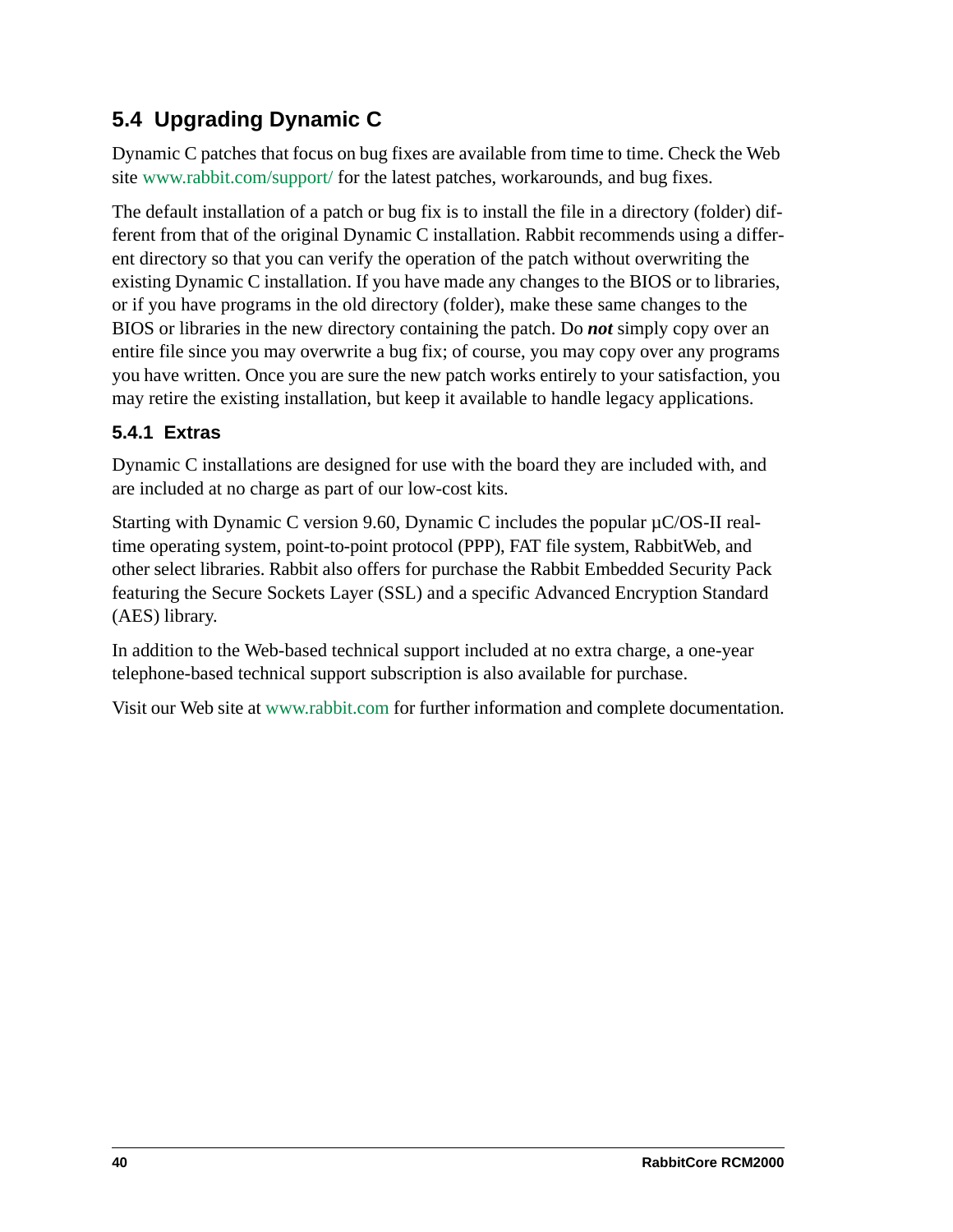# **APPENDIX A. SPECIFICATIONS**

Appendix A provides the specifications for the RCM2000, and describes the conformal coating.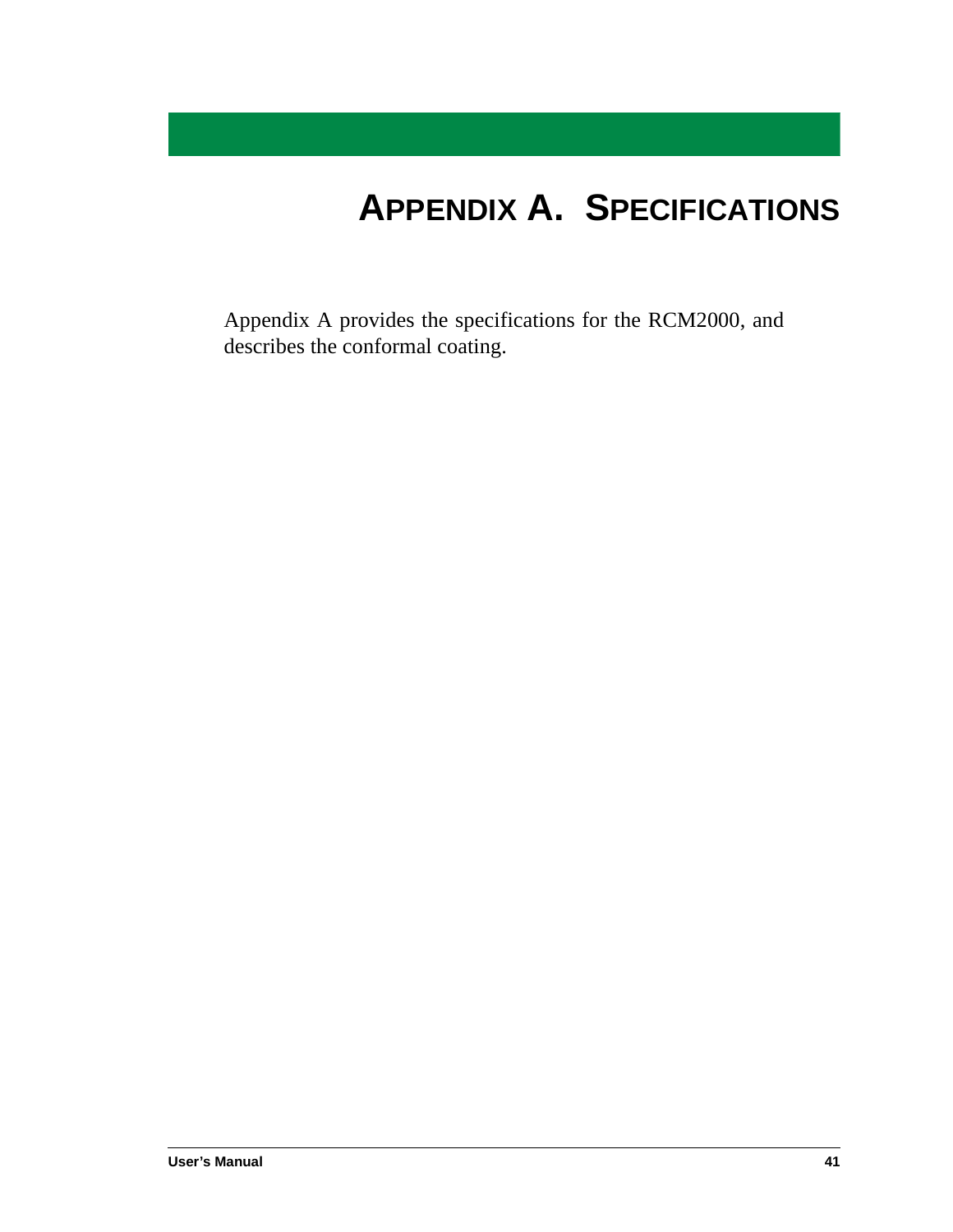## **A.1 Electrical and Mechanical Specifications**

[Figure A-1](#page-45-0) shows the mechanical dimensions for the RCM2000.



*Figure A-1. RCM2000 Dimensions*

<span id="page-45-0"></span>**NOTE:** All measurements are in inches followed by millimeters enclosed in parentheses. All dimensions have a manufacturing tolerance of  $\pm 0.01$ " (0.25 mm).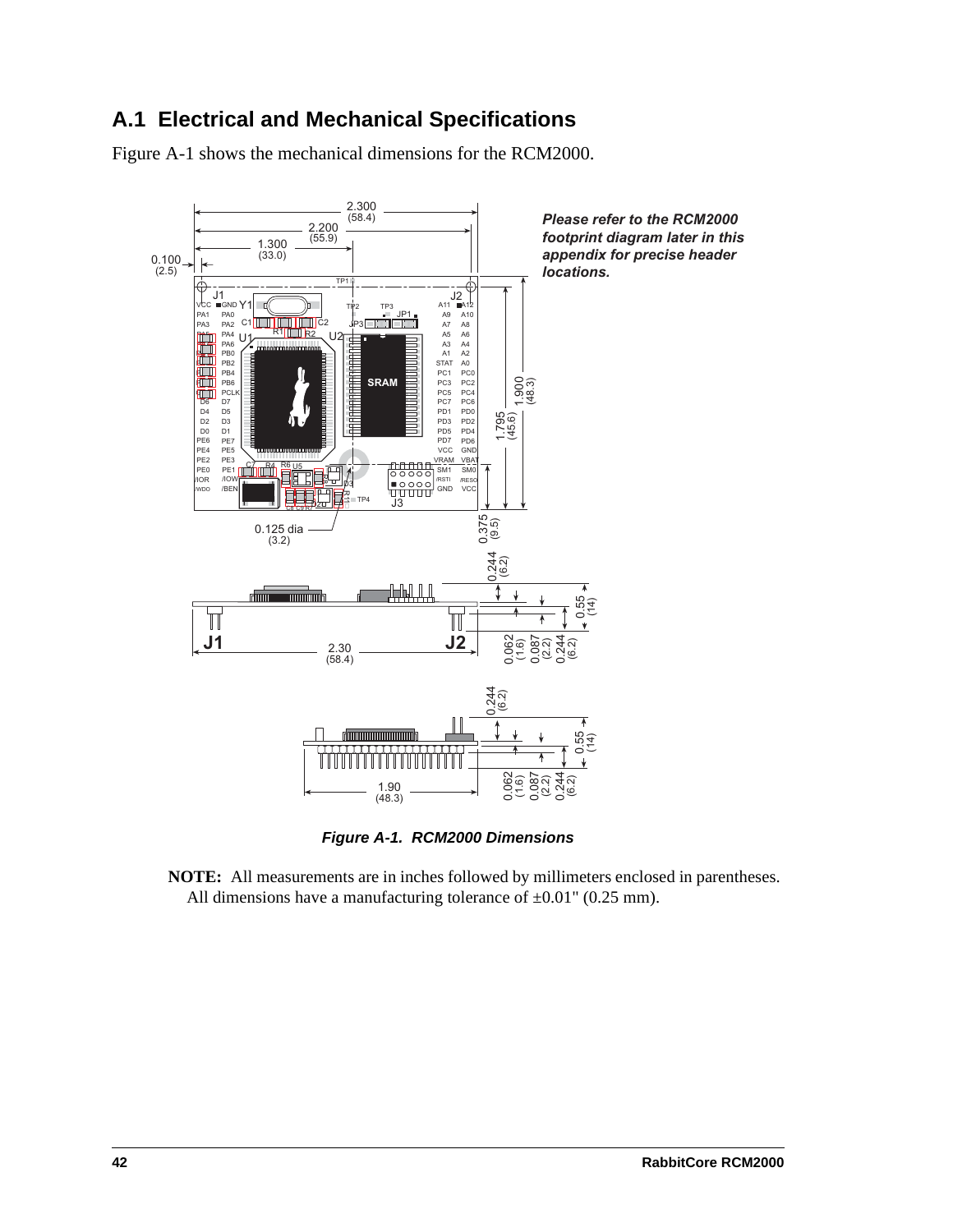It is recommended that you allow for an "exclusion zone" of 0.04" (1 mm) around the RCM2000 in all directions when the RCM2000 is incorporated into an assembly that includes other printed circuit boards. An "exclusion zone" of 0.08" (2 mm) is recommended below the RCM2000 when the RCM2000 is plugged into another assembly using the shortest connectors for header J1. [Figure A-2](#page-46-0) shows this "exclusion zone."



<span id="page-46-0"></span>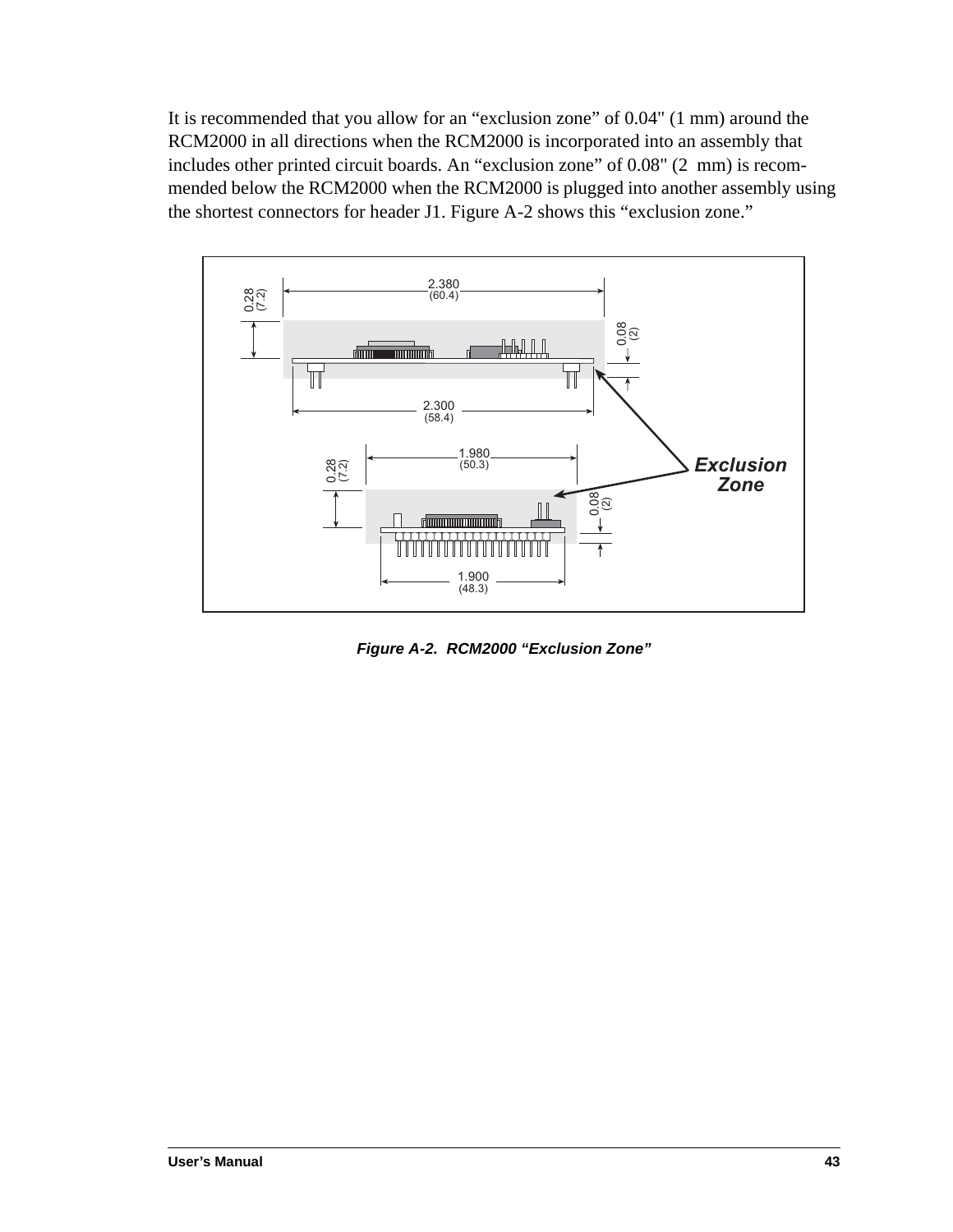[Table A-1](#page-47-0) lists the electrical, mechanical, and environmental specifications for the RCM2000.

<span id="page-47-0"></span>

| <b>Parameter</b>             | <b>RCM2000</b>                                                                                                                                                                            | <b>RCM2010</b>                                                                                                                                      | <b>RCM2020</b>             |  |  |
|------------------------------|-------------------------------------------------------------------------------------------------------------------------------------------------------------------------------------------|-----------------------------------------------------------------------------------------------------------------------------------------------------|----------------------------|--|--|
| Microprocessor               | Rabbit 2000® at 25.8 MHz<br>Rabbit 2000 <sup>®</sup> at 18.432 MHz                                                                                                                        |                                                                                                                                                     |                            |  |  |
| <b>Flash EPROM</b>           |                                                                                                                                                                                           | 256K (supports 128K-512K)                                                                                                                           |                            |  |  |
| <b>SRAM</b>                  | 512K                                                                                                                                                                                      |                                                                                                                                                     | 128K                       |  |  |
| <b>Backup Battery</b>        |                                                                                                                                                                                           | Connection for user-supplied backup battery<br>(to support RTC and SRAM)                                                                            |                            |  |  |
| General-Purpose I/O          |                                                                                                                                                                                           | 40 parallel I/0 lines grouped in five 8-bit ports (and shared with serial ports):<br>• 26 configurable I/O<br>• 8 fixed inputs<br>• 6 fixed outputs |                            |  |  |
| <b>Additional Inputs</b>     |                                                                                                                                                                                           | 2 startup mode (for master/slave), reset in                                                                                                         |                            |  |  |
| <b>Additional Outputs</b>    |                                                                                                                                                                                           | Status, clock, watchdog, reset out                                                                                                                  |                            |  |  |
| Memory, I/O Interface        |                                                                                                                                                                                           | 13 address lines, 8 data lines, I/O read/write, buffer enable                                                                                       |                            |  |  |
| <b>Serial Ports</b>          | Four 5 V CMOS-compatible ports.<br>Two ports are configurable as clocked ports, one is a dedicated RS-232<br>programming port.                                                            |                                                                                                                                                     |                            |  |  |
| Serial Rate                  | Maximum burst rate = $CLK/32$<br>Maximum sustained rate = $CLK/64$                                                                                                                        |                                                                                                                                                     |                            |  |  |
| Slave Interface              | A slave port allows the RCM2000 to be used as an intelligent peripheral<br>device slaved to a master processor, which may either be another Rabbit<br>2000 or any other type of processor |                                                                                                                                                     |                            |  |  |
| Real-Time Clock              |                                                                                                                                                                                           | Yes                                                                                                                                                 |                            |  |  |
| <b>Timers</b>                | Five 8-bit timers cascadable in pairs, one 10-bit timer with 2 match registers<br>that each have an interrupt                                                                             |                                                                                                                                                     |                            |  |  |
| Watchdog/Supervisor          |                                                                                                                                                                                           | Yes                                                                                                                                                 |                            |  |  |
| Power                        | 4.75 V to 5.25 V DC, 130 mA                                                                                                                                                               |                                                                                                                                                     | 4.75 V to 5.25 V DC, 98 mA |  |  |
| <b>Standby Current</b>       | $10 \mu A$ (typical)                                                                                                                                                                      |                                                                                                                                                     |                            |  |  |
| <b>Operating Temperature</b> | $-40^{\circ}$ C to $+85^{\circ}$ C                                                                                                                                                        |                                                                                                                                                     |                            |  |  |
| Humidity                     | 5% to 95%, noncondensing                                                                                                                                                                  |                                                                                                                                                     |                            |  |  |
| Connectors                   |                                                                                                                                                                                           | Two IDC headers $2 \times 20$ , 2 mm pitch                                                                                                          |                            |  |  |
| <b>Board Size</b>            |                                                                                                                                                                                           | $1.90" \times 2.30" \times 0.55"$<br>$(48.3 \text{ mm} \times 58.4 \text{ mm} \times 14 \text{ mm})$                                                |                            |  |  |

*Table A-1. RCM2000 Specifications*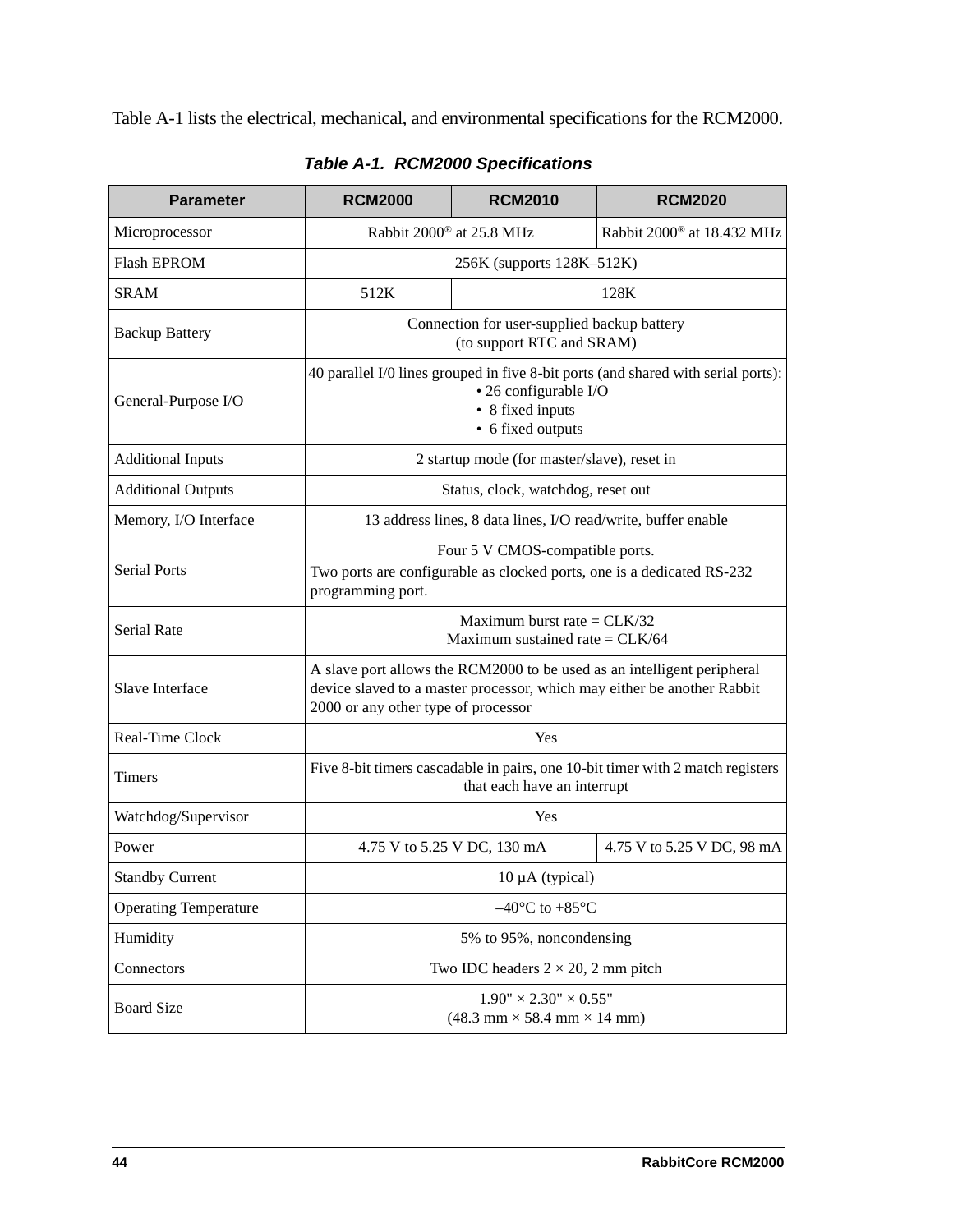#### **A.1.1 Headers**

The RCM2000 uses headers at J1, J2, and J3 for physical connection to other boards. J1 and J2 are  $2 \times 20$  SMT headers with a 2 mm pin spacing. J3 is a  $2 \times 5$  header with a 2 mm pin spacing.

[Figure A-3](#page-48-0) shows the layout of another board for the RCM2000 to be plugged in to. These reference design values are relative to the mounting hole or to the header connectors.



*Figure A-3. User Board Footprint for RCM2000 (Top View)*

<span id="page-48-0"></span>**NOTE:** Two holes were added near the top of the RCM2000 above headers J1 and J2 starting with RCM2000 versions marked 175-0201 on the bottom side. These holes facilitate factory testing and must not be used for mounting or attaching other hardware.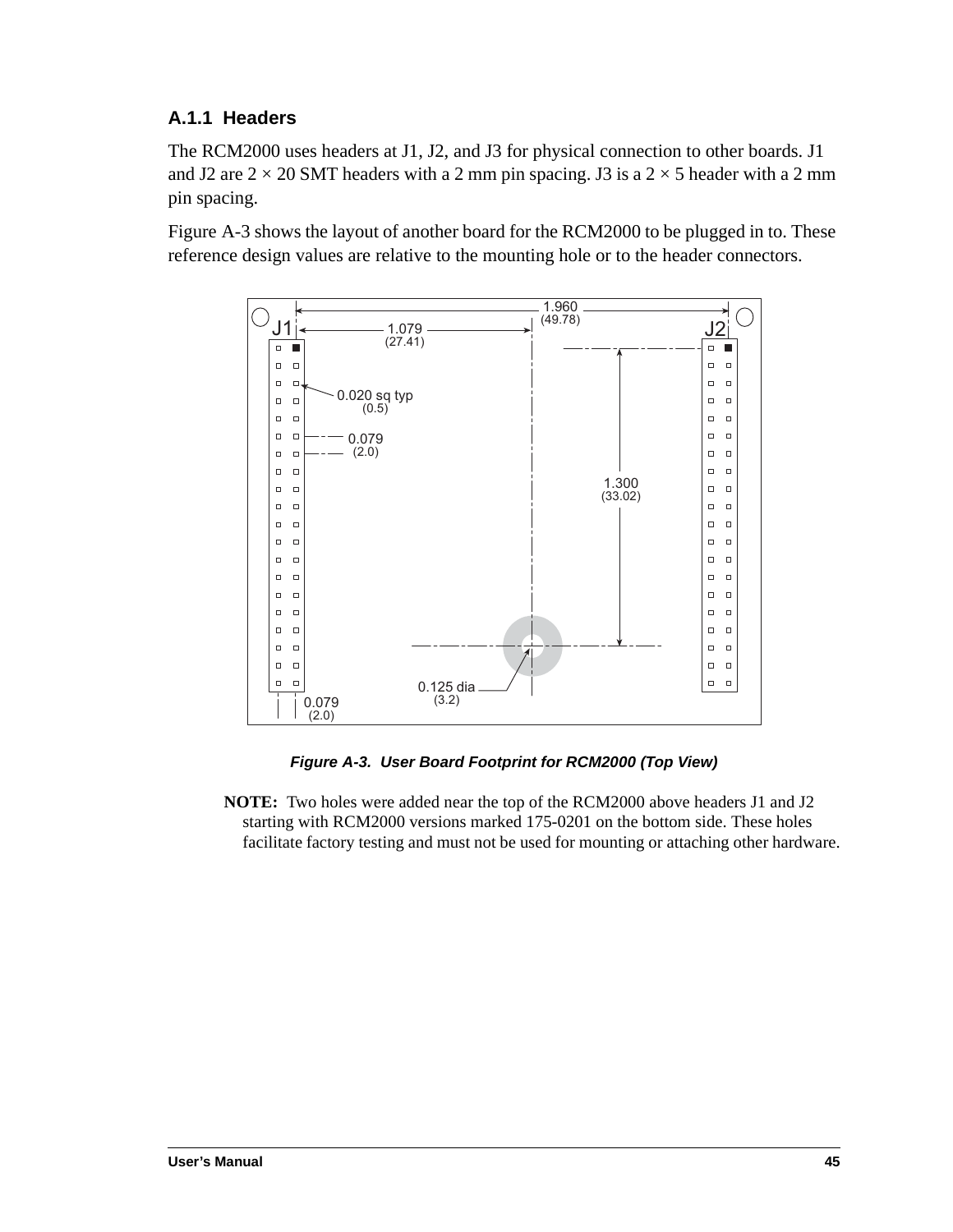## **A.2 Bus Loading**

You must pay careful attention to bus loading when designing an interface to the RCM2000. This section provides bus loading for external devices.

<span id="page-49-1"></span>[Table A-2](#page-49-1) lists the capacitance for the various RCM2000 I/O ports.

| <b>I/O Ports</b>      |      | <b>Input Capacitance</b><br>(pF) | <b>Output Capacitance</b><br>(pF) |       |  |  |
|-----------------------|------|----------------------------------|-----------------------------------|-------|--|--|
|                       | Typ. | Max.                             | Typ.                              | Max.  |  |  |
| Parallel Ports A to E | 6pF  | 12pF                             | 10pF                              | 14pF  |  |  |
| Data Lines D0-D7      | 16pF | 30 pF                            | $24$ pF                           | 32 pF |  |  |
| Address Lines A0–A12  |      |                                  | $24$ pF                           | 32 pF |  |  |

*Table A-2. Capacitance of RCM2000 I/O Ports*

<span id="page-49-0"></span>[Table A-3](#page-49-0) lists the external capacitive bus loading for the various Rabbit 2000 output ports. Be sure to add the loads for the devices you are using in your custom system and verify that they do not exceed the values in [Table A-3.](#page-49-0)

*Table A-3. External Capacitive Bus Loading -40°C to +85°C*

| <b>Output Port</b>                                                 | <b>Clock Speed</b><br>(MHz) | <b>Maximum External</b><br><b>Capacitive Loading (pF)</b> |
|--------------------------------------------------------------------|-----------------------------|-----------------------------------------------------------|
| A[12:1]<br>D[7:1]                                                  | 25.8                        | 50                                                        |
| A[12:1]<br>D[7:1]                                                  | 18.4                        | 55 for 90 ns flash<br>100 for $55$ ns flash*              |
| A <sub>0</sub><br>D <sub>0</sub>                                   | 25.8, 18.4                  | 100                                                       |
| PD[3:0]                                                            | 25.8, 18.4,                 | 100                                                       |
| PA[7:0]<br>PB[7,6]<br>PC[6,4,2,0]<br>PD[7:4]<br>PE[7:0]            | 25.8, 18.4                  | 90                                                        |
| All data, address, and I/O<br>lines with clock doubler<br>disabled | 12.9, 9.2                   | 100                                                       |

\* The RCM2020 operating at 18.4 MHz will typically come with a flash EPROM whose access time is 55 ns. Because of the volatility of the memory market, a 90 ns flash EPROM could be used on the RCM2020.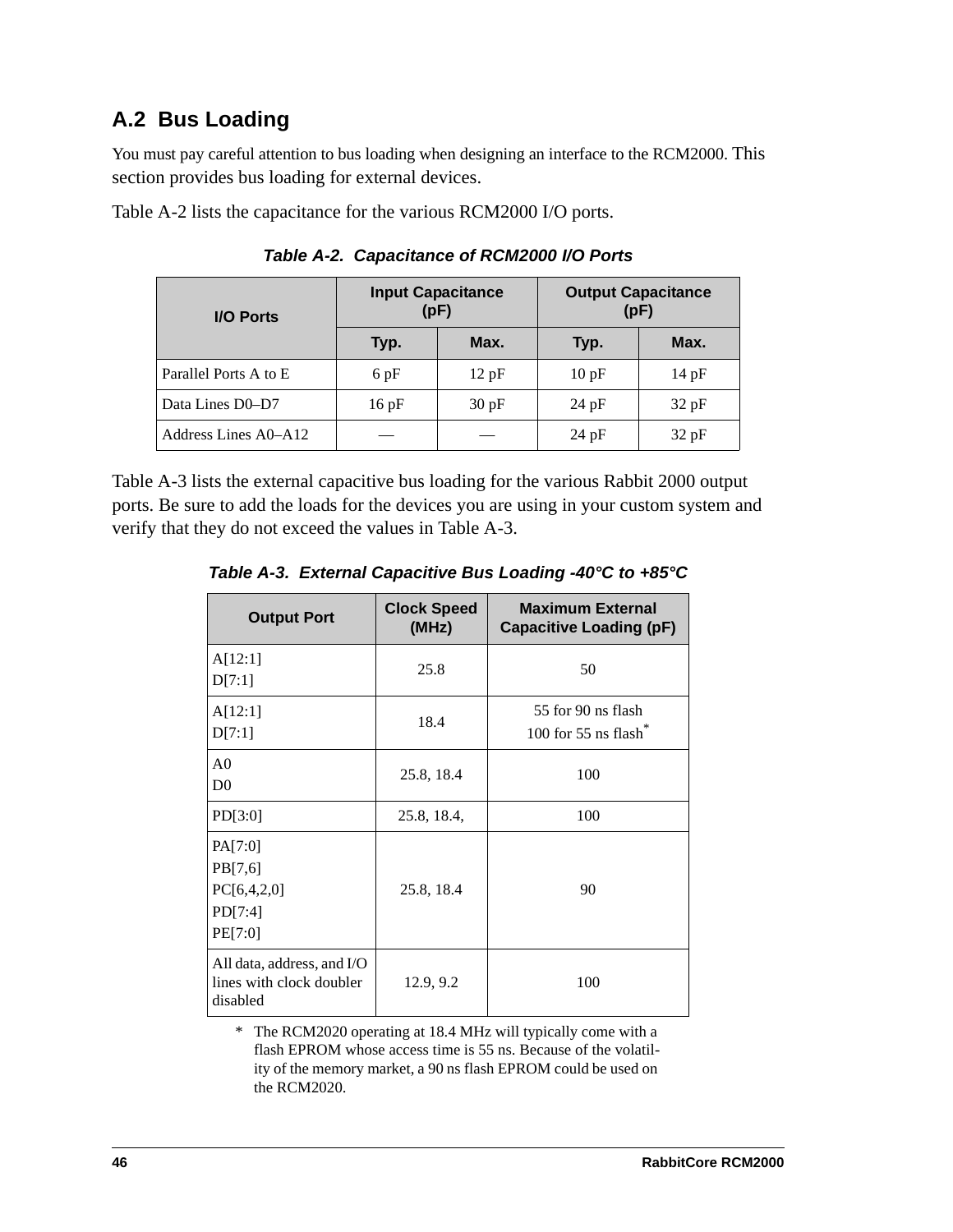The values from the table above are derived using 55 ns (25.8 MHz version) and 90 ns (18.4 MHz version) memory access times. External capacitive loading can be improved by 10 pF for commercial temperature ranges, but do not exceed 100 pF. See the AC timing specifications in the *Rabbit 2000 Microprocessor User's Manual* for more information.

[Figure A-4](#page-50-0) shows a typical timing diagram for the Rabbit 2000 microprocessor memory read and write cycles.



*Figure A-4. Memory Read and Write Cycles*

<span id="page-50-0"></span> $T_{\text{adr}}$  is the time required for the address output to reach 0.8 V. This time depends on the bus loading. A0 has a stronger driver and can handle larger capacitive loads than the other address lines.  $T_{\text{setup}}$  is the data setup time relative to the clock. Tsetup is specified from 30%/70% of the  $V_{DD}$  voltage level. Add 1.5 ns to  $T_{\text{adr}}$  for each 10 pF of additional bus loading above 70 pF.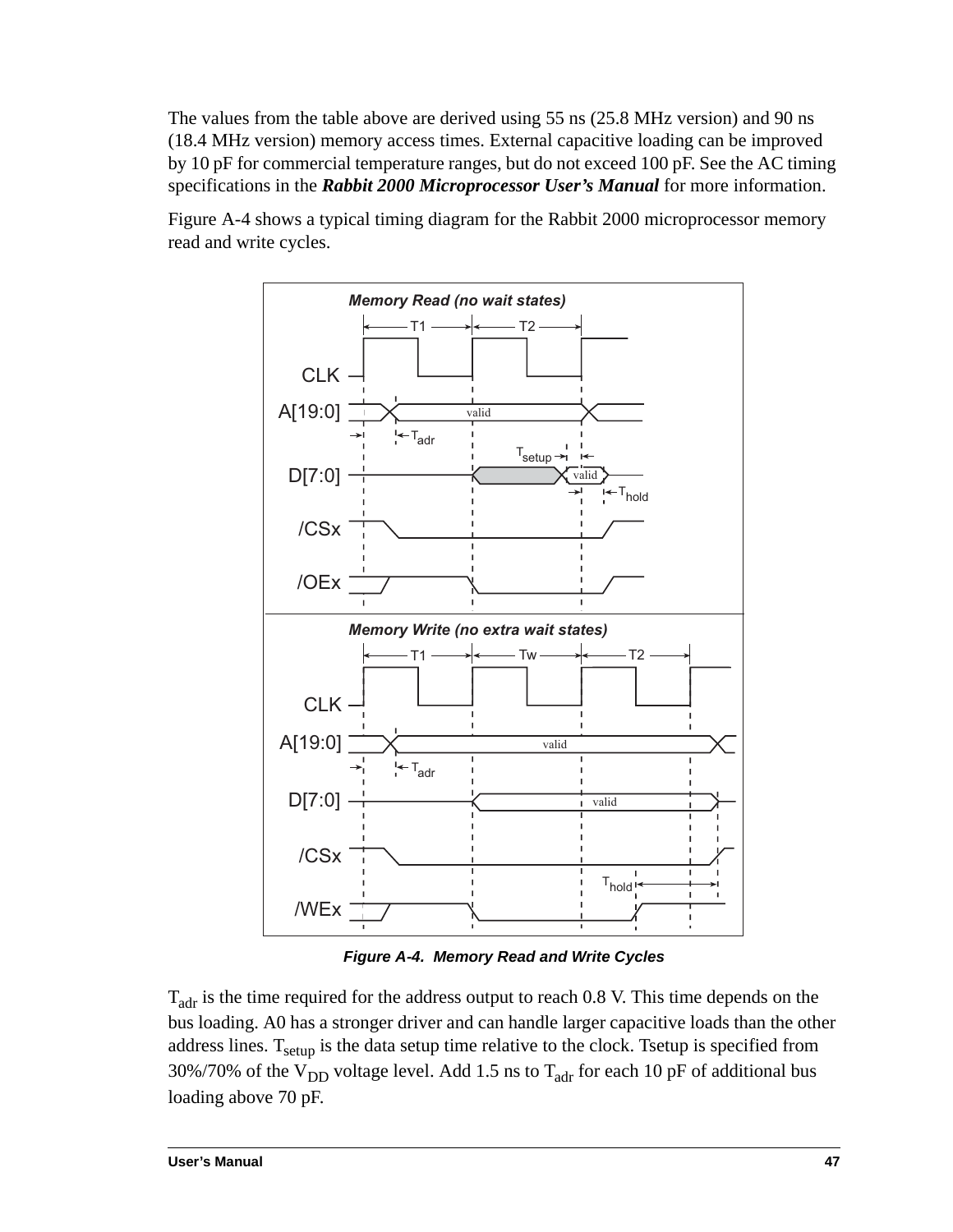## **A.3 Rabbit 2000 DC Characteristics**

[Table A-4](#page-51-0) outlines the DC characteristics for the Rabbit 2000 at 5.0 V over the recommended operating temperature range from  $T_a = -40^{\circ}C$  to +85°C,  $V_{DD} = 4.5$  V to 5.5 V.

<span id="page-51-0"></span>

| <b>Symbol</b>   | <b>Parameter</b>                         | <b>Test Conditions</b>                                     | <b>Min</b>       | <b>Typ</b> | <b>Max</b>          | <b>Units</b> |
|-----------------|------------------------------------------|------------------------------------------------------------|------------------|------------|---------------------|--------------|
| $I_{IH}$        | Input Leakage High                       | $V_{IN} = V_{DD}$ , $V_{DD} = 5.5$ V                       |                  |            | 10                  | μA           |
| $I_{IL}$        | <b>Input Leakage Low</b><br>(no pull-up) | $V_{IN} = V_{SS}$ , $V_{DD} = 5.5$ V                       | $-10$            |            |                     | μA           |
| $I_{OZ}$        | Output Leakage (no pull-up)              | $V_{IN} = V_{DD}$ or $V_{SS}$ ,<br>$V_{DD} = 5.5 V$        | $-10$            |            | 10                  | μA           |
| $V_{IL}$        | <b>CMOS</b> Input Low Voltage            |                                                            |                  |            | $0.3 \times V_{DD}$ | V            |
| V <sub>IH</sub> | <b>CMOS</b> Input High Voltage           |                                                            | $0.7$ x $V_{DD}$ |            |                     | V            |
| $V_T$           | CMOS Switching Threshold                 | $V_{DD} = 5.0 V, 25^{\circ}C$                              |                  | 2.4        |                     | V            |
| $V_{OL}$        | <b>CMOS Output Low Voltage</b>           | $I_{OL}$ = See Table A-5<br>(sinking)<br>$V_{DD} = 4.5 V$  |                  | 0.2        | 0.4                 | V            |
| $V_{OH}$        | <b>CMOS Output High Voltage</b>          | $I_{OH}$ = See Table A-5<br>(sourcing)<br>$V_{DD} = 4.5 V$ | $0.7$ x $V_{DD}$ | 4.2        |                     | V            |

*Table A-4. 5.0 Volt DC Characteristics*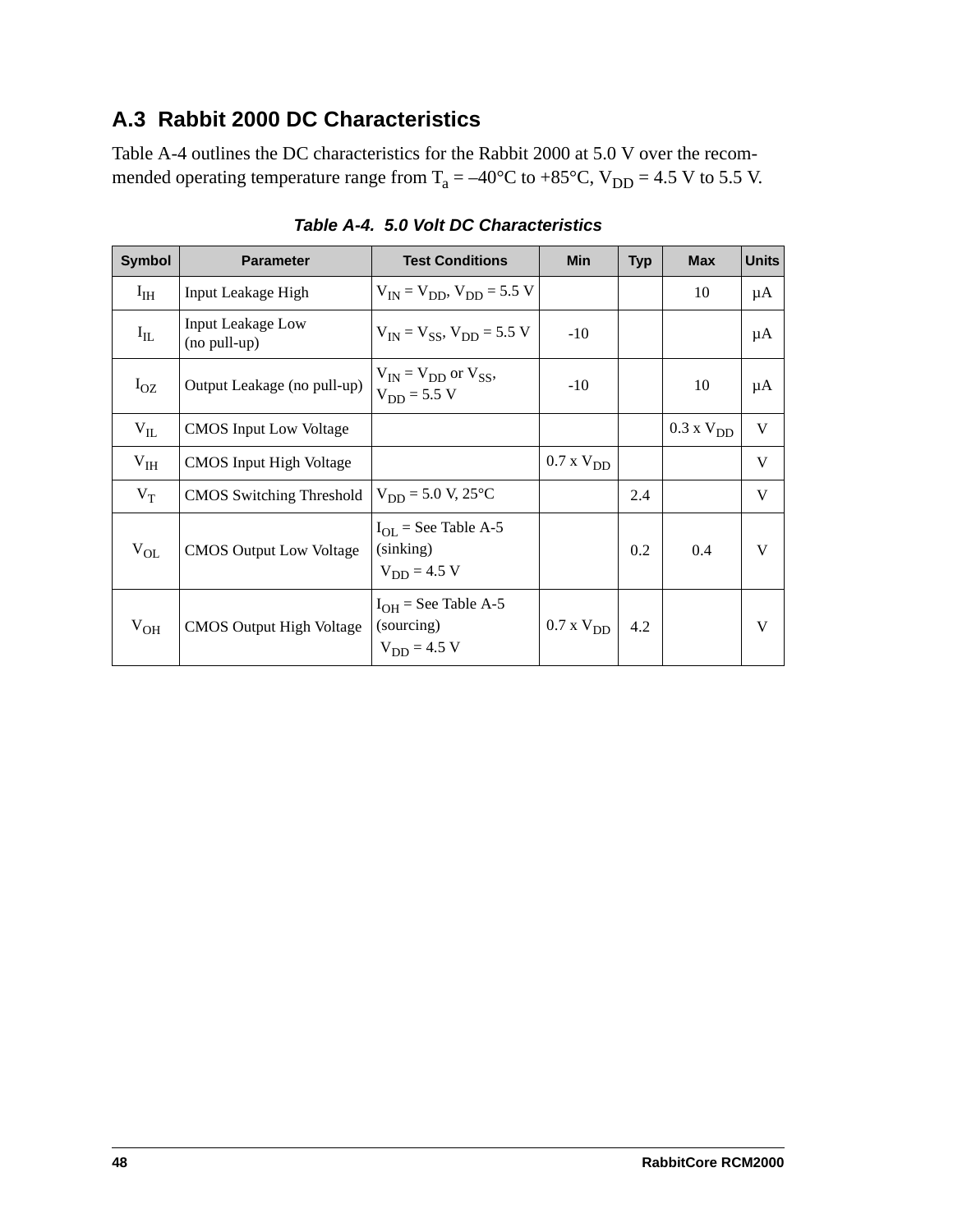# **A.4 I/O Buffer Sourcing and Sinking Limit**

Unless otherwise specified, the Rabbit I/O buffers are capable of sourcing and sinking 8 mA of current per pin at full AC switching speed. Full AC switching assumes a 25.8 MHz CPU clock and capacitive loading on address and data lines of less than 100 pF per pin. Address pin A0 and data pin D0 are rated at 16 mA each. Pins A1–A12 and D1–D7 are each rated at 8 mA. The absolute maximum operating voltage on all I/O is  $V_{DD}$  + 0.5 V, or 5.5 V.

<span id="page-52-0"></span>[Table A-5](#page-52-0) shows the AC and DC output drive limits of the parallel I/O buffers when the Rabbit 2000 is used in the RabbitCore 2000.

| <b>Pin Name</b>         | <b>Output Drive</b><br>Sourcing <sup>*</sup> /Sinking <sup>†</sup> Limits<br>(mA) |                                                                                 |  |  |  |
|-------------------------|-----------------------------------------------------------------------------------|---------------------------------------------------------------------------------|--|--|--|
| <b>Output Port Name</b> | <b>Full AC Switching</b><br><b>SRC/SNK</b>                                        | $Maximum$ <sup><math>\ddagger</math></sup> DC Output<br>Drive<br><b>SRC/SNK</b> |  |  |  |
| PA [7:0]                | 8/8                                                                               | 12/12                                                                           |  |  |  |
| PB [7, 1, 0]            | 8/8                                                                               | 12/12                                                                           |  |  |  |
| PC [6, 4, 2, 0]         | 8/8                                                                               | 12/12                                                                           |  |  |  |
| PD [7:4]                | 8/8                                                                               | 12/12                                                                           |  |  |  |
| PD [3:0]**              | 16/16                                                                             | 12/25                                                                           |  |  |  |
| PE [7:0]                | 8/8<br>12/12                                                                      |                                                                                 |  |  |  |

*Table A-5. I/O Buffer Sourcing and Sinking Capability*

\* The maximum DC sourcing current for I/O buffers between  $V_{DD}$  pins is 112 mA.

 $\dagger$  The maximum DC sinking current for I/O buffers between  $V_{SS}$  pins is 150 mA.

‡ The maximum DC output drive on I/O buffers must be adjusted to take into consideration the current demands made my AC switching outputs, capacitive loading on switching outputs, and switching voltage.

 *The current drawn by all switching and nonswitching I/O must not exceed the limits specified in the first two footnotes.*

\*\* The combined sourcing from Port D [7:0] may need to be adjusted so as not to exceed the 112 mA sourcing limit requirement specified in the first footnote.

Some of the values listed are different from those listed in the *Rabbit 2000 Microprocessor User's Manual* to take into account external loading of the Rabbit 2000 while it is part of the RCM2000. Loads that exceed the values listed above need to be buffered.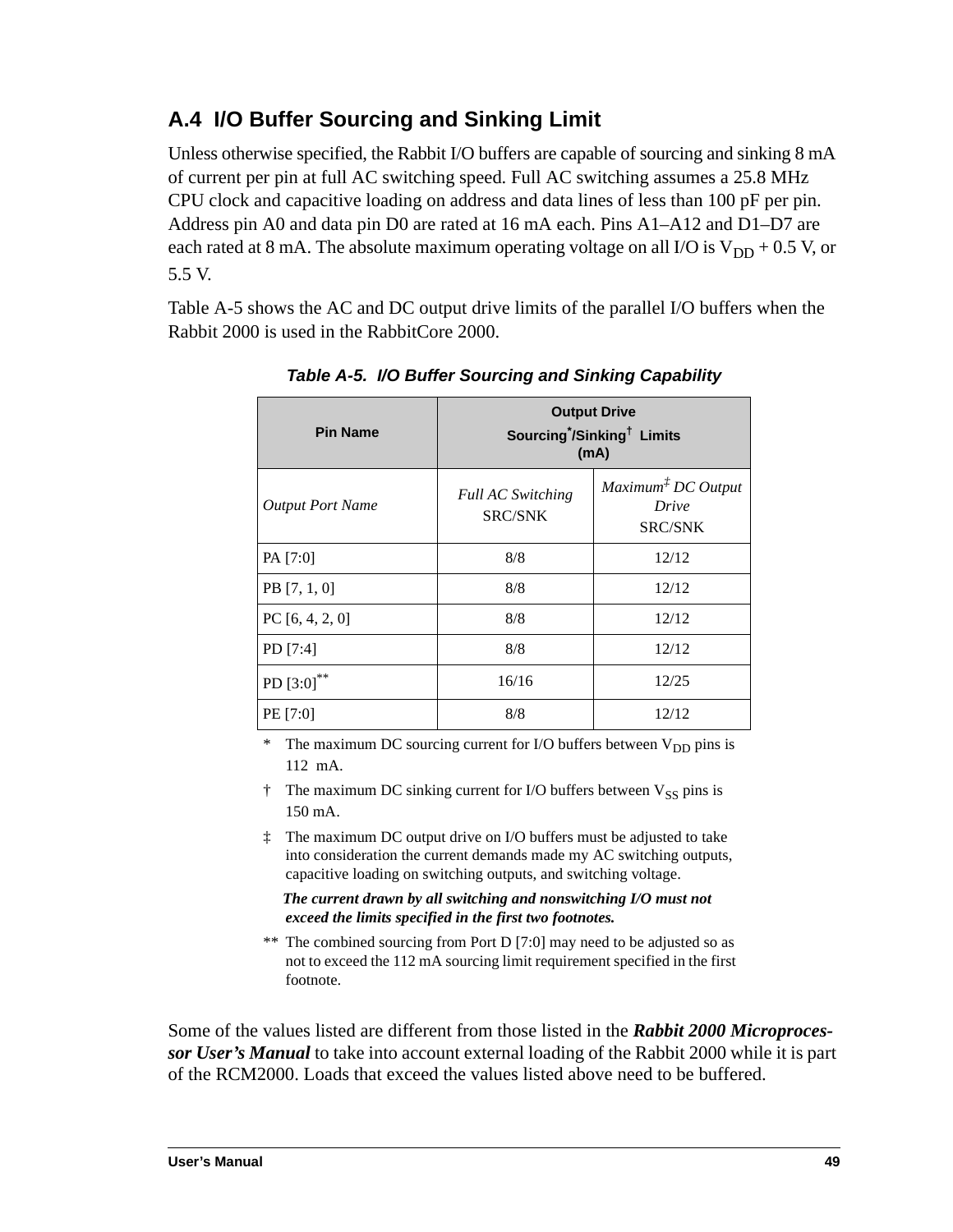# **A.5 Conformal Coating**

The area around the crystal oscillator has had the Dow Corning silicone-based 1-2620 conformal coating applied. The conformally coated area is shown in [Figure A-5](#page-53-0). The conformal coating protects these high-impedance circuits from the effects of moisture and contaminants over time.



*Figure A-5. RCM2000 Areas Receiving Conformal Coating*

<span id="page-53-0"></span>Any components in the conformally coated area may be replaced using standard soldering procedures for surface-mounted components. A new conformal coating should then be applied to offer continuing protection against the effects of moisture and contaminants.

**NOTE:** For more information on conformal coatings, refer to Rabbit Technical Note TN303, *Conformal Coatings*.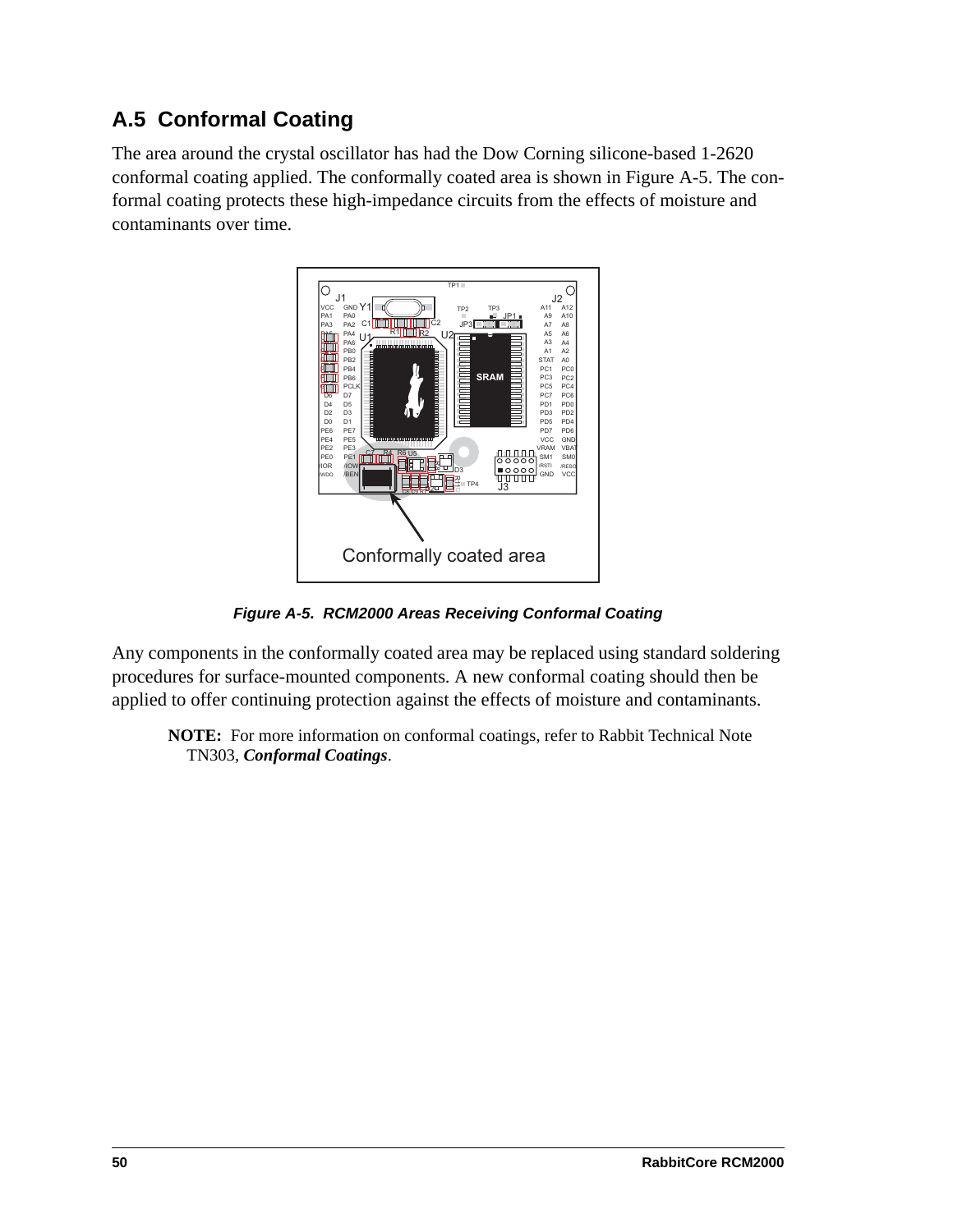# **A.6 Jumper Configurations**

[Figure A-6](#page-54-0) shows the header locations used to configure the various RCM2000 options via jumpers.



*Figure A-6. Location of RCM2000 Configurable Positions*

<span id="page-54-0"></span>[Table A-6](#page-54-1) lists the configuration options.

<span id="page-54-1"></span>

| <b>Header</b> | <b>Description</b>       |         | <b>Factory</b><br><b>Default</b> |                                  |
|---------------|--------------------------|---------|----------------------------------|----------------------------------|
| JP1           | <b>SRAM Size</b>         | $1 - 2$ | 128K/256K                        | <b>RCM2010</b><br><b>RCM2020</b> |
|               |                          | $2 - 3$ | 512K                             | <b>RCM2000</b>                   |
| JP2           | <b>Flash Memory Size</b> | $1 - 2$ | 128K/256K                        | X                                |
|               |                          | $2 - 3$ | 512K                             |                                  |
| JP3           | Flash Memory Bank Select | $1 - 2$ | Normal Mode                      | X                                |
|               |                          | $2 - 3$ | <b>Bank Mode</b>                 |                                  |

*Table A-6. RCM2000 Jumper Configurations*

**NOTE:** The jumper connections are made using 0 Ω surface-mounted resistors.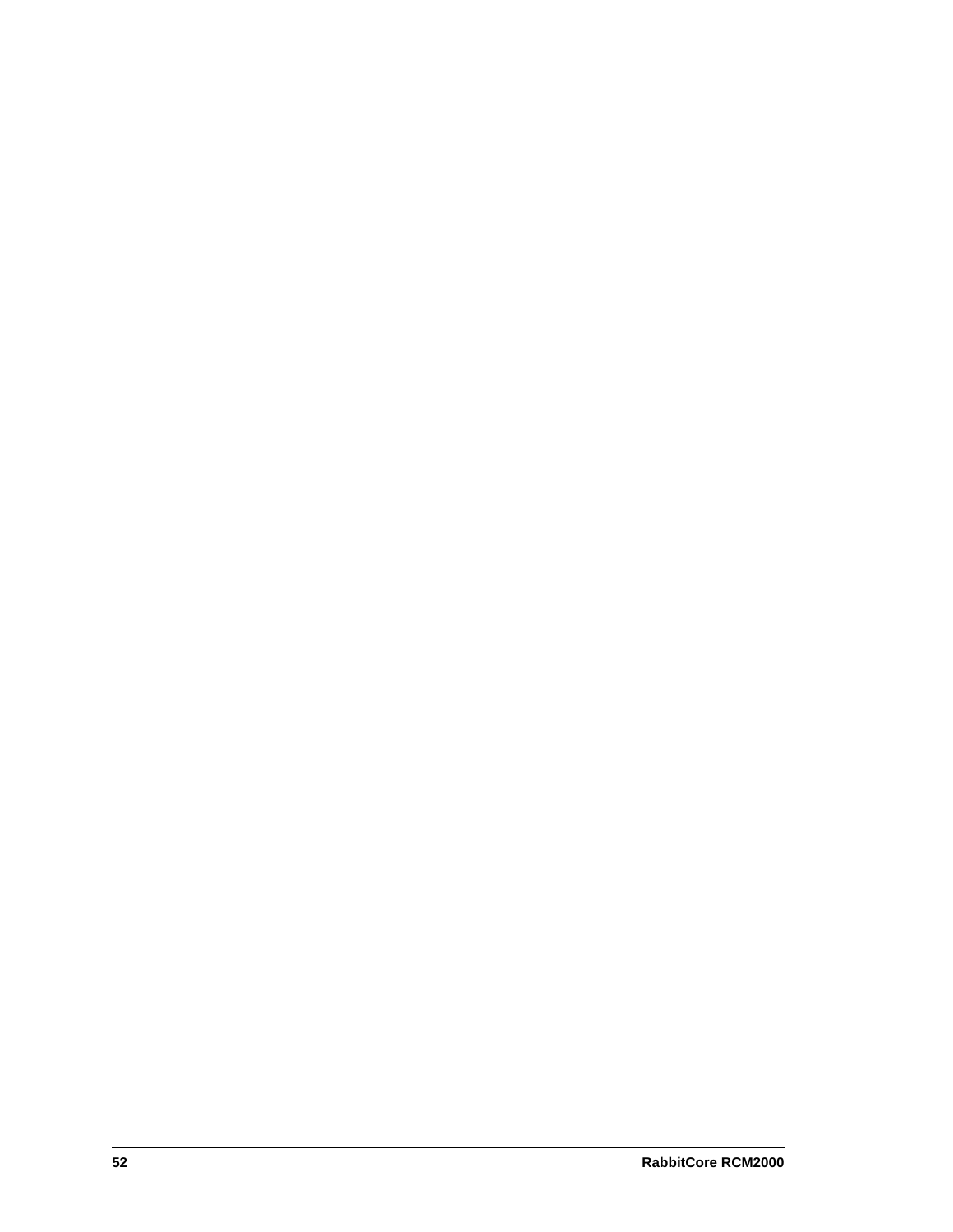# <span id="page-56-0"></span>**APPENDIX B. PROTOTYPING BOARD**

[Appendix B](#page-56-0) describes the features and accessories of the Prototyping Board, and explains the use of the Prototyping Board to demonstrate the RCM2000 and to build prototypes of your own circuits.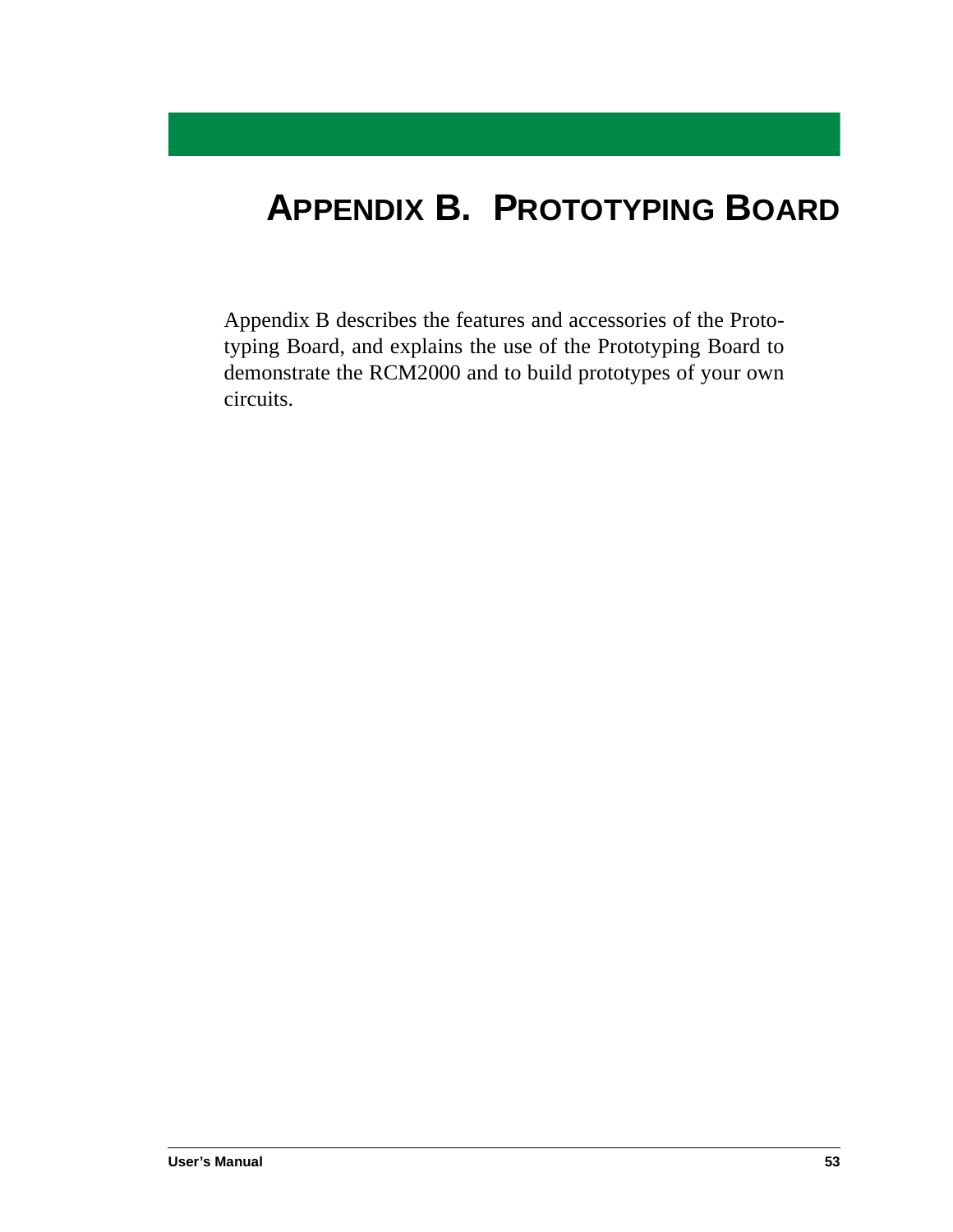# **B.1 Overview of the Prototyping Board**

The Prototyping Board included in the Development Kit makes it easy to connect an RCM2000 module to a power supply and a PC workstation for development. It also provides an array of basic I/O peripherals (switches and LEDs), as well as a prototyping area for more advanced hardware development.

For the most basic level of evaluation and development, the Prototyping Board can be used without modification.

As you progress to more sophisticated experimentation and hardware development, modifications and additions can be made to the board without modifying or damaging the RCM2000 itself.



The Prototyping Board is shown in [Figure B-1](#page-57-0) below, with its main features identified.

<span id="page-57-0"></span>*Figure B-1. RCM2000 Prototyping Board*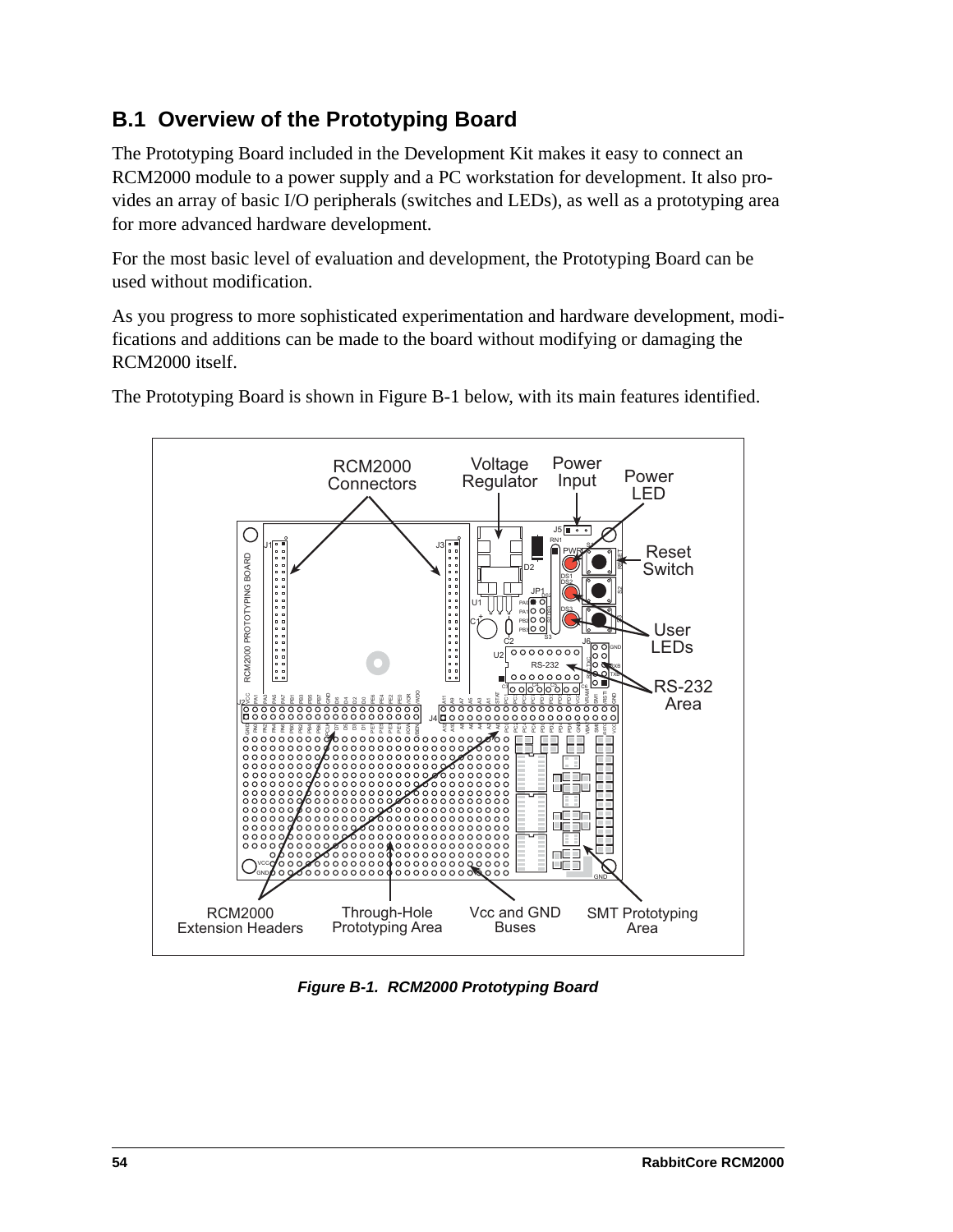## **B.2 Mechanical Dimensions and Layout**

[Figure B-2](#page-58-0) shows the mechanical dimensions and layout for the RCM2000 Prototyping Board.



<span id="page-58-0"></span>*Figure B-2. RCM2000 Prototyping Board Dimensions*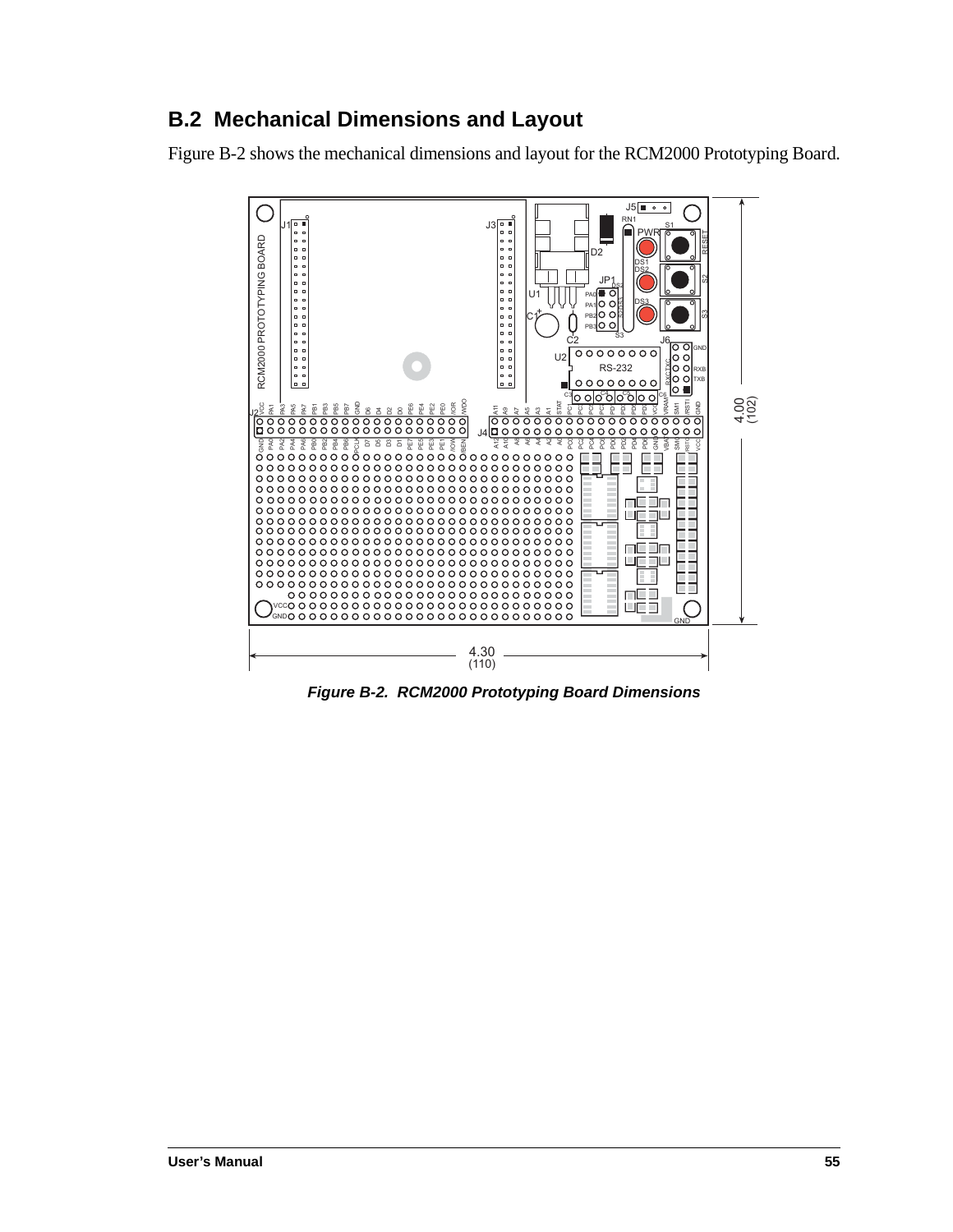[Table B-1](#page-59-0) lists the electrical, mechanical, and environmental specifications for the Prototyping Board.

<span id="page-59-0"></span>

| <b>Parameter</b>                                        | <b>Specification</b>                                                         |
|---------------------------------------------------------|------------------------------------------------------------------------------|
| <b>Board Size</b>                                       | $4.00'' \times 4.30'' \times 1.19''$ (102 mm $\times$ 110 mm $\times$ 30 mm) |
| <b>Operating Temperature</b>                            | $-40^{\circ}$ C to $+70^{\circ}$ C                                           |
| Humidity                                                | 5% to 95%, noncondensing                                                     |
| Input Voltage                                           | 7.5 V to 25 V DC                                                             |
| Maximum Current Draw<br>(including user-added circuits) | 1 A at 12 V and 25°C, 0.7 A at 12 V and 70°C                                 |
| Prototyping Area                                        | $2" \times 3"$ (51 mm $\times$ 76 mm) throughhole, 0.1" spacing              |
| Standoffs/Spacers                                       | 4, accept 6-32 $\times$ 3/8 screws                                           |

*Table B-1. Prototyping Board Specifications*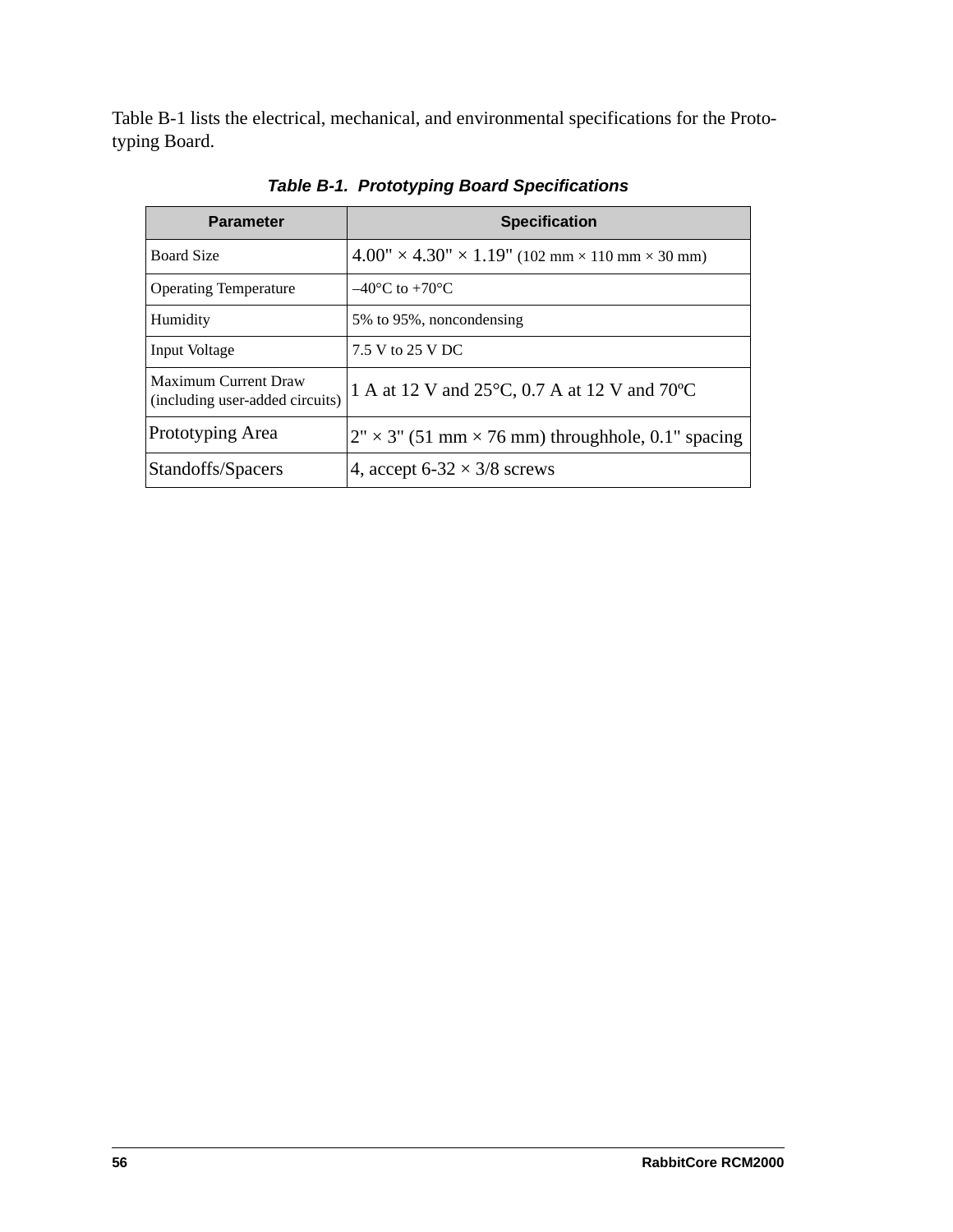# **B.3 Power Supply**

The RCM2000 requires a regulated 5 V  $\pm$  0.25 V DC power source to operate. Depending on the amount of current required by the application, different regulators can be used to supply this voltage.

The Prototyping Board has an onboard LM340-T5 or equivalent. The LM340-T5 is an inexpensive linear regulator that is easy to use. Its major drawback is its inefficiency, which is directly proportional to the voltage drop across it. The voltage drop creates heat and wastes power.

A switching power supply may be used in applications where better efficiency is desirable. The LM2575 is an example of an easy-to-use switcher. This part greatly reduces the heat dissipation of the regulator. The drawback in using a switcher is the increased cost.

The Prototyping Board itself is protected against reverse polarity by a Shottky diode at D2 as shown in [Figure B-3.](#page-60-0)



*Figure B-3. Prototyping Board Power Supply*

<span id="page-60-0"></span>Capacitor C1 provides surge current protection for the voltage regulator, and allows the external power supply to be located some distance away.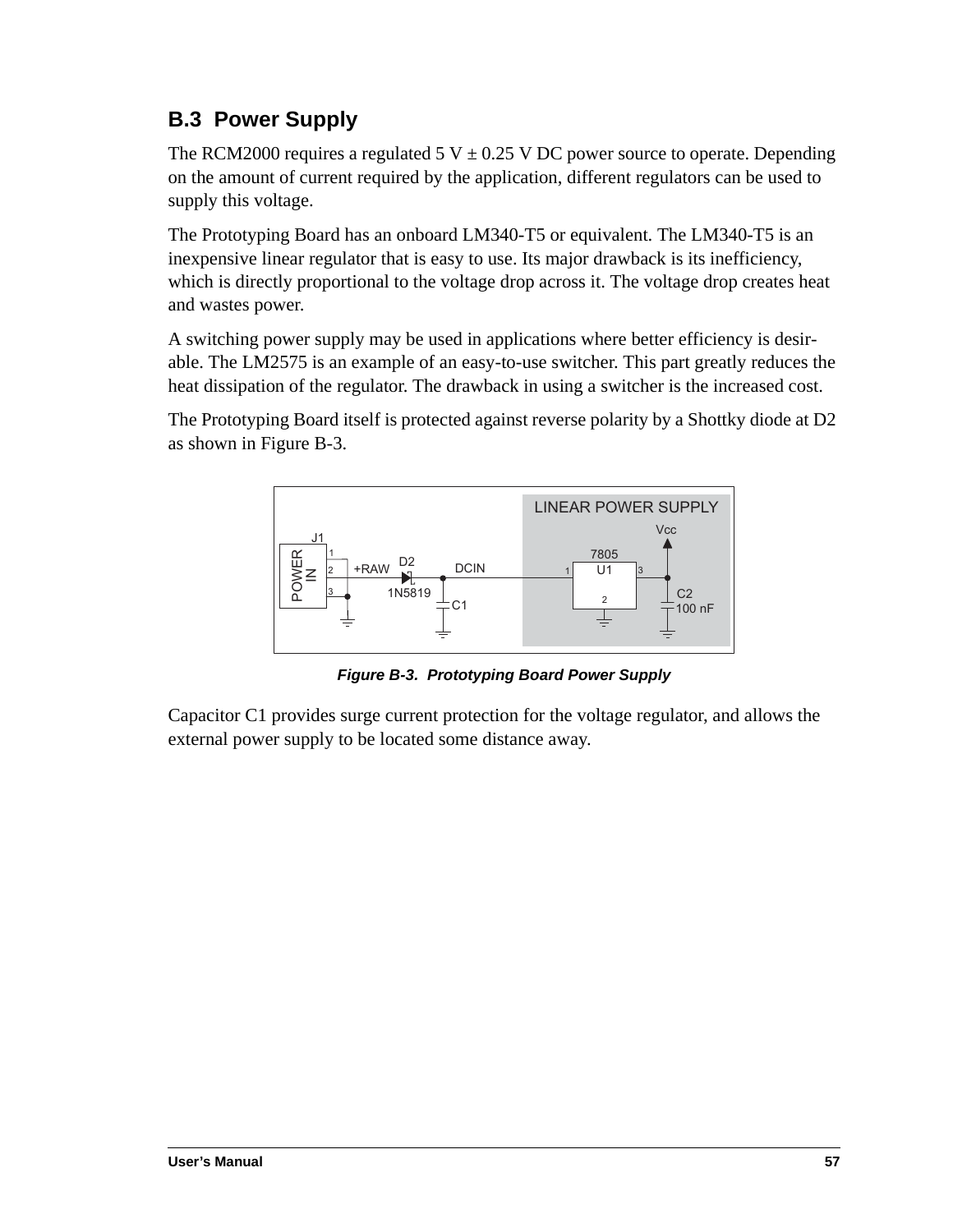## **B.4 Using the Prototyping Board**

The Prototyping Board is actually both a demonstration board and a prototyping board. As a demonstration board, it can be used to demonstrate the functionality of the RCM2000 right out of the box without any modifications to either board. There are no jumpers or dip switches to configure or misconfigure on the Prototyping Board so that the initial setup is very straightforward.

The Prototyping Board comes with the basic components necessary to demonstrate the operation of the RCM2000. Two LEDs (DS2 and DS3) are connected to PA0 and PA1, and two switches (S2 and S3) are connected to PB2 and PB3 to demonstrate the interface to the Rabbit 2000 microprocessor. Reset switch S1 is the hardware reset for the RCM2000.

To maximize the availability of RCM2000 resources, the demonstration hardware (LEDs and switches) on the Prototyping Board may be disconnected. This is done by cutting the traces below the silk-screen outline of header JP1 on the bottom side of the Prototyping Board. [Figure B-4](#page-61-0) shows the four places where cuts should be made. An exacto knife would work nicely to cut the traces. Alternatively, a small standard screwdriver may be carefully and forcefully used to wipe through the PCB traces.



*Figure B-4. Where to Cut Traces to Permanently Disable Demonstration Hardware on Prototyping Board*

<span id="page-61-0"></span>The power LED (PWR) and the RESET switch remain connected. Jumpers across the appropriate pins on header JP1 can be used to reconnect specific demonstration hardware later if needed.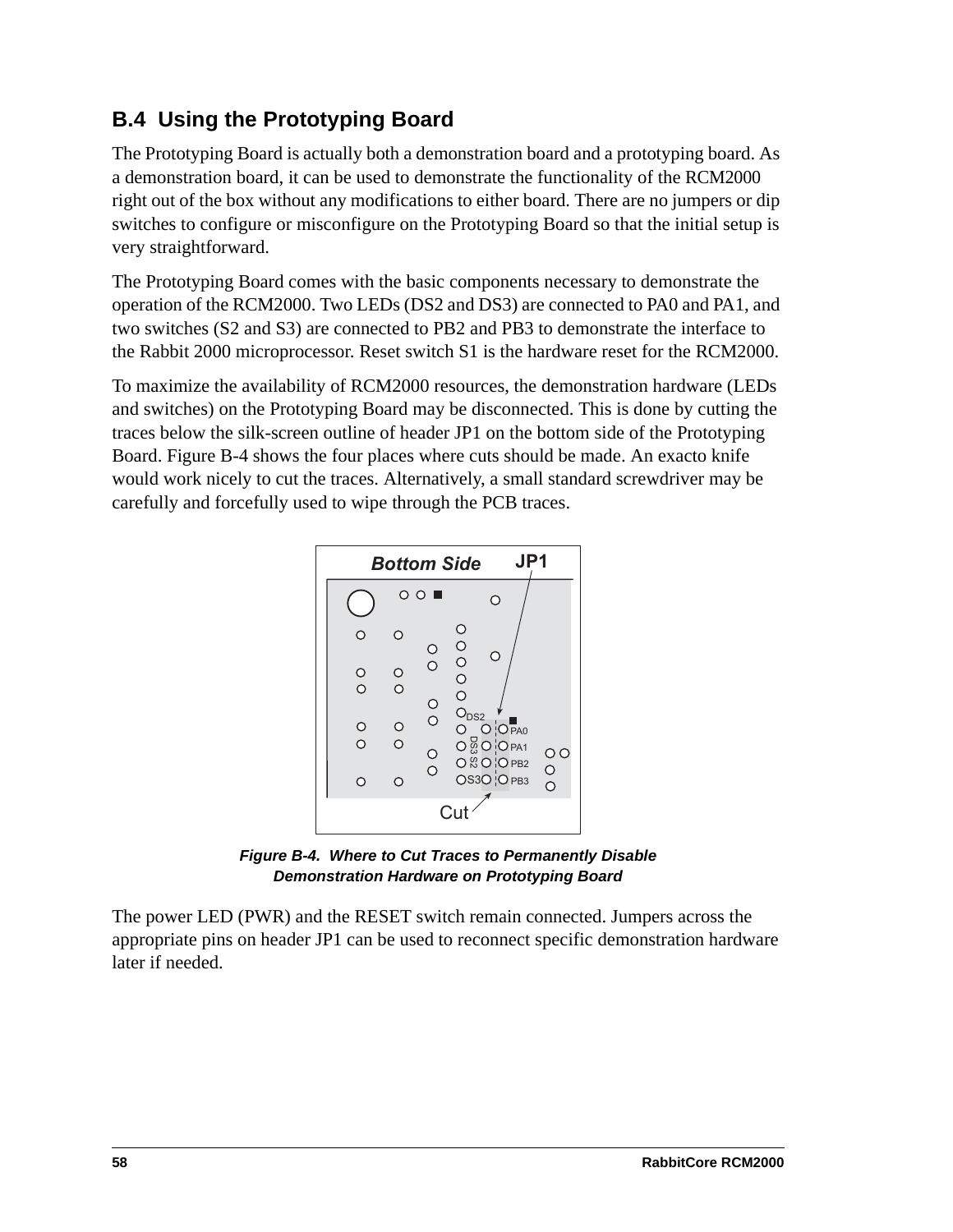| <b>Header JP2</b>                 |                                          |  |  |
|-----------------------------------|------------------------------------------|--|--|
| <b>Pins</b><br><b>Description</b> |                                          |  |  |
| $1 - 2$                           | PAO to LED DS2                           |  |  |
| $3 - 4$                           | PA <sub>1</sub> to LED DS <sub>3</sub>   |  |  |
| $5-6$                             | PB <sub>2</sub> to Switch S <sub>2</sub> |  |  |
| $7 - 8$                           | PB3 to Switch S3                         |  |  |

*Table B-2. Prototyping Board Jumper Settings*

Note that the pinout at location JP1 on the bottom side of the Prototyping Board (shown in [Figure B-4](#page-61-0)) is a mirror image of the top side pinout.

The Prototyping Board provides the user with RCM2000 connection points brought out conveniently to labeled points at headers J2 and J4 on the Prototyping Board. Small to medium circuits can be prototyped using point-to-point wiring with 20 to 30 AWG wire between the prototyping area and the holes at locations J2 and J4. The holes are spaced at 0.1" (2.5 mm), and 40-pin headers or sockets may be installed at J2 and J4. The pinouts for locations J1 and J3, which correspond to J2 and J4, are shown in [Figure B-5.](#page-62-0)

| J1              |        | $\mathsf{J}3$ |                 |                 |        |        |                 |
|-----------------|--------|---------------|-----------------|-----------------|--------|--------|-----------------|
| <b>VCC</b>      |        | $\Box$        | <b>GND</b>      | A11             | ο      |        | A12             |
| PA <sub>1</sub> | $\Box$ | $\Box$        | PA <sub>0</sub> | A <sub>9</sub>  | $\Box$ | $\Box$ | A10             |
| PA <sub>3</sub> | $\Box$ | $\Box$        | PA <sub>2</sub> | A7              | $\Box$ | $\Box$ | A <sub>8</sub>  |
| PA <sub>5</sub> | $\Box$ | $\Box$        | PA4             | A <sub>5</sub>  | $\Box$ | $\Box$ | A <sub>6</sub>  |
| PA7             | $\Box$ | $\Box$        | PA <sub>6</sub> | A <sub>3</sub>  | $\Box$ | $\Box$ | A4              |
| PB <sub>1</sub> | $\Box$ | $\Box$        | PB <sub>0</sub> | A <sub>1</sub>  | $\Box$ | $\Box$ | A <sub>2</sub>  |
| PB <sub>3</sub> | $\Box$ | $\Box$        | PB <sub>2</sub> | <b>STATUS</b>   | $\Box$ | $\Box$ | A <sub>0</sub>  |
| PB <sub>5</sub> | $\Box$ | $\Box$        | PB4             | PC <sub>1</sub> | $\Box$ | $\Box$ | PC <sub>0</sub> |
| PB7             | $\Box$ | $\Box$        | PB <sub>6</sub> | PC <sub>3</sub> | $\Box$ | $\Box$ | PC <sub>2</sub> |
| <b>GND</b>      | $\Box$ | $\Box$        | <b>PCLK</b>     | PC <sub>5</sub> | $\Box$ | $\Box$ | PC4             |
| D <sub>6</sub>  | $\Box$ | $\Box$        | D7              | PC7             | $\Box$ | $\Box$ | PC <sub>6</sub> |
| D <sub>4</sub>  | $\Box$ | $\Box$        | D <sub>5</sub>  | PD <sub>1</sub> | $\Box$ | $\Box$ | PD <sub>0</sub> |
| D <sub>2</sub>  | $\Box$ | $\Box$        | D <sub>3</sub>  | PD <sub>3</sub> | $\Box$ | $\Box$ | PD <sub>2</sub> |
| D <sub>0</sub>  | $\Box$ | $\Box$        | D <sub>1</sub>  | PD <sub>5</sub> | $\Box$ | $\Box$ | PD4             |
| PE <sub>6</sub> | $\Box$ | $\Box$        | PE7             | PD7             | $\Box$ | $\Box$ | PD <sub>6</sub> |
| PE4             | $\Box$ | $\Box$        | PE <sub>5</sub> | <b>VCC</b>      | $\Box$ | $\Box$ | <b>GND</b>      |
| PE <sub>2</sub> | $\Box$ | $\Box$        | PE3             | <b>VRAM</b>     | $\Box$ | $\Box$ | <b>VBAT</b>     |
| PE <sub>0</sub> | $\Box$ | $\Box$        | PE <sub>1</sub> | SMODE1          | $\Box$ | $\Box$ | SMODE0          |
| /IORD           | $\Box$ | α             | /IOWR           | /RES IN         | ο      | ο      | /RES OUT        |
| /WDO            | $\Box$ | $\Box$        | /BUFEN          | <b>GND</b>      | $\Box$ | $\Box$ | <b>VCC</b>      |
|                 |        |               |                 |                 |        |        |                 |

<span id="page-62-0"></span>*Figure B-5. RCM2000 Prototyping Board Pinout (Top View)*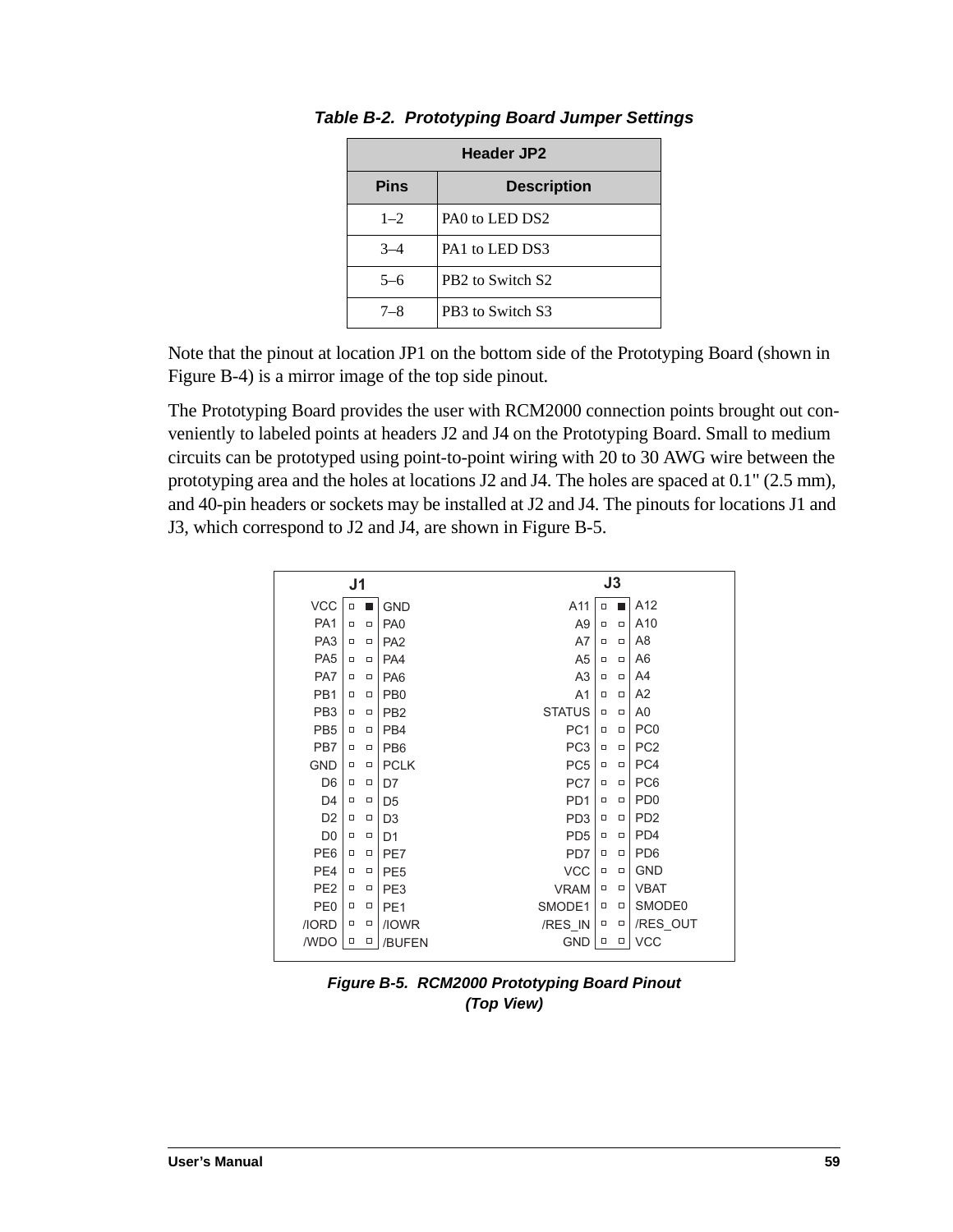A pair of small holes capable of holding 30 AWG wire appears to the side of each hole pair at locations J2 and J4 for convenience of point-to-point wiring when headers are installed. The signals are those of the adjacent pairs of holes at J2 and J4. These small holes are also provided for the components that may be installed below location J4.

There is an additional  $2" \times 3"$  of through-hole prototyping space available on the Prototyping Board. VCC and GND traces run along the edge of the Prototyping Board for easy access. A GND pad is also provided at the lower right for alligator clips or probes.



*Figure B-6. VCC and GND Traces Along Edge of Prototyping Board*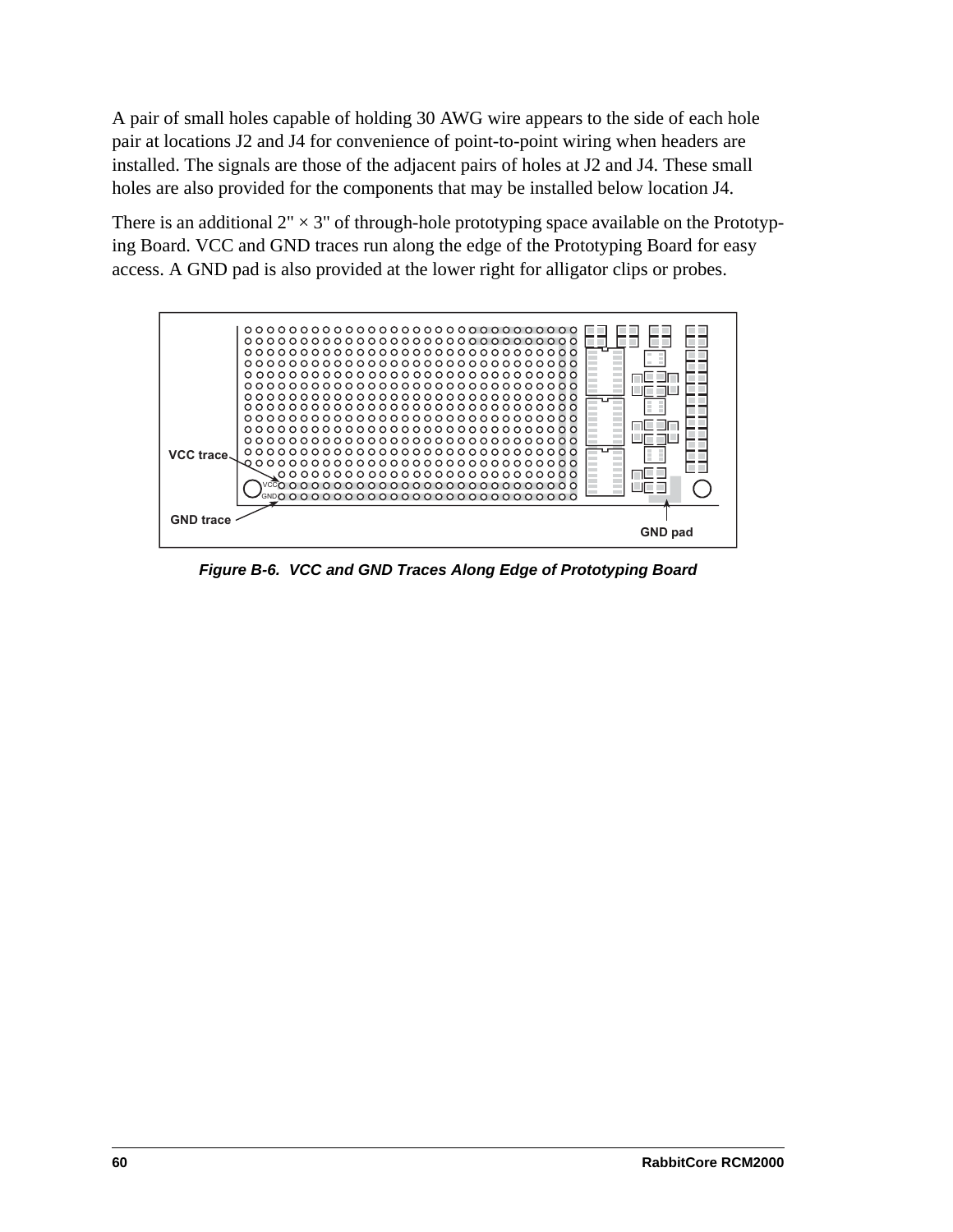### **B.4.1 Adding Other Components**

There is room on the Prototyping Board for a user-supplied RS-232 transceiver chip at location U2 and a 10-pin header for serial interfacing to external devices at location J6. A Maxim MAX232 transceiver is recommended. When adding the MAX232 transceiver at position U2, you must also add 100 nF charge storage capacitors at positions C3–C6 as shown in [Figure B-7.](#page-64-0)



*Figure B-7. Location for User-Supplied RS-232 Transceiver and Charge Storage Capacitors*

<span id="page-64-0"></span>There are two sets of pads that can be used for surface mount prototyping SOIC devices. The silk screen layout separates the rows into six 16-pin devices (three on each side). However, there are pads between the silk screen layouts giving the user two  $52$ -pin  $(2x26)$ SOIC layouts with 50 mil pin spacing. There are six sets of pads that can be used for 3- to 6-pin SOT23 packages. There are also 60 sets of pads that can be used for SMT resistors and capacitors in an 0805 SMT package. Each component has every one of its pin pads connected to a hole in which a 30 AWG wire can be soldered (standard wire wrap wire can be soldered in for point-to-point wiring on the Prototyping Board). Because the traces are very thin, carefully determine which set of holes is connected to which surface mount pad.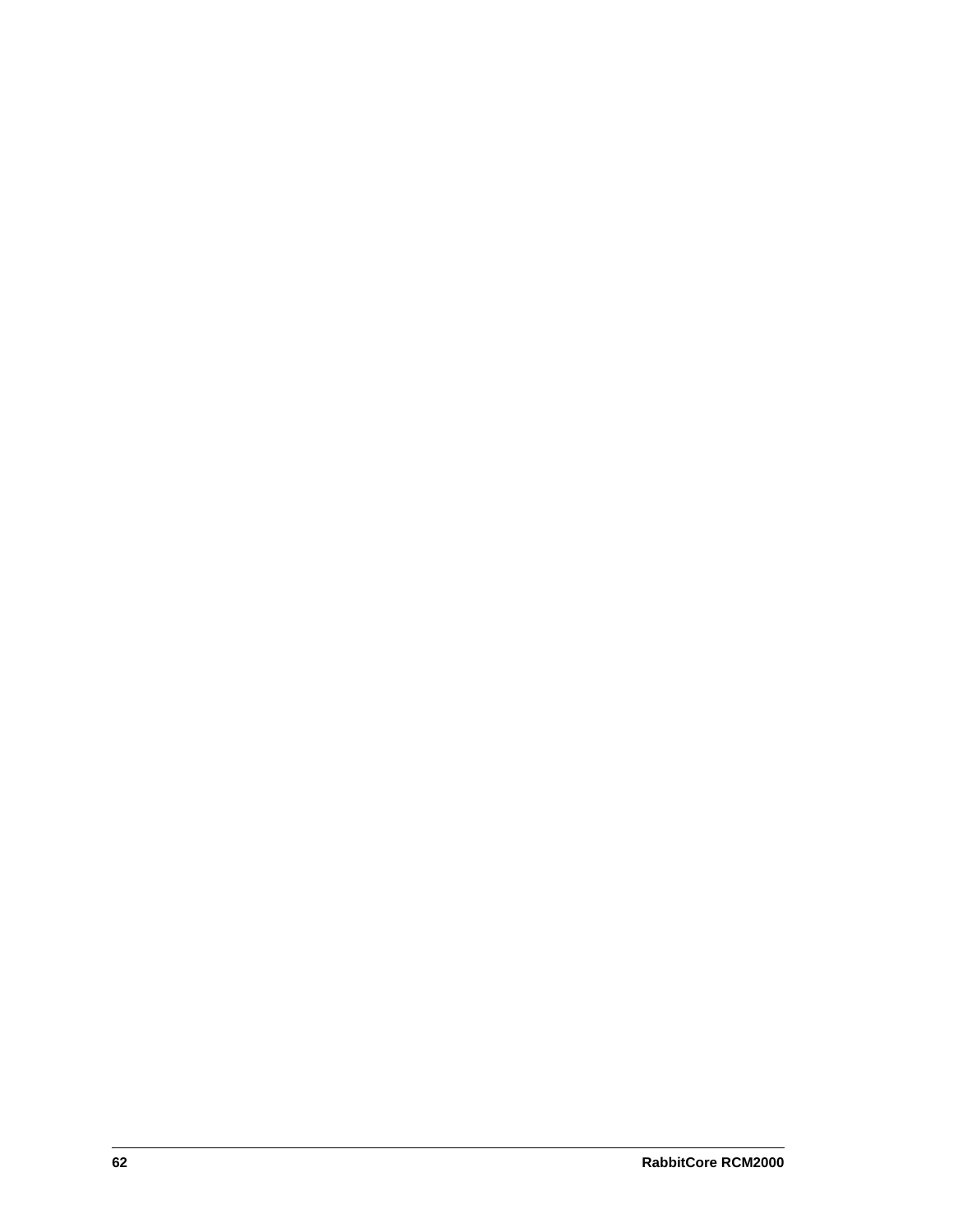# **APPENDIX C. POWER MANAGEMENT**

Appendix C describes the RCM2000 power circuitry.

## **C.1 Power Supplies**

The RCM2000 requires a regulated 5 V  $\pm$  0.25 V DC power source.

An RCM2000 with no loading at the outputs operating at 18.432 MHz typically draws 88 mA, and an RCM2000 operating at 25.8048 MHz typically draws 120 mA. The RCM2000 will consume 13 mA to 15 mA of additional current when the programming cable is used to connect J3 to a PC.

### **C.1.1 Batteries and External Battery Connections**

The RCM2000 does not have a battery, but there is provision for a customer-supplied battery to back up SRAM and keep the internal Rabbit 2000 real-time clock running.

Header J2, shown in [Figure C-1](#page-66-0), allows access to the external battery. This header makes it possible to connect an external 3 V power supply. This allows the SRAM and the internal Rabbit 2000 real-time clock to retain data with the RCM2000 powered down.



*Figure C-1. External Battery Connections at Header J2*

<span id="page-66-0"></span>A lithium battery with a nominal voltage of 3 V and a minimum capacity of 165 mA·h is recommended. A lithium battery is strongly recommended because of its nearly constant nominal voltage over most of its life.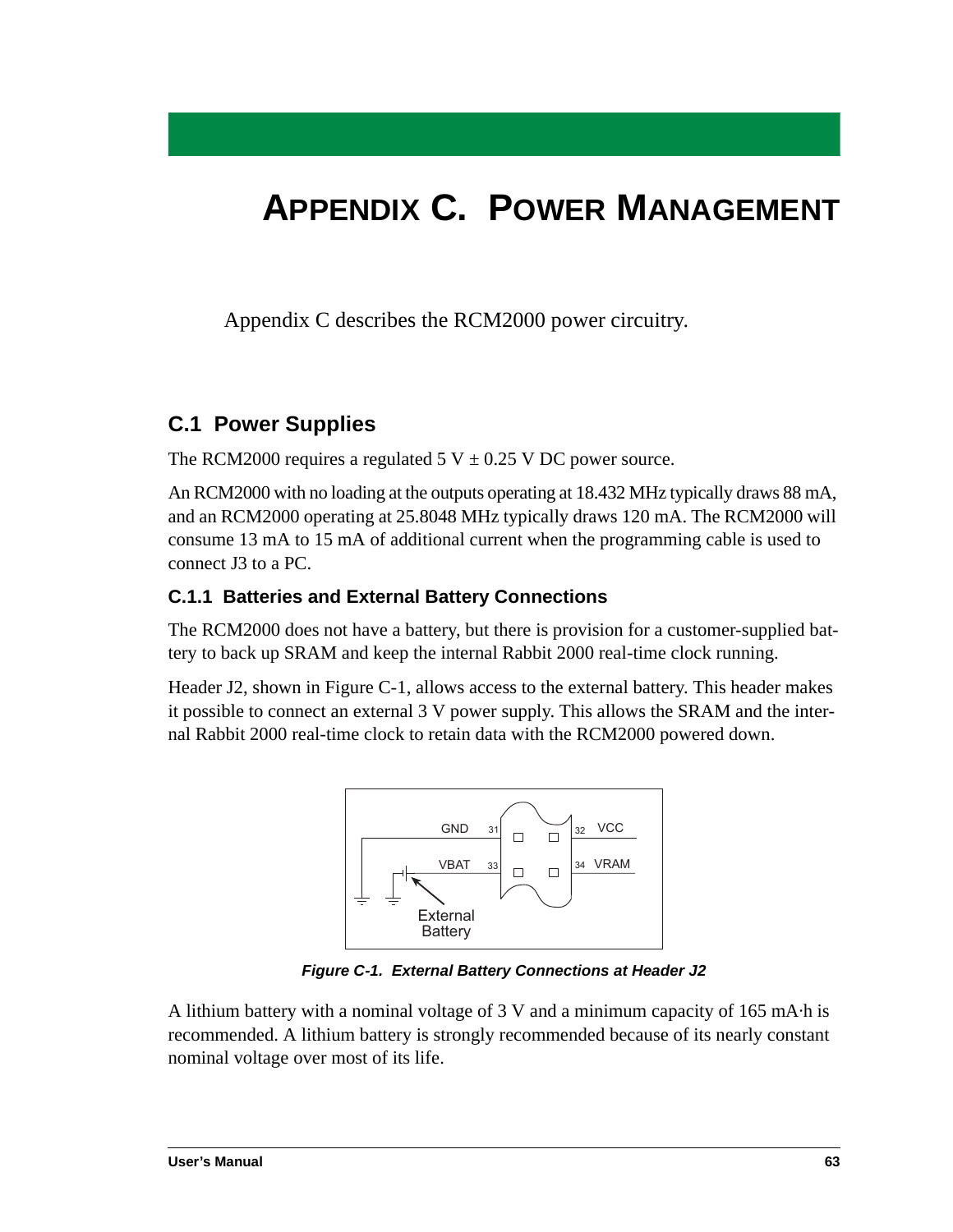The drain on the battery by the RCM2000 is typically 10  $\mu$ A when no other power is supplied. If a 950 mA·h battery is used, the battery can last more than 6 years:

$$
\frac{950 \text{ mA} \cdot \text{h}}{10 \text{ }\mu\text{A}} = 10.8 \text{ years (shell life} = 10 \text{ years}).
$$

Since the shelf life of the battery is 10 years, the battery can last for its full shelf life. The actual life in your application will depend on the current drawn by components not on the RCM2000 and the storage capacity of the battery.

#### **C.1.2 Battery-Backup Circuit**

The battery-backup circuit serves three purposes:

- **•** It reduces the battery voltage to the SRAM and to the real-time clock, thereby limiting the current consumed by the real-time clock and lengthening the battery life.
- **•** It ensures that current can flow only *out* of the battery to prevent charging the battery.
- **•** A voltage, VOSC, is supplied to U5, which keeps the 32.768 kHz oscillator working when the voltage begins to drop.

VRAM and Vcc are nearly equal (<100 mV, typically 10 mV) when power is supplied to the RCM2000.

[Figure C-2](#page-67-0) shows the RCM2000 battery-backup circuit.



*Figure C-2. RCM2000 Battery-Backup Circuit*

<span id="page-67-0"></span>VRAM is also available on pin 34 of header J2 to facilitate battery backup of the external circuit. Note that the recommended minimum resistive load at VRAM is  $100 \text{ k}\Omega$ , and new battery life calculations should be done to take external loading into account.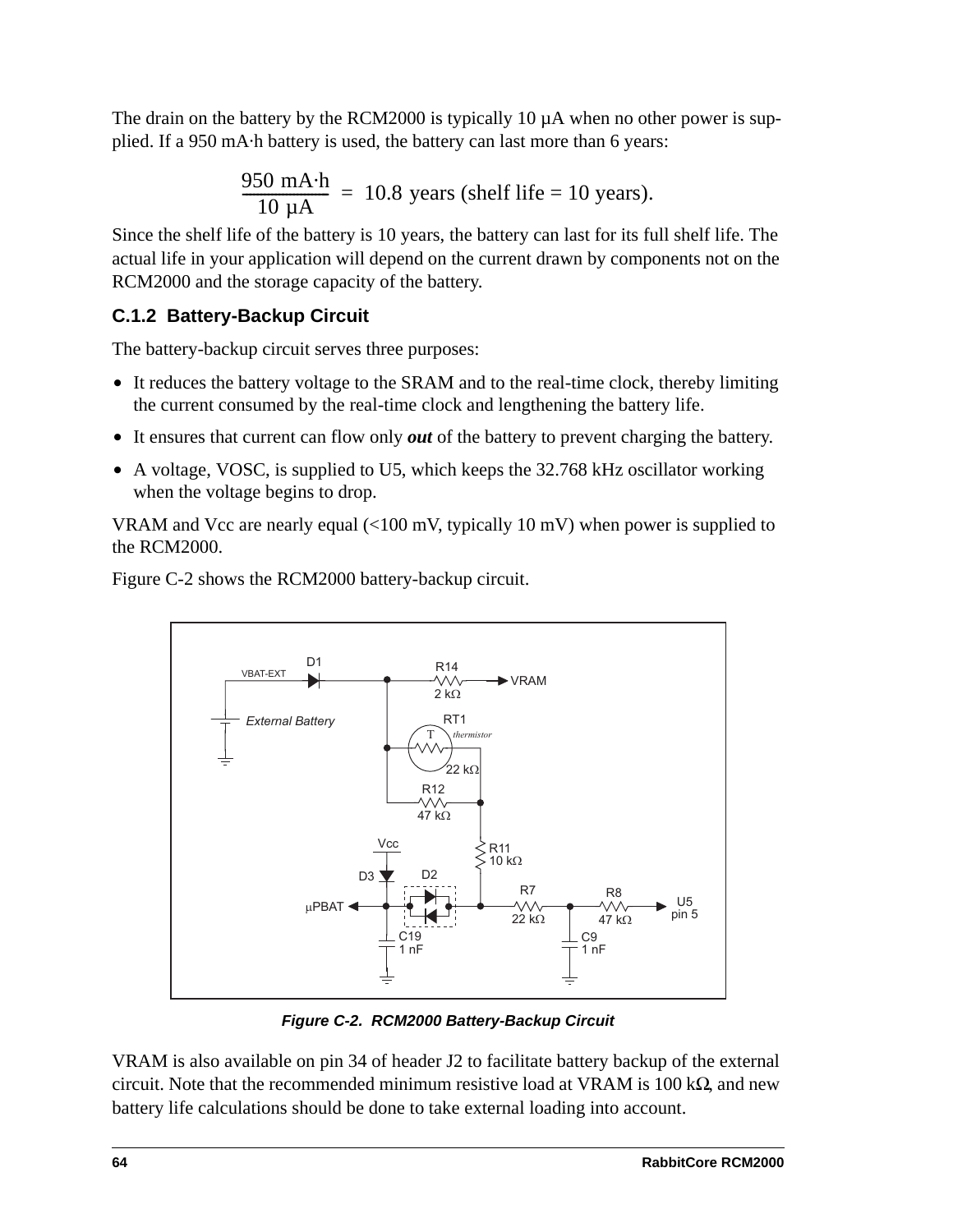### **C.1.3 Power to VRAM Switch**

The VRAM switch, shown in [Figure C-3,](#page-68-0) allows a customer-supplied external battery to provide power when the external power goes off. The switch provides an isolation between Vcc and the battery when Vcc goes low. This prevents the Vcc line from draining the battery.



*Figure C-3. VRAM Switch*

<span id="page-68-0"></span>Transistor Q11 is needed to provide a very small voltage drop between Vcc and VRAM  $\ll 100$  mV, typically 10 mV) so that the processor lines powered by Vcc will not have a significantly different voltage than VRAM.

When the RCM2000 is not resetting (pin 2 on U10 is high), the /RES\_OUT line will be high. This turns on Q10, causing its collector to go low. This turns on Q11, allowing VRAM to nearly equal Vcc.

When the RCM2000 is resetting, the /RES OUT line will go low. This turns off O10 and Q11, providing an isolation between Vcc and VRAM.

The battery-backup circuit keeps VRAM from dropping below 2 V.

#### **C.1.4 Reset Generator**

The RCM2000 uses a reset generator, U10, to reset the Rabbit 2000 microprocessor when the voltage drops below the voltage necessary for reliable operation. The reset occurs between 4.50 V and 4.75 V, typically 4.63 V. The RCM2000 has a reset output, pin 37 on header J3, presented to the headers. The reset generator has a reset input, pin 38 on header J3, that can be used to force the RCM2000 to reset.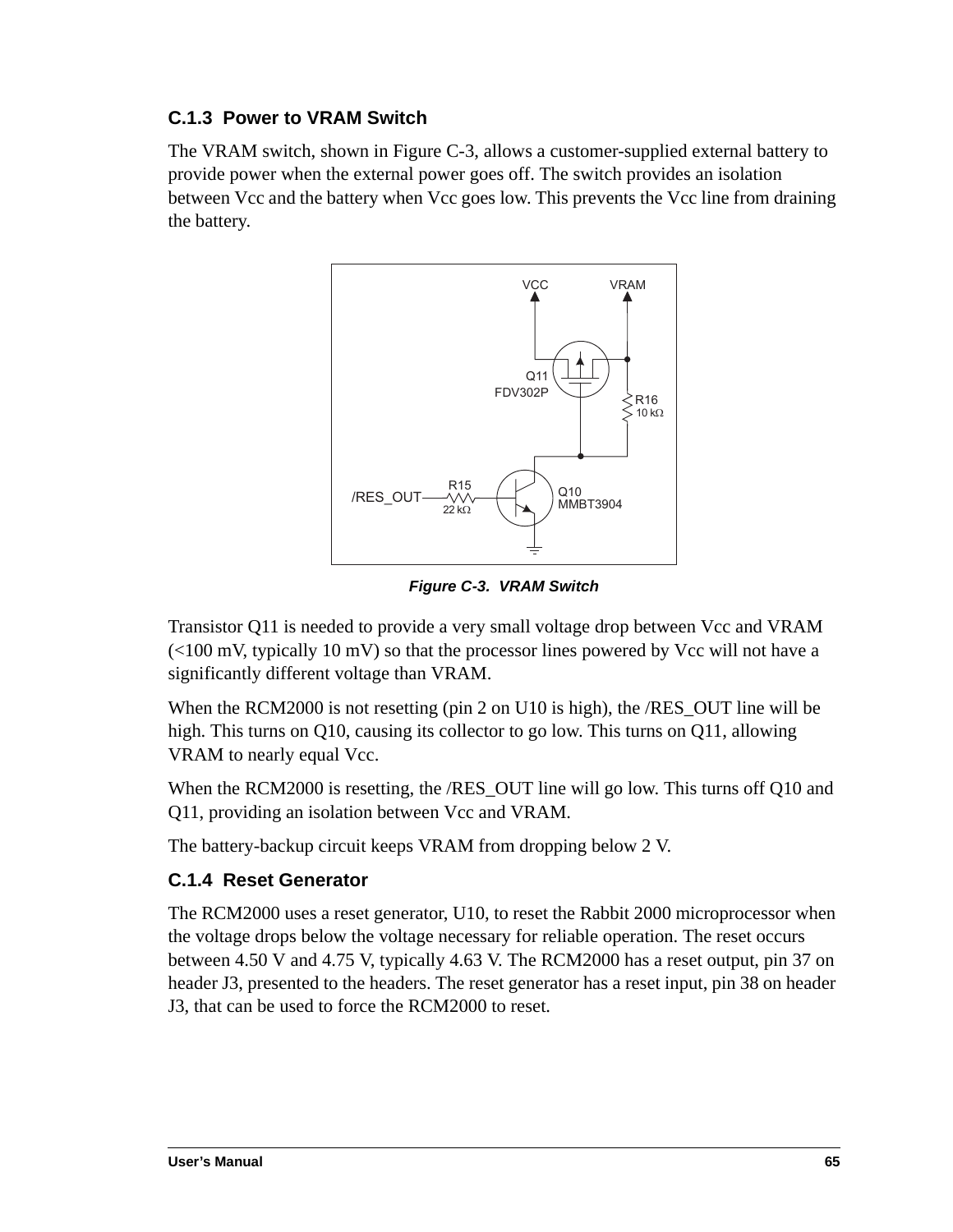## **C.2 Chip Select Circuit**

[Figure C-4](#page-69-0) shows a schematic of the chip select circuit.



*Figure C-4. Chip Select Circuit*

<span id="page-69-0"></span>The current drain on the battery in a battery-backed circuit must be kept to a minimum. When the RCM2000 is not powered, the battery keeps the SRAM memory contents and the real-time clock (RTC) going. The SRAM has a powerdown mode that greatly reduces power consumption. This powerdown mode is activated by raising the chip select (CS) signal line. Normally the SRAM requires Vcc to operate. However, only 2 V is required for data retention in powerdown mode. Thus, when power is removed from the circuit, the battery voltage needs to be provided to both the SRAM power pin and to the CS signal line. The CS control circuit accomplishes this task for the CS signal line.

In a powered-up condition, the CS control circuit must allow the processor's chip select signal /CS1 to control the SRAM's CS signal /CSRAM. So, with power applied, /CSRAM must be the same signal as /CS1, and with power removed, /CSRAM must be held high (but only needs to be battery voltage high). Q13 and Q14 are MOSFET transistors with opposing polarity. They are both turned on when power is applied to the circuit. They allow the CS signal to pass from the processor to the SRAM so that the processor can periodically access the SRAM. When power is removed from the circuit, the transistors will turn off and isolate /CSRAM from the processor. The isolated /CSRAM line has a 100 k $\Omega$ pullup resistor to VRAM (R28). This pullup resistor keeps /CSRAM at the VRAM voltage level (which under no-power conditions is the backup battery's regulated voltage at a little more than 2 V).

Transistors Q13 and Q14 are of opposite polarity so that a rail-to-rail voltages can be passed. When the /CS1 voltage is low, Q13 will conduct. When the /CS1 voltage is high, Q14 will conduct. It takes time for the transistors to turn on, creating a propagation delay. This delay is typically very small, about 10 ns to 15 ns.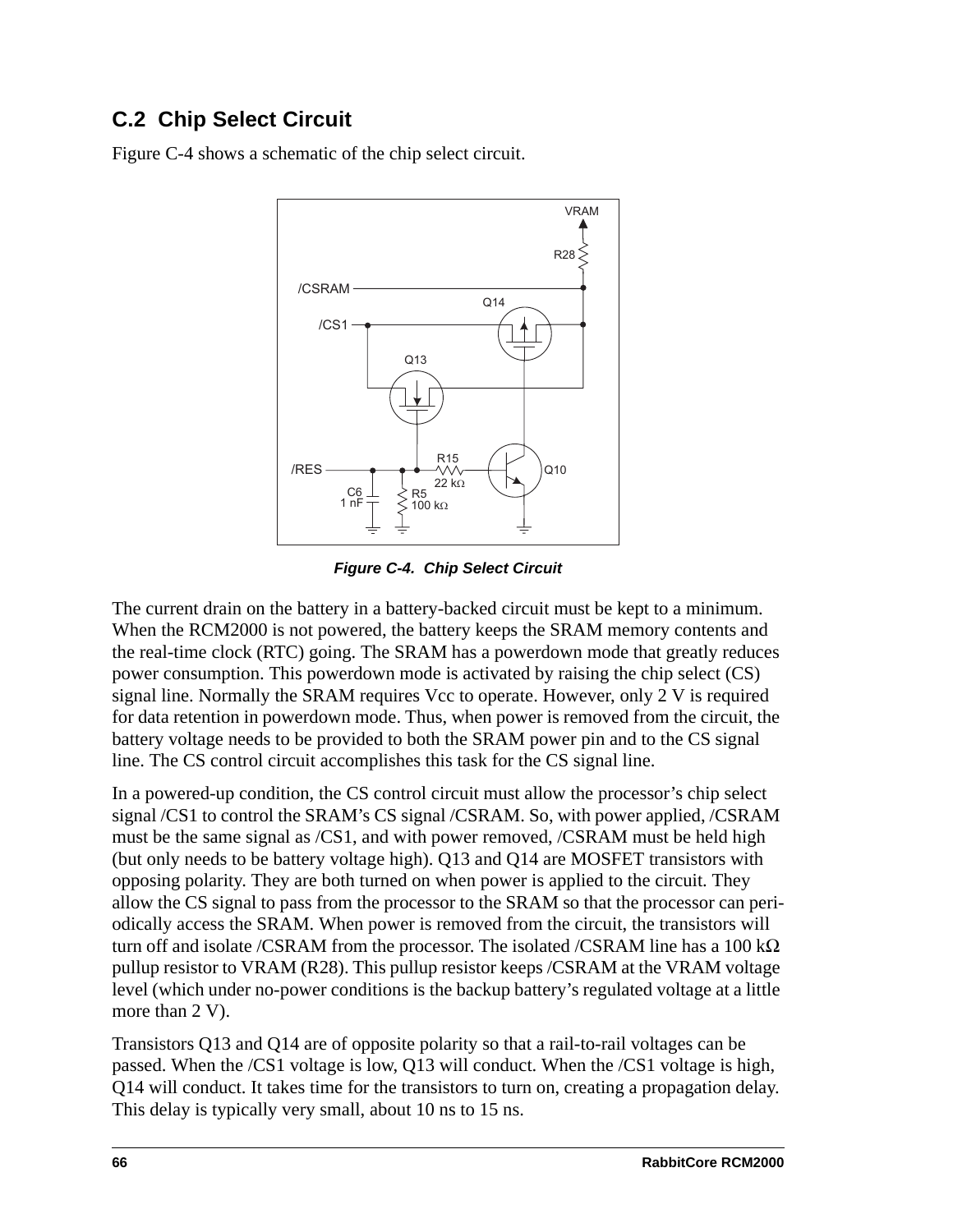# **APPENDIX D. SAMPLE CIRCUITS**

<span id="page-70-0"></span>[Appendix D](#page-70-0) provides these sample circuits that incorporate the RCM2000.

- • [RS-232/RS-485 Serial Communication](#page-71-0)
- • [Keypad and LCD Connections](#page-72-0)
- • [LCD Connections](#page-73-0)
- • [External Memory](#page-74-0)
- • [Simple D/A Converter](#page-75-0)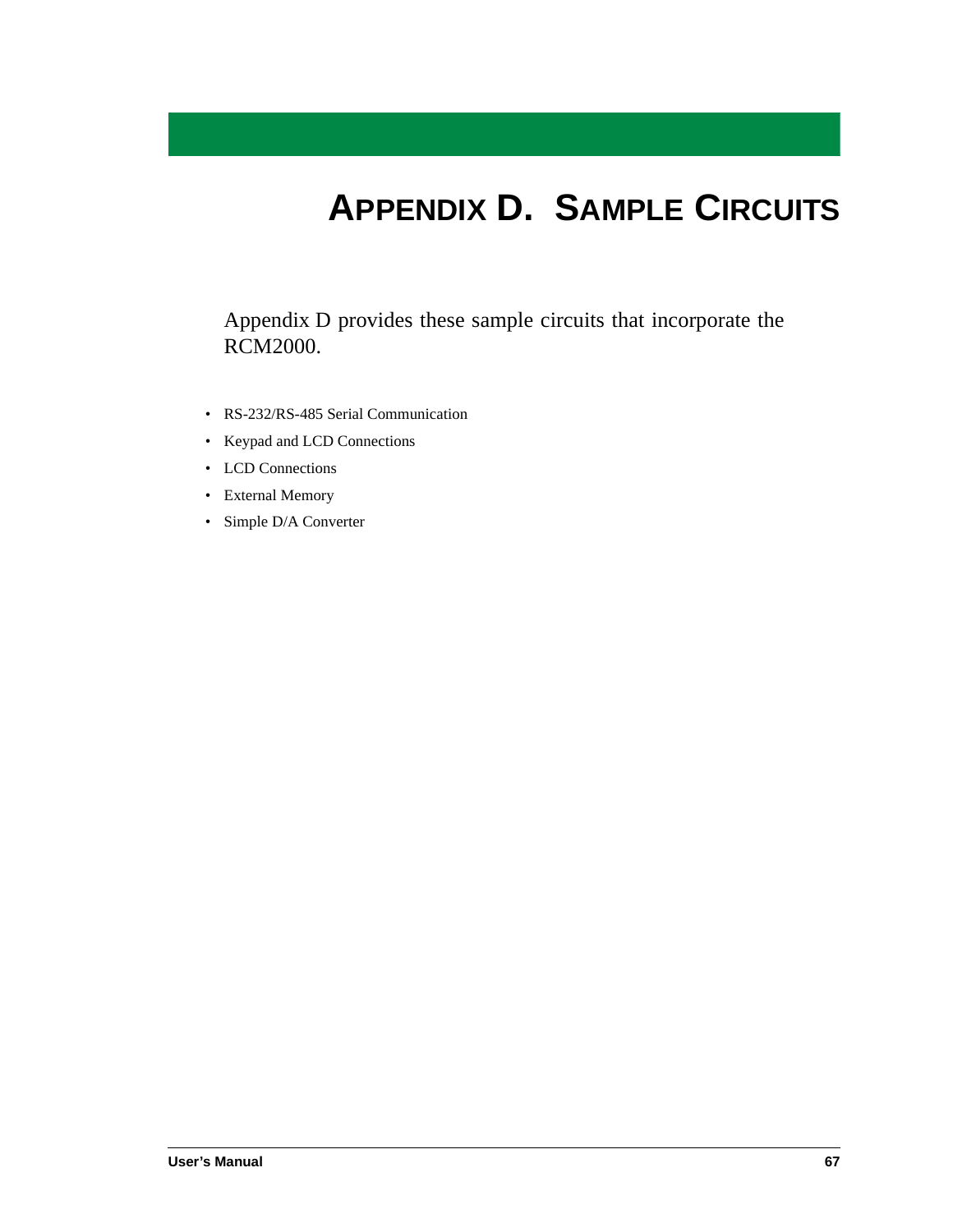## <span id="page-71-0"></span>**D.1 RS-232/RS-485 Serial Communication**



*Figure D-1. Sample RS-232 and RS-485 Circuits*

Sample Program: **PUTS.C** in **SAMPLES\SERIAL**.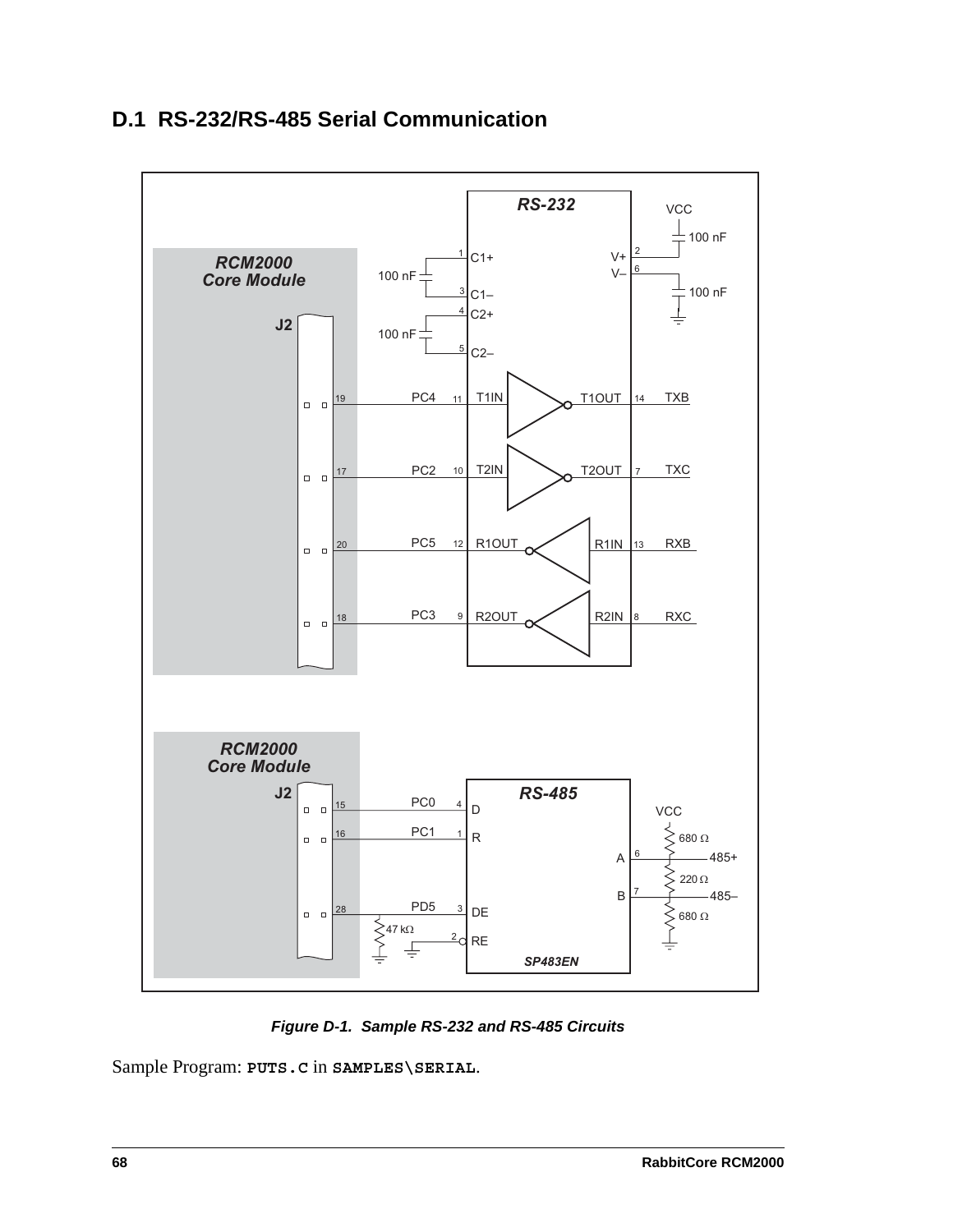# <span id="page-72-0"></span>**D.2 Keypad and LCD Connections**



**Figure D-2. Sample Keypad Connections** 

Sample Program: KEYLCD.C in SAMPLES\COREMODULE.



Figure D-3. Sample LCD Connections

Sample Program: KEYLCD.C in SAMPLES\COREMODULE.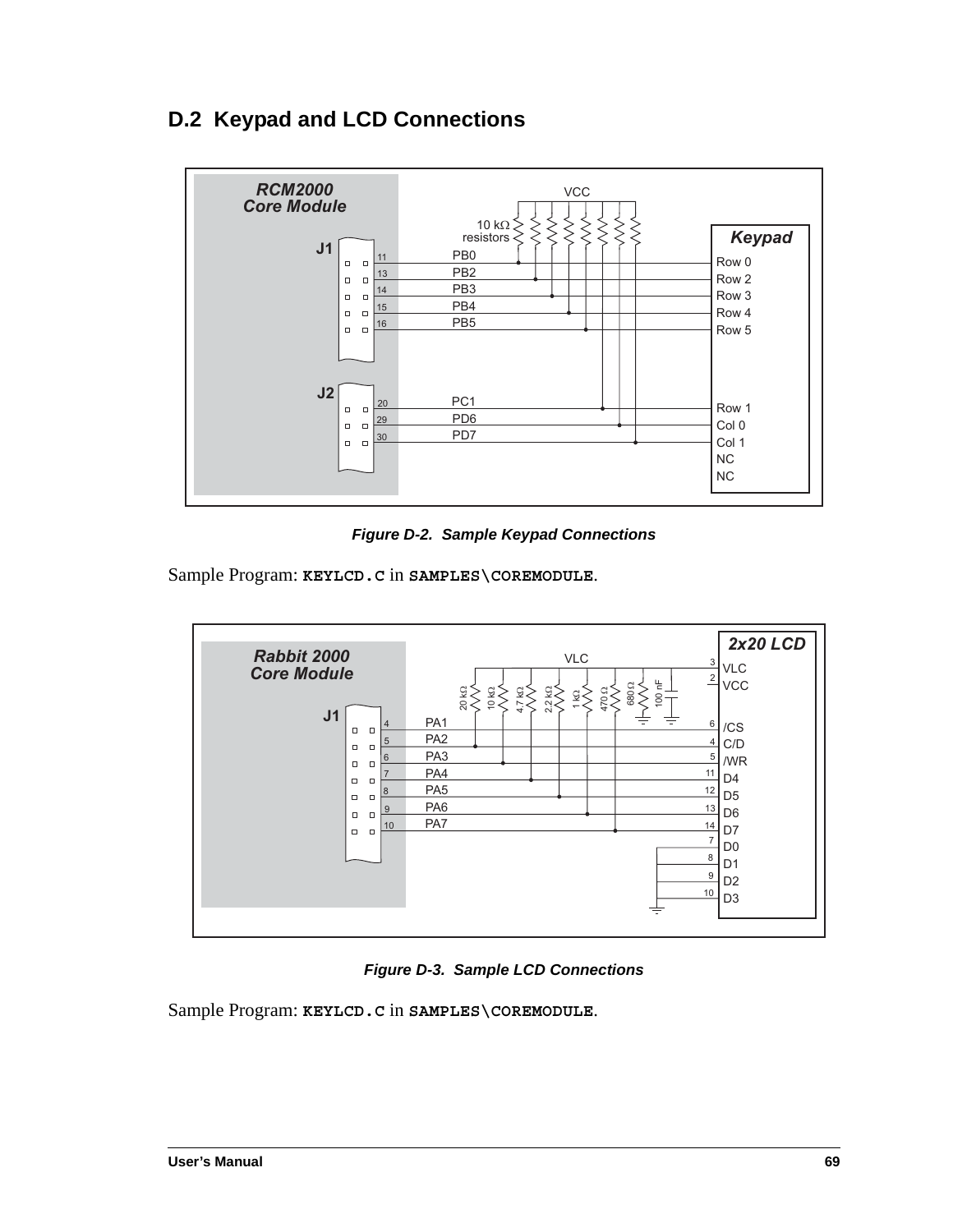# <span id="page-73-1"></span>**D.3 LCD Connections**



*Figure D-4. Sample LCD Connections*

<span id="page-73-0"></span>Sample Program: **LCD\_DEMO.C** in **SAMPLES\COREMODULE**.

The shaded part of the circuit in [Figure D-4](#page-73-0) can be used to drive a second LCD, but additional software not included in **LCD\_DEMO.C** will have to be written.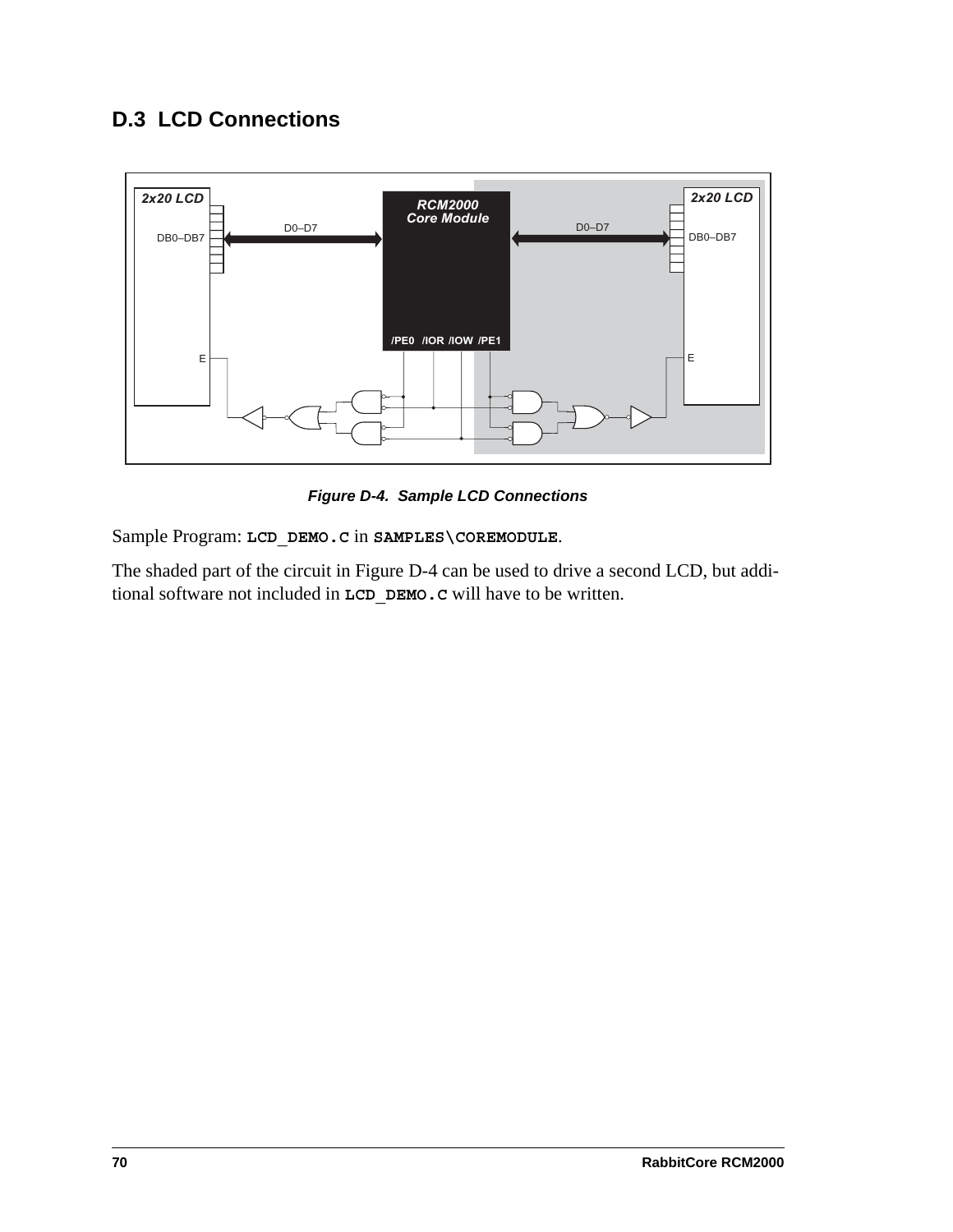# <span id="page-74-0"></span>**D.4 External Memory**

The sample circuit can be used with an external 64 Kbit memory device. Larger SRAMs can be written to using this scheme by using other available Rabbit 2000 ports (parallel ports A to E) as address lines.



*Figure D-5. Sample External Memory Connections*

Sample Program: **EXTSRAM.C** in **SAMPLES\COREMODULE**.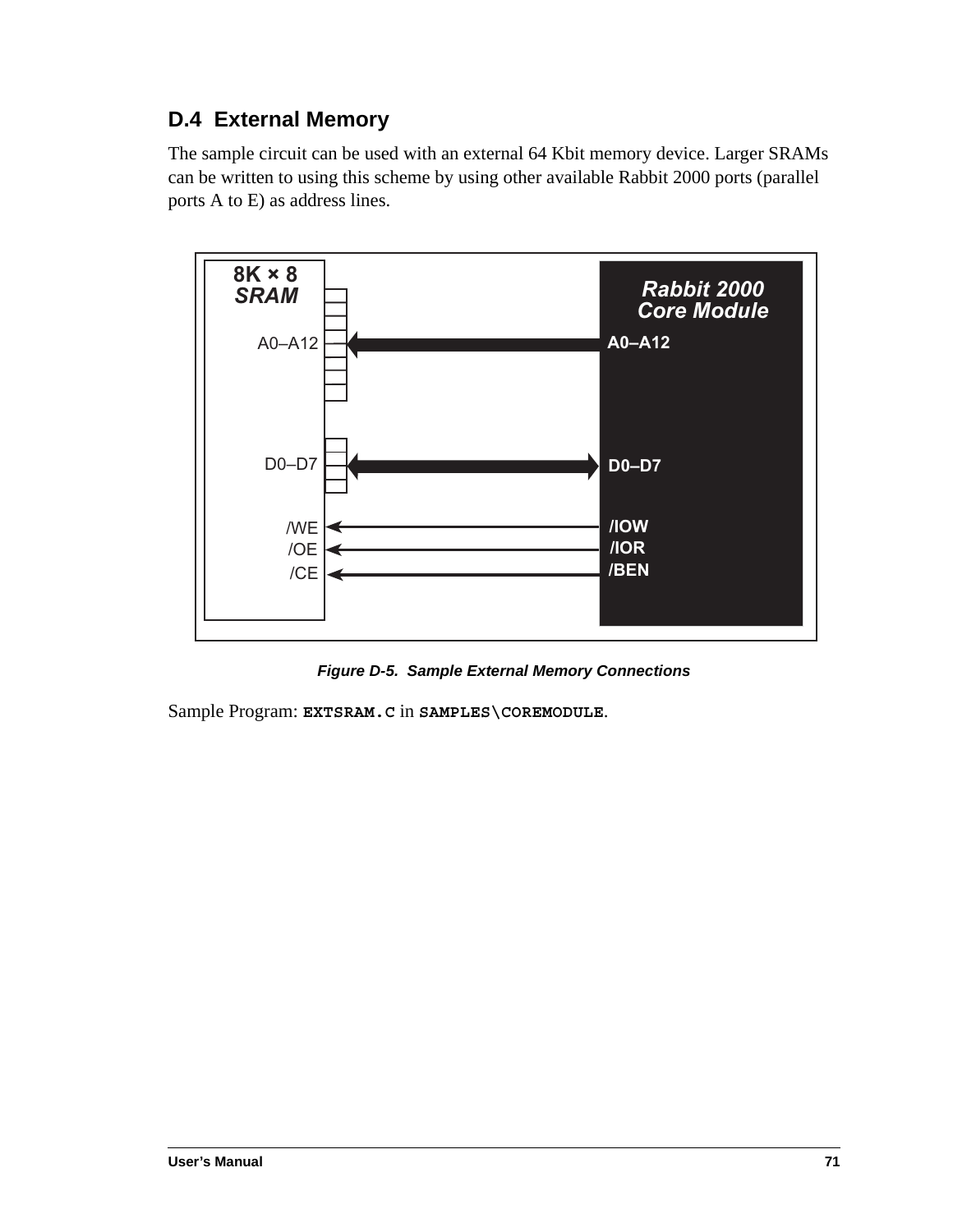## <span id="page-75-0"></span>**D.5 Simple D/A Converter**

The output will initially be 0 V to -10.05 V after the first inverting op-amp, and 0 V to +10.05 V after the second inverting op-amp. All lows produce 0 V out, FF produces 10 V out. The output can be scaled by changing the feedback resistors on the op-amps. For example, changing 5.11 kΩ to 2.5 kΩ will produce an output from 0 V to -5 V (first stage) and 0 V to 5 V (second stage). Op-amps with a very low input offset voltage are recommended.



*Figure D-6. Sample D/A Converter Connections*

A sample program is not available at this time.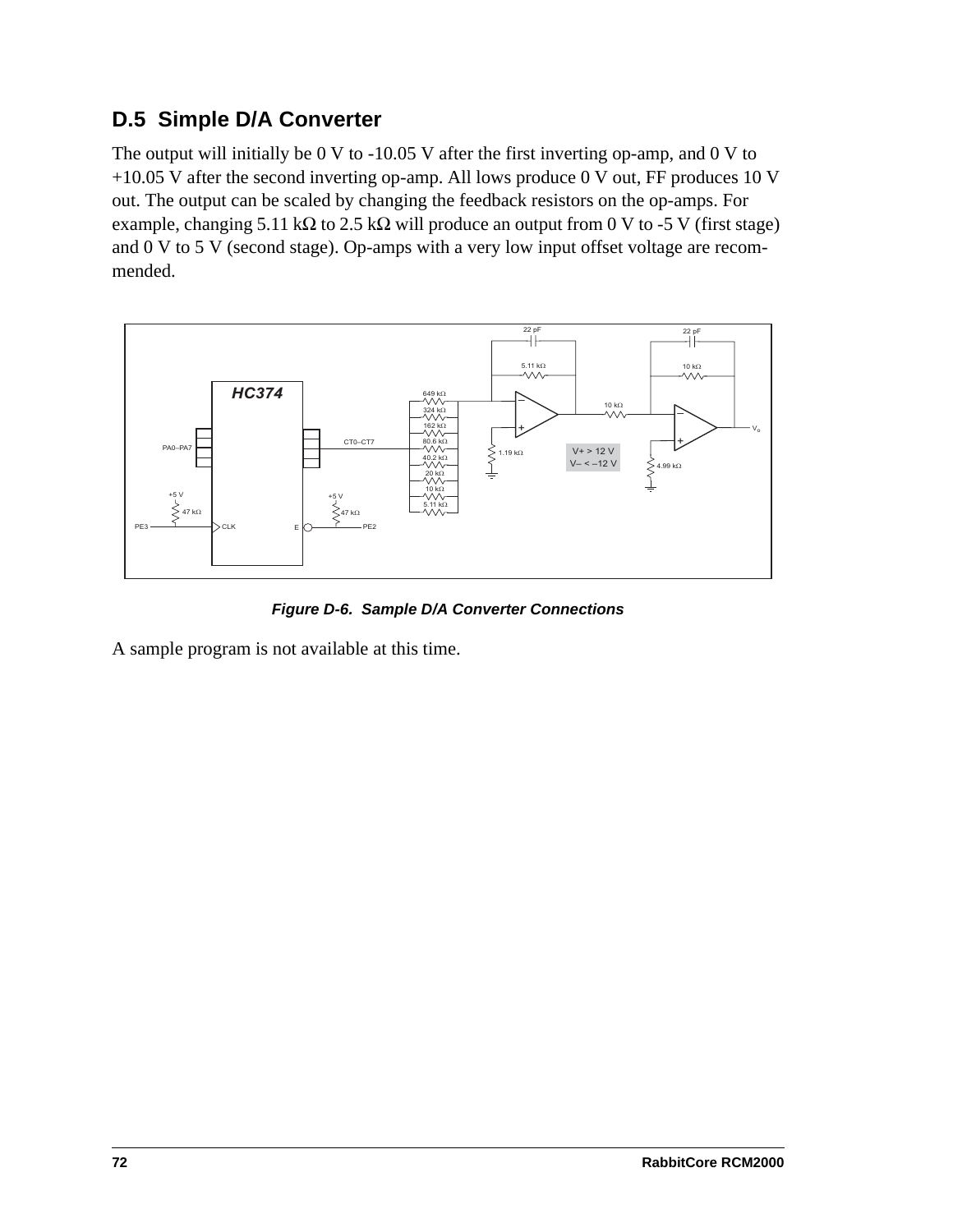# **INDEX**

#### **A**

| additional information |  |
|------------------------|--|
|                        |  |

#### **B**

| battery backup |  |
|----------------|--|
|                |  |
|                |  |
|                |  |
|                |  |

#### **C**

#### **D**

| Development Kit  3            |
|-------------------------------|
|                               |
|                               |
| I/O buffer sourcing and sink- |
| ing limits  49                |
| memory interface  28          |
|                               |
|                               |
| digital inputs  27            |
| digital outputs  27           |
| dimensions                    |
| Prototyping Board  55         |
| RCM2000  42                   |
|                               |
|                               |
| add-on modules  40            |
|                               |
| multitasking  15              |
| Rabbit Embedded Security      |
|                               |
| sample programs  11           |
|                               |
| editing a program  14         |
| single-stepping  13           |
| watch expressions  13         |
| standard features  36         |
| debugging  37                 |
|                               |

| telephone-based technical |  |
|---------------------------|--|
|                           |  |
|                           |  |
|                           |  |
|                           |  |

#### **E**

| EMI                            |
|--------------------------------|
| spectrum spreader feature . 33 |
|                                |

#### **F**

| Prototyping Board  54  |  |
|------------------------|--|
| flash memory addresses |  |
|                        |  |

#### **H**

| hardware connections  6      |  |
|------------------------------|--|
| install RCM2000 on Prototyp- |  |
|                              |  |
|                              |  |
|                              |  |
|                              |  |
|                              |  |

#### **I**

[I/O buffer sourcing and sinking](#page-52-0) limits ............................. 49

#### **J**

| jumper configurations  51   |  |
|-----------------------------|--|
| JP1 (SRAM size)  51         |  |
| JP2 (flash memory size)  51 |  |
| JP3 (flash memory bank      |  |
|                             |  |
|                             |  |
|                             |  |

#### **M**

| manuals |  |  |
|---------|--|--|
|---------|--|--|

#### **P**

[PCLK output ......................... 38](#page-41-0)

#### pinout [Prototyping Board ..............59](#page-62-0) [RCM2000 ..........................24](#page-27-0) [alternate configurations](#page-28-0)  [...............................25,](#page-28-0) [26](#page-29-0) power supplies [+5 V ...................................63](#page-66-0) [battery backup ..............63,](#page-66-1) [64](#page-67-1) [battery life ..........................64](#page-67-0) power supply [connections ..........................8](#page-11-0) programming cable [PROG connector ................30](#page-33-0) [RCM2000 connections ........7](#page-10-0) [programming port ..................29](#page-32-2) [Prototyping Board ............53,](#page-56-0) [54](#page-57-1) [adding components ............61](#page-64-0) [dimensions .........................55](#page-58-0) [features ...............................54](#page-57-0) [mounting RCM2000 ............6](#page-9-2) [pinout .................................59](#page-62-0) [power supply ......................57](#page-60-0) [prototyping area ...........59,](#page-62-1) [60](#page-63-0) [specifications .....................56](#page-59-0)

#### **R**

| Rabbit subsystems 23    |  |
|-------------------------|--|
| RCM2000                 |  |
| mounting on Prototyping |  |
|                         |  |
|                         |  |

#### **S**

| external memory 71        |  |
|---------------------------|--|
| keypad and LCD connec-    |  |
|                           |  |
|                           |  |
| RS-232/RS-485 serial com- |  |
|                           |  |
|                           |  |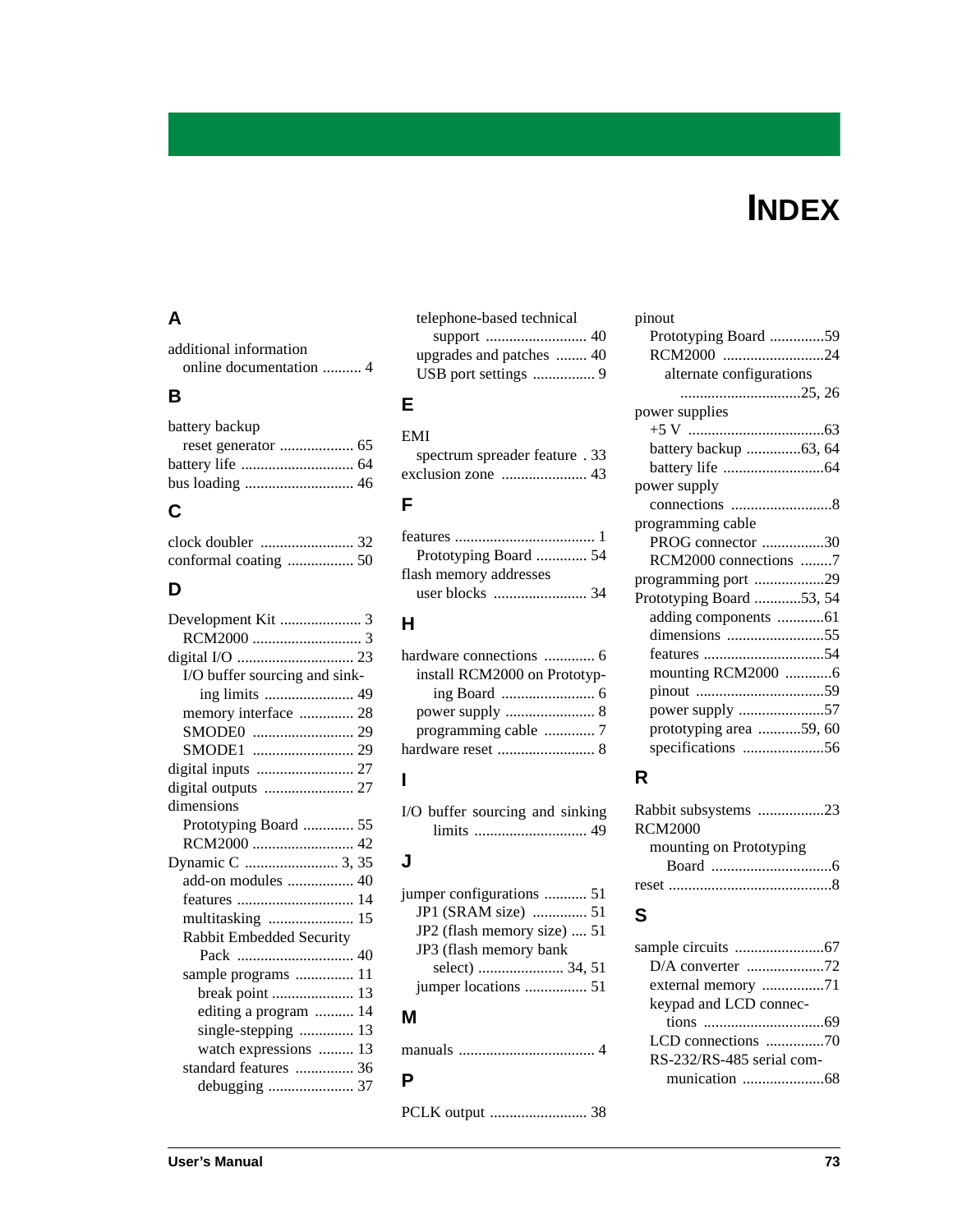| sample programs  11         |
|-----------------------------|
| FLASHLED.C  12              |
| getting to know the RCM2000 |
| EXTSRAM.C  18               |
| FLASHLED.C  18              |
| FLASHLED2.C  18             |
| FLASHLEDS.C  19             |
| FLASHLEDS2.C  19            |
| KEYLCD.C  19                |
| LCD_DEMO.C  20              |
|                             |
| TOGGLELED.C 20              |
|                             |
| serial communication        |
| CORE FLOWCONTROL.C          |
| 21                          |
| CORE_PARITY.C 21            |
| serial communication  28    |
| serial ports 28             |
| programming port  29        |
| software                    |
|                             |
| libraries                   |
| PACKET.LIB 39               |
| RS232.LIB 39                |
| PCLK output 38              |
| serial communication driv-  |
|                             |
|                             |

| specifications  41              |
|---------------------------------|
|                                 |
| digital I/O buffer sourcing and |
| sinking limits  49              |
|                                 |
| electrical, mechanical, and     |
| environmental 44                |
|                                 |
| header footprint  45            |
|                                 |
| Prototyping Board  56           |
| Rabbit 2000 DC characteris-     |
|                                 |
| Rabbit 2000 timing dia-         |
|                                 |
| relative pin 1 locations 45     |
| spectrum spreader 33            |
| subsystems                      |
| digital inputs and outputs 23   |
|                                 |

### **T**

| troubleshooting     |  |
|---------------------|--|
| changing COM port 9 |  |
|                     |  |

# **U**

| USB/serial port converter 7 |
|-----------------------------|
| Dynamic C settings 9        |
| user block                  |
| function calls              |
| readUserBlock 34            |
| writeUserBlock 34           |